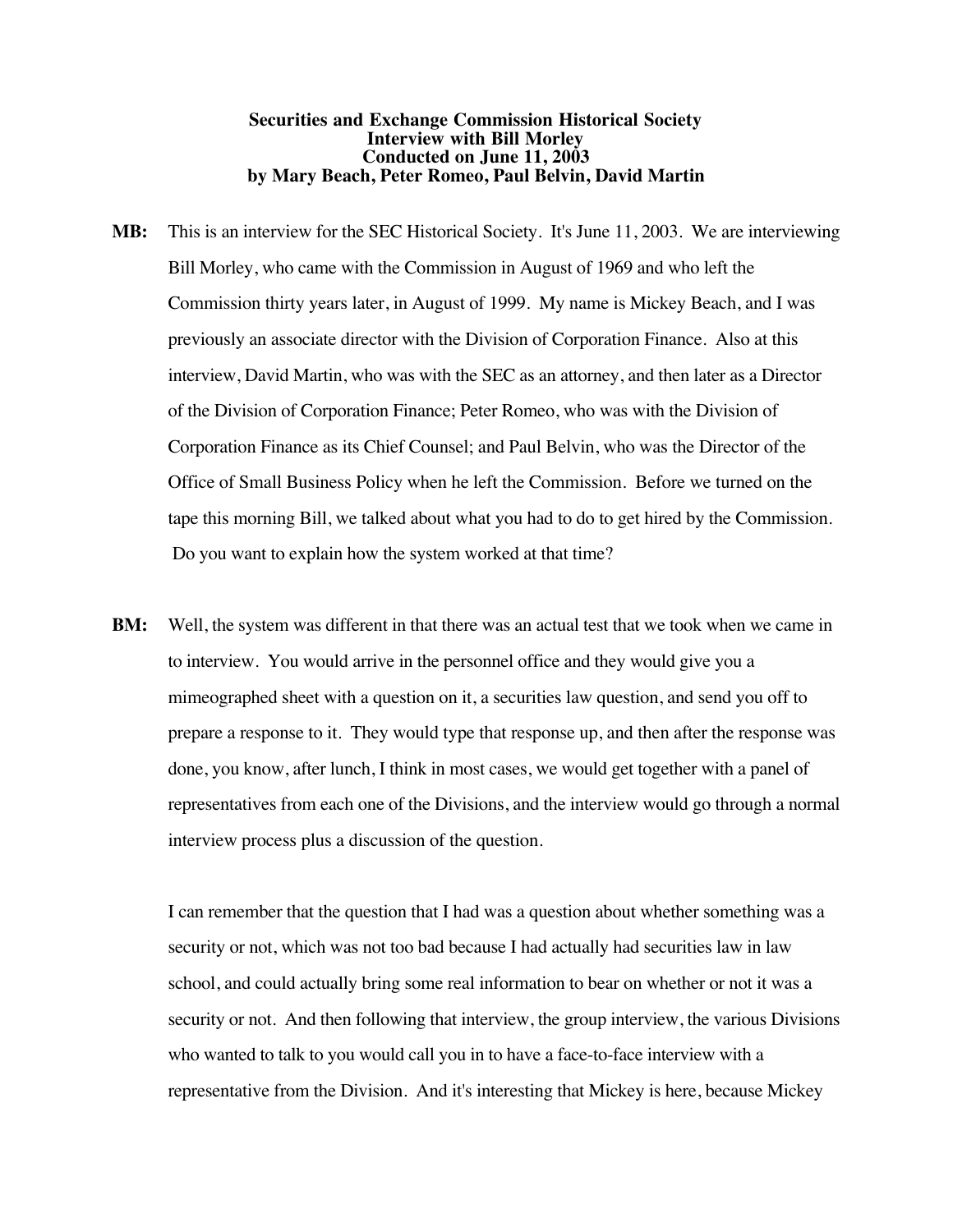Beach was the person who interviewed me for the Division of Corporation Finance, and in some way must have had some part in the fact that I ended up working for the Commission.

As she said earlier, I arrived in 1969 and went into a branch. I think one of the interesting things was that that was still the time in which registration statements were taken to the Commission to become effective, but not all registration statements were taken. And I never worked on one that went that far, because different than what goes on today, it was only S-1 that got that far. I never worked on anything more than an S-8 for about the first six months that I was there. In fact, the first S-8 that I worked on was a mining company in Arizona, and when I left that branch three years later, that registration statement had not gone effected, which was probably set some kind of a record, and I don't remember exactly why.

- **PB:** Bill, did your grade on the initial test lead you to do only S-8's?
- **BM:** I have no idea about that. I think I had the answer right, so I'm not sure that that was the problem. But what it does point up is that at that time, different than what we see here in 2000 and beyond, is that branch attorneys did a lot more with the interpretive process than they're doing today. For one thing, there were far more letters dealing with those questions, and so you got an opportunity to work on a lot more legal matters, as far as the interpretive process, and actually looking at the statutory provisions than is the case today. Lots of things like the  $4(1)$  exemption, and what was known at the time as the change of circumstances doctrine and whether you had the intent to sell when you originally purchased the stock were the stock in trade.

I can remember that at the first training program that I went to, Courtney Whitney was the Chief Counsel at the time, and he went through all the provisions and left us with the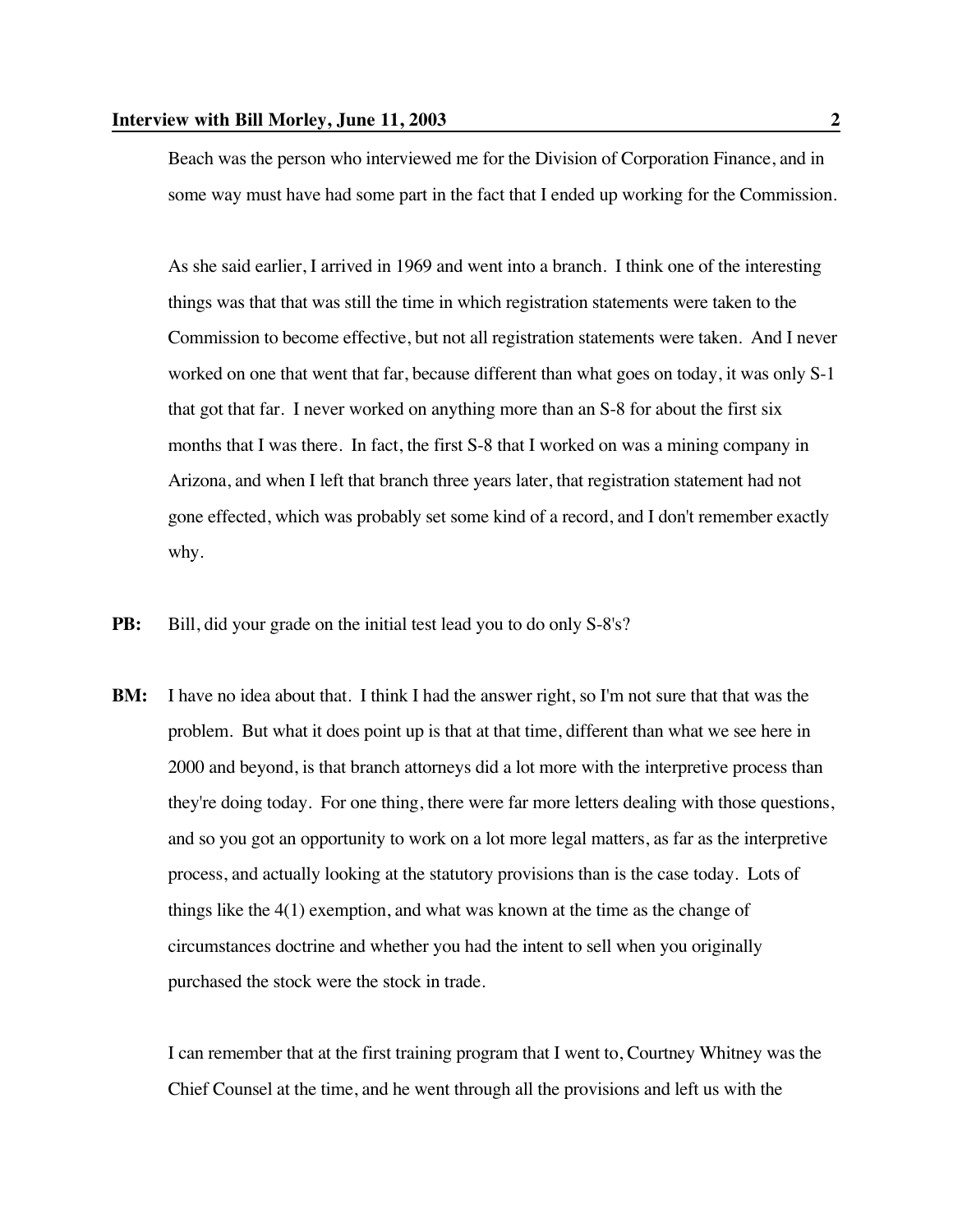#### **Interview with Bill Morley, June 11, 2003 3**

statement that, "Well, gee, I've got to get back to my office, because somebody's perched on a ledge ready to jump if we don't grant his no-action letter to allow him to sell his privately held stock," and those kinds of things, things where people came in with their medical records and all that kind of stuff, to establish the fact that they could sell the stock, that there had been a change of circumstances, caused there to be so many letters that at one point, when I finally moved to the Chief Counsel's office, there were typing boxes in the Chief Counsel's office for three months going back, just for letters to be answered, because even after somebody in the Chief Counsel's office had approved an answer, it was still three months until they got typed to get them out.

- **MB:** Let me ask you a question. Back in those days, the no-action letters were not public, right? So there was no access to them by the general public.
- **BM:** That's correct. That change came inCit was either '70 or '71 when the letters became public. And what you had was a situation where the big law firms had a tremendous advantage even over the staff, because you would get a letter and the lawyer would tell you thatCsay it was Sullivan & Cromwell. They would say, "Well, we have three letters in our file that say this," about that. Well, we probably didn't have those letters. They weren't public anywhere. Firms that didn't practice didn't have that ability to maintain large files of what was going on, didn't have the same ability, so it was more difficult for them to go through that process, making the letters public. At first they were public, only after, I think there was a thirty-day delay before they were made public so that the information didn't get out to everybody until the actual transaction or what was going to happen could be done. But that caused a major change in the availability of information for the public.

Up to that point what there was, there was a file in the Chief Counsel's office library, there was actually a library for the Chief Counsel's office, which had a bank of file cabinets and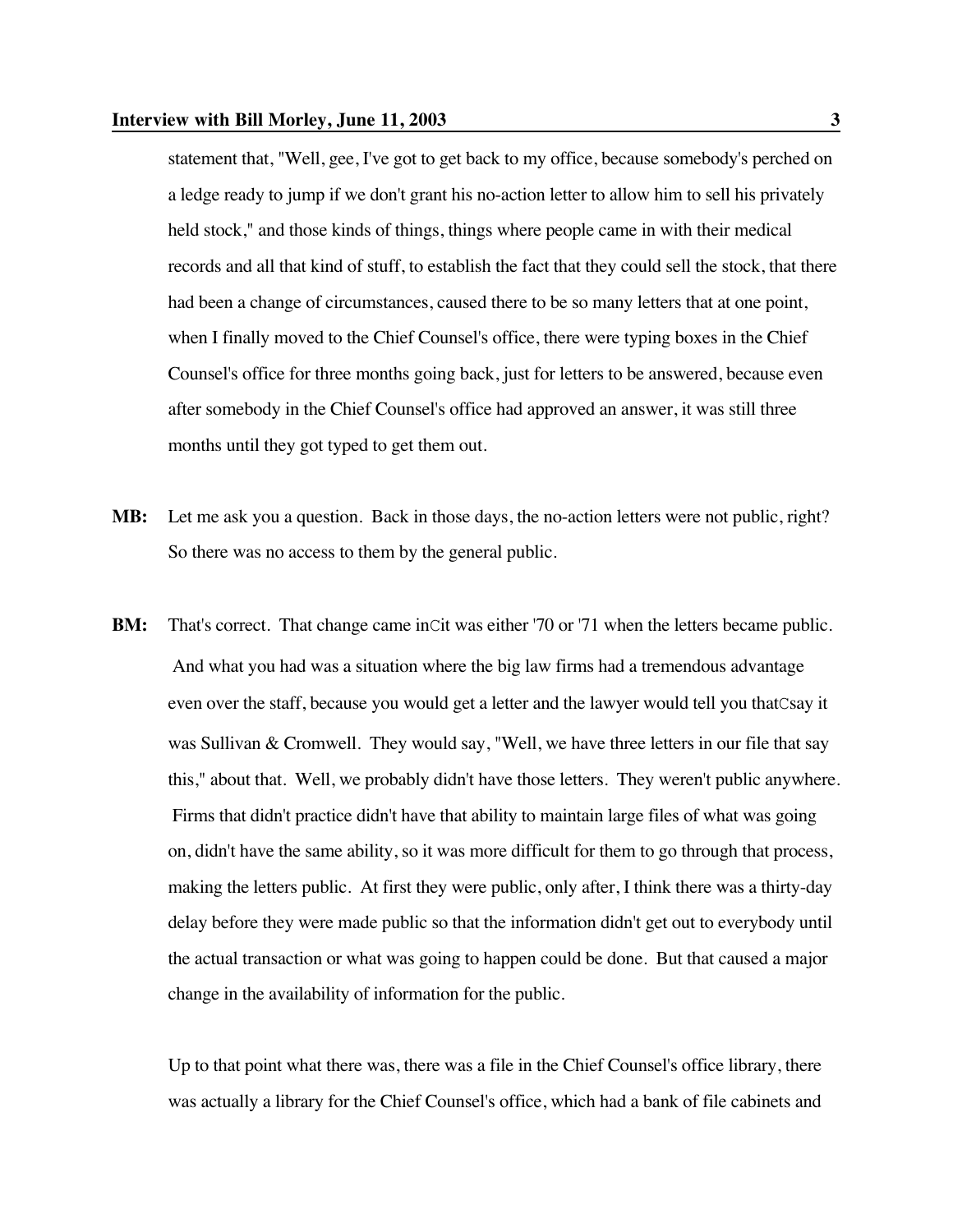then bookcases around the room, and the card files were keyed into hardcopy of letters and memos, and those memos were in dated notebooks that you could go and look through. One of the major problems with that was that you would often go to one of those "Aha! I found a card. This tells me what I need to know." And you would go, and lo and behold, the letter that it was keyed into would not be there. So all you would have was the brief.

Jack Henneghan, who at that point was not the Chief Counsel, he was the deputy Chief Counsel, used to complain that it was Manny Cohen, when he had moved upstairs, had taken all of these important letters with him. Jack being the curmudgeon that he was, that was one of those things that was probably unprovable, but he was convinced that that was why they were not there.

- **DM:** Bill, before we get into the Chief Counsel days, I'm really fascinated by something you said that the registration statements were going to the Commission. Did that happen regularly?
- **BM:** Well, I don't know exactly when the dates changed. In 1969, any S-1's were still CMickey?
- **MB:** I believe it was only IPO's, actually.
- **BM:** It was only IPO? I think there was a time in history when everything went to the Commission, and I think at that point the Commission met at least daily, if not sometimes more than once daily. By '69, it had apparentlyCI knew there were still some that were going, and Mickey indicates that they were just IPO's.
- **DM:** It was a selective review by the Commission itself?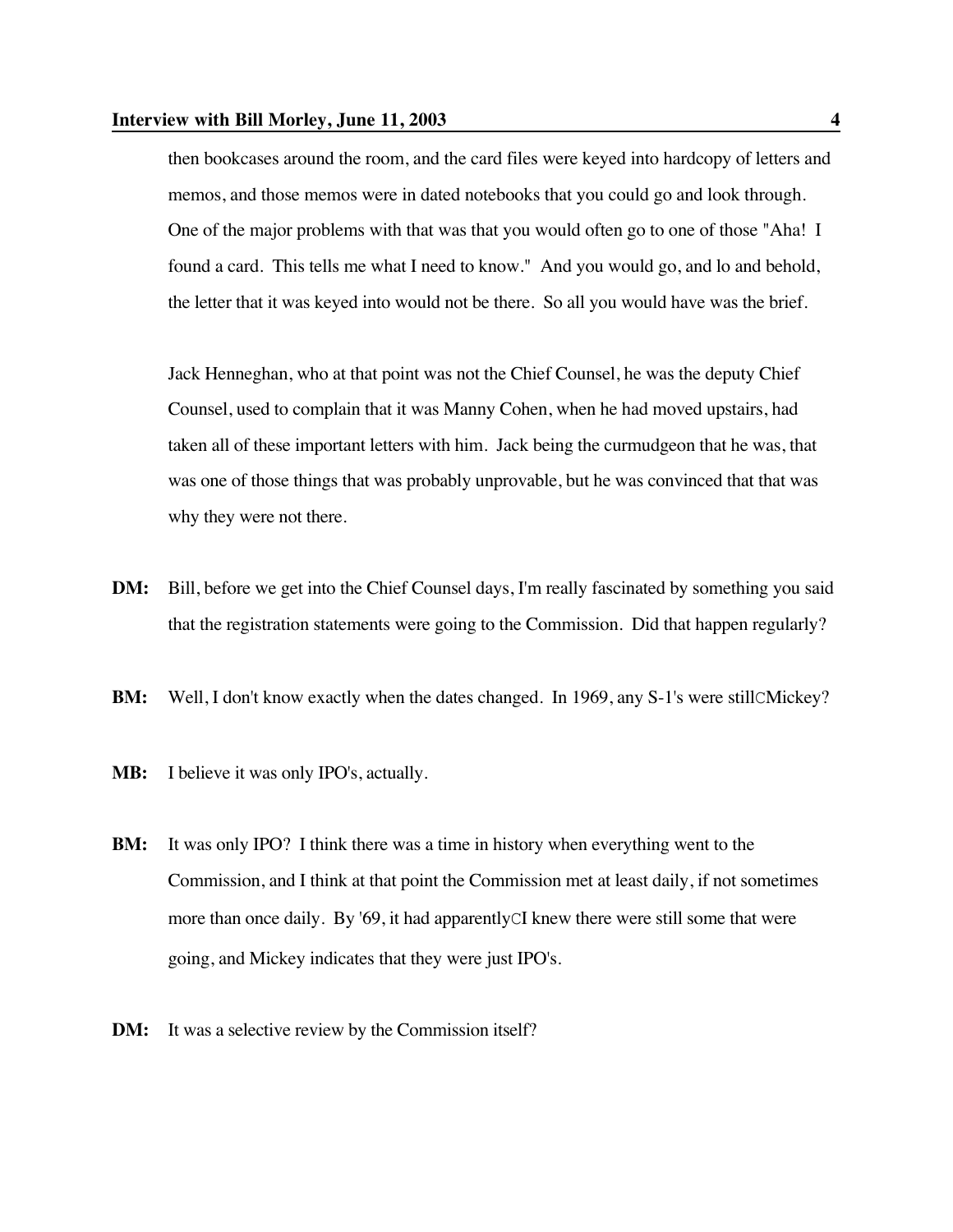- **MB:** Well, it started with everything going, and then it went to just going to one Commissioner, not the whole Commission, and then it went just going with IPO's to one Commissioner.
- **DM:** Do you know what the lapse times were then, how long it took to get comments?
- **BM:** Well, there were so few registration statements that it CI mean, how many IPO's were there in 1969? Not very many.
- **DM:** How big was the Division then, do you think?
- **BM:** Well, the Division wasn't much different. One of the interesting points has always that despite the increase in workload, the Commission staff has not increased appreciably from the time that I started thirty-one, thirty years ago. Certainly there are more, and I guess in recent years there have been larger increases and budgetary things and so staff has increased, but it wasn't all that much bigger. Just the total number of registration statements was far fewer than what we had when I left and what's certainlyCand maybe not. Maybe it's fallen down in the last several years. There may not be as many now, either, I'm not real sure.
- **PR:** Bill, I came to the Commission about the same time you did, just a couple of months before, but my recollection was that the Commission at that time was right in the middle of a hotissue period, when there were a whole bunch of companies that wanted to go public at the same time, and there were great demands on the staff at that point. Did that have any impact on you when you arrived?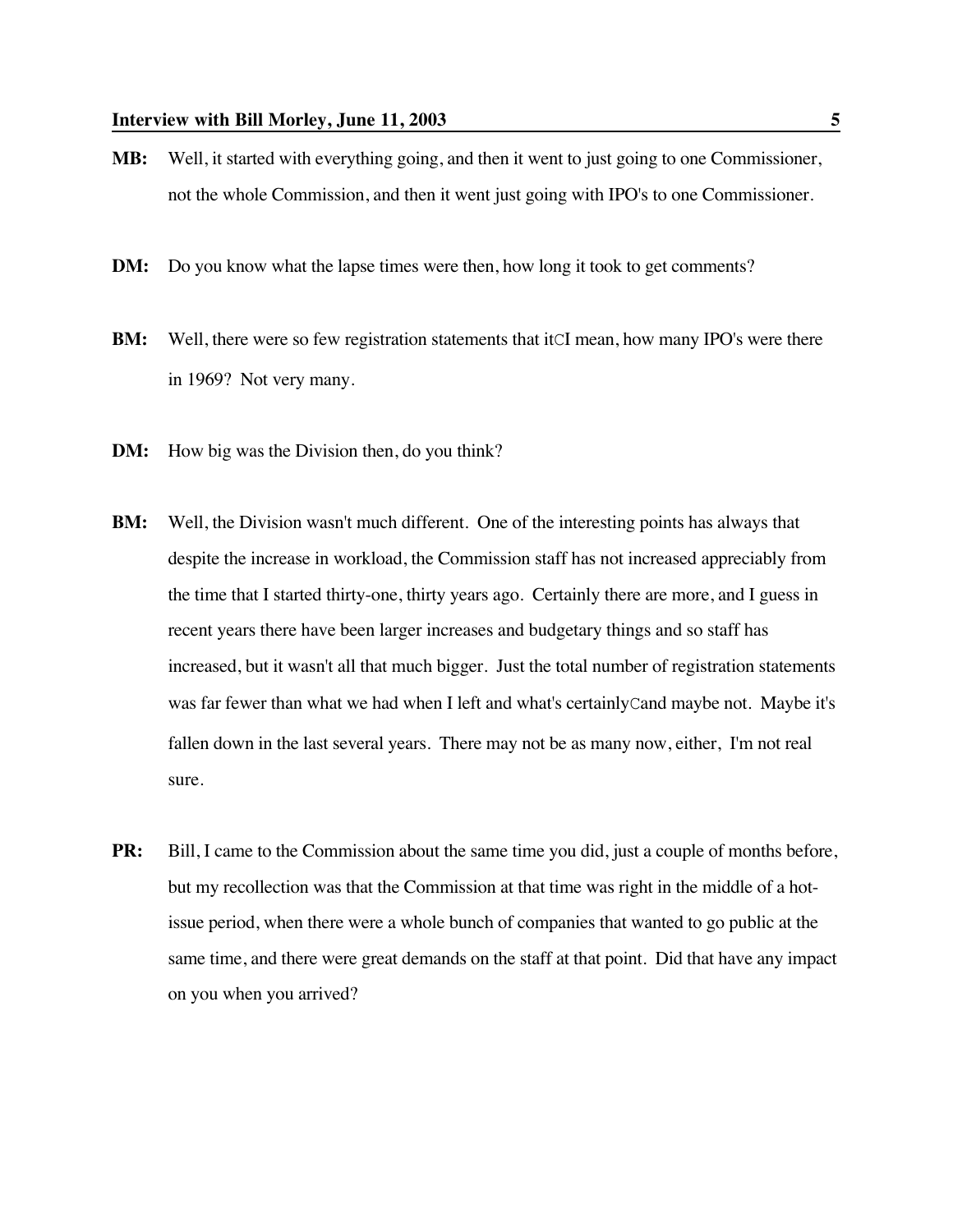- **BM:** Once again, I don't know. I was doing lots of 8Ks, lots of 10Ks, lots of no-action letters, and lots of S-7's or S-8's, maybe S-9's, but at least early on, my early career did not involve many S-1 registrations.
- **MB:** Do you mind pointing out what an S-7, an S-8 and an S-9 were, back in those days?
- **BM:** The S-9 was for quality debt offerings, and also S-7's were for established companies that had reporting history.
- **MB:** Was the S-8 for employee benefits?
- **BM:** The S-8 was for employee benefits; it's always been employee benefit plans. There was one other thing that we've actually talked about in terms of getting information for this whole project is, that there was a memo file in the library, which was memos on all kinds of different topics that had been done in connection with enforcement actions, things that were going to the Commission, all kinds of different subjects, and that was another source of where you could look and find things.

The office, of course, was much smaller. There were the Chief Counsel and two assistants, Jack Henneghan and Bill Toomey, who were the only assistants for some time, until it started to expand three years later when Peter went and I followed him shortly thereafter, and then all of the rules and forms were written by Charlie Shepp. He was the fourth member of the Chief Counsel's office. He was the Branch Chief for forms. And those were the four people.

The other thing that's interesting, the other group that was interesting, there was a law clerk. The law clerks maintained this no-action file and what have you, an interesting group, a very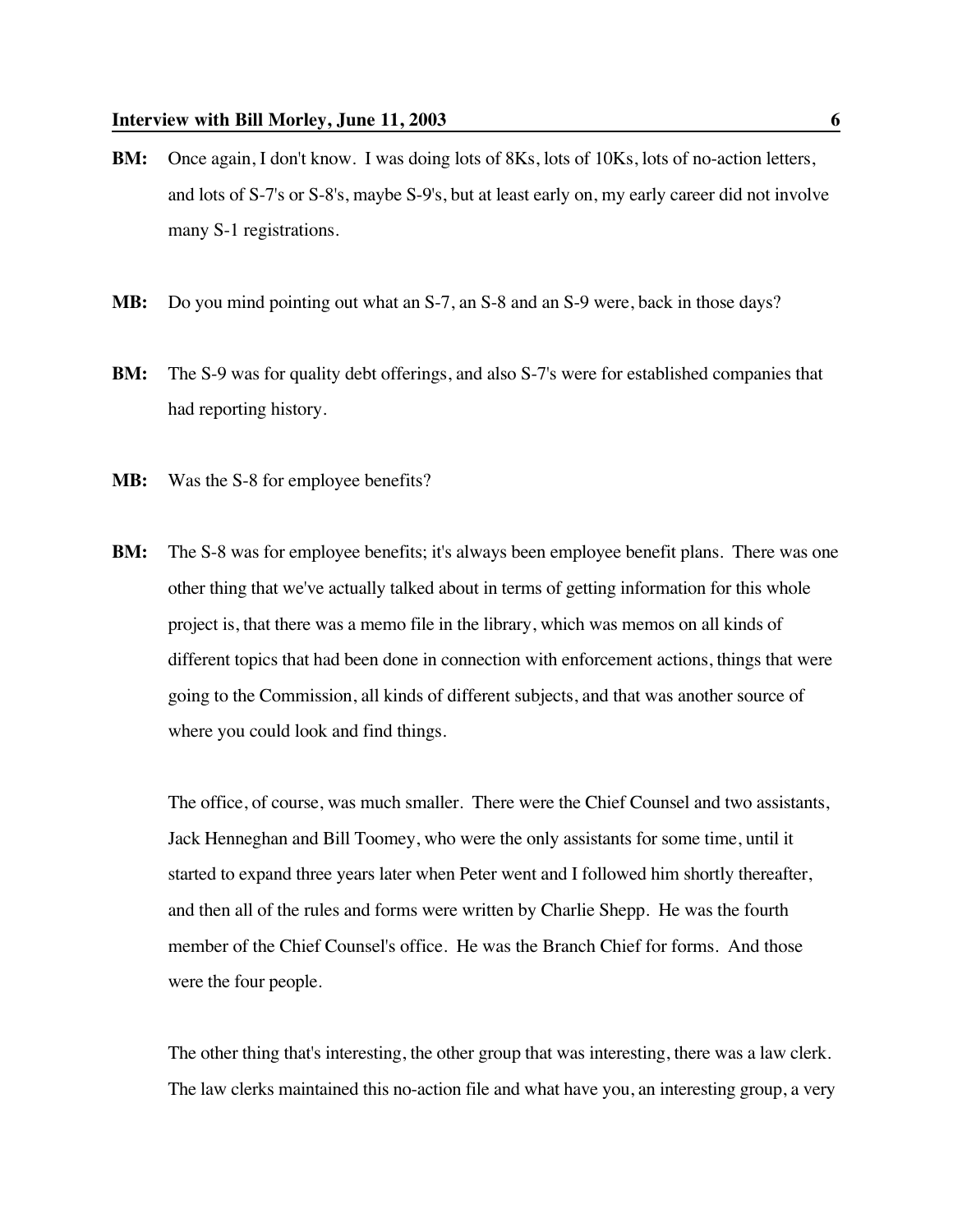## **Interview with Bill Morley, June 11, 2003** 7

illustrious group of people, people who recognize, Jack Griffin was our law clerk for a while, and Kathy McCoy followed Jack. No, the guy who followed Jack was Doug Woodlock, who is now a district judge in Boston. So we had very good people, and they would work and they would help out with the various ministerial tasks. Because of the limited number of people, frequently if Jack or Bill was going to be out for one reason or another, people from the branches, the senior branch attorneys, would be called up to help out. One of the ways was just in telephone duty, sitting and helping answer all of the questions that came in.

I have another Jack Henneghan story on that one. I got a call which I had no idea about. And so Jack said, "Well, okay, we'll call him together." And we called him together, and the guy got about two sentences out of his mouth, and Jack said to him, "Did you read the rule?" And the guy floundered around a little bit and said, well, no, he hadn't read the rule. And Jack said, "Well, I'm hanging up now. Call back after you've read the rule, and we'll discuss this later on."

- **MB:** That's so Jack.
- **DM:** In his usual polite, diplomatic way. [Laughter]
- **BM:** Well, no, it wasn't particularly polite. But these were the learning experiences where I always felt, my feeling always, the whole time I was in the Chief Counsel's office was, and involved in the interpretive process, was that the best thing that we had going for us was the phone process, was the fact that people, wherever you were, and as the Chief Counsel's office got bigger, the fact that you had to sit and answer whether it be ten or forty phone calls a day about somebody gave you a note that this is a question about  $2(1)$ , or whatever,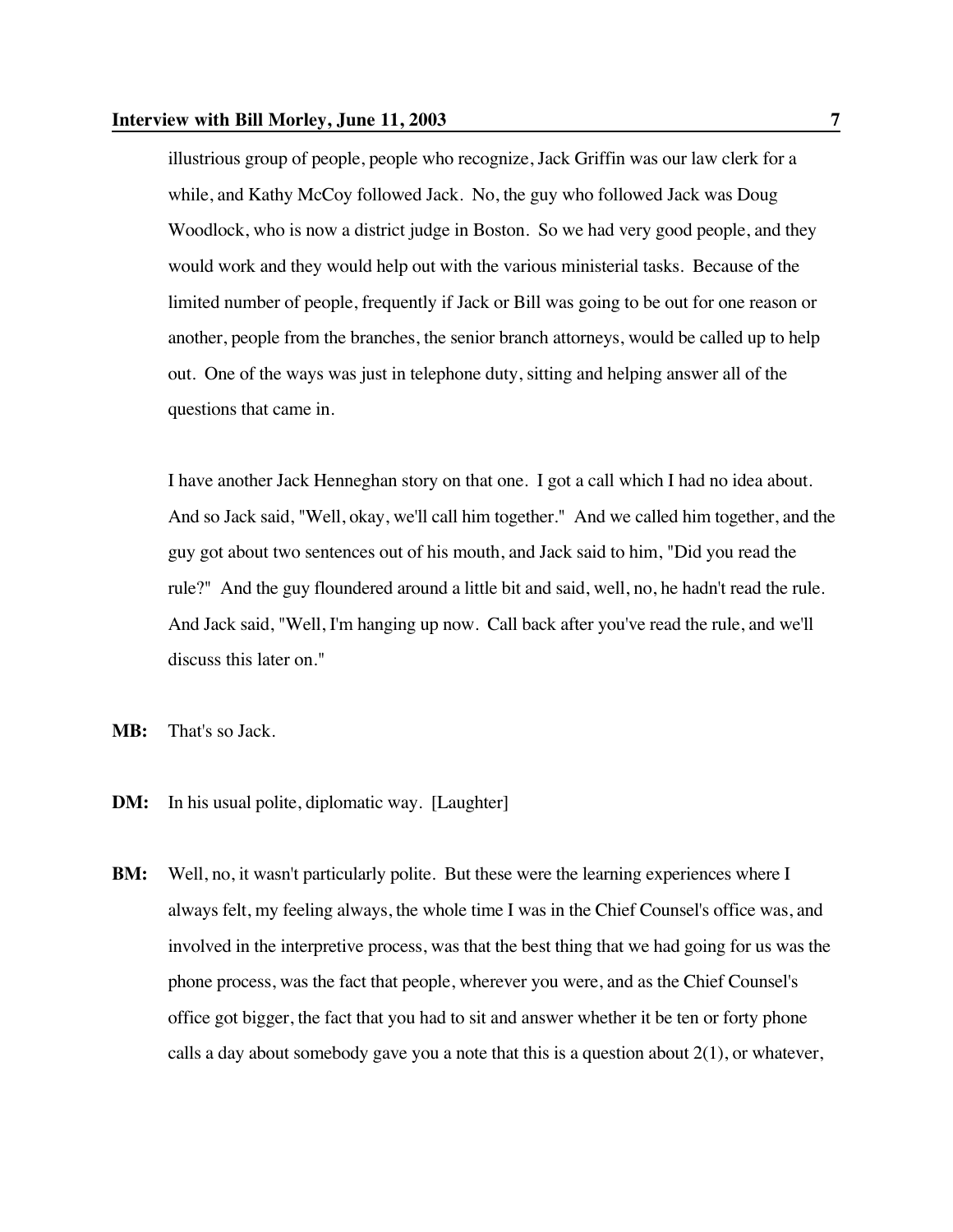and to think on your feet, and to consider the factors, and to go through them, clearly it was the best training program I ever had, and it was the kind of thing that really got me ready.

I did a couple of other things as I was a branch attorney, one of which was a year in which the first time the shareholder proposals seemed to become overwhelming for the Chief Counsel's office, and there was a groupCI think it was Peter and myself and John Bailes who were called in to assist in cleaning up the backlog, and I think that was, for the both of us, the first opportunity that we had to deal with shareholder proposals which became a big part of Peter's life for a while, and a bigger part of my life for a long time. The other thing that happened was, one day I'm summoned to Levenson's office, the director has called, and here I am. And the answer is, well, the *Harwyn* case had just come down. The *Harwyn* case dealt with the question of whether a spinoff was a sale or not. And Alan says, "I need a memo on whether  $2(3)$  applies, and the answer is that  $2(3)$  applies."

And so he sent me off to write this memo, which I did with Jack, and finally came up with a theory to the effect that, yes, a spinoff was a sale because of the fact that you gave up something and got a trading market in something that didn't have a trading market before. And interestingly enough, I think to this day that that theory, things have changed and setups have changed a lot, but I think that the basic theory that the Division follows is still the same as it was at that point. So that was my first real triumph in the Division, and it was shortly after that that I was called up, and now Neil McCoy was the Chief Counsel, and Peter was already there, and Jim Clarkson was a second young attorney that they had brought into the office, and Jim was going upstairs somewhere, I don't know whether it was a legal assistant or what exact job it was, and they offered me the job.

In those days there was no posting. It was just, "Hey, you're the guy we want." And I also remember that about a week after all that happened, a guy came into my office and he said,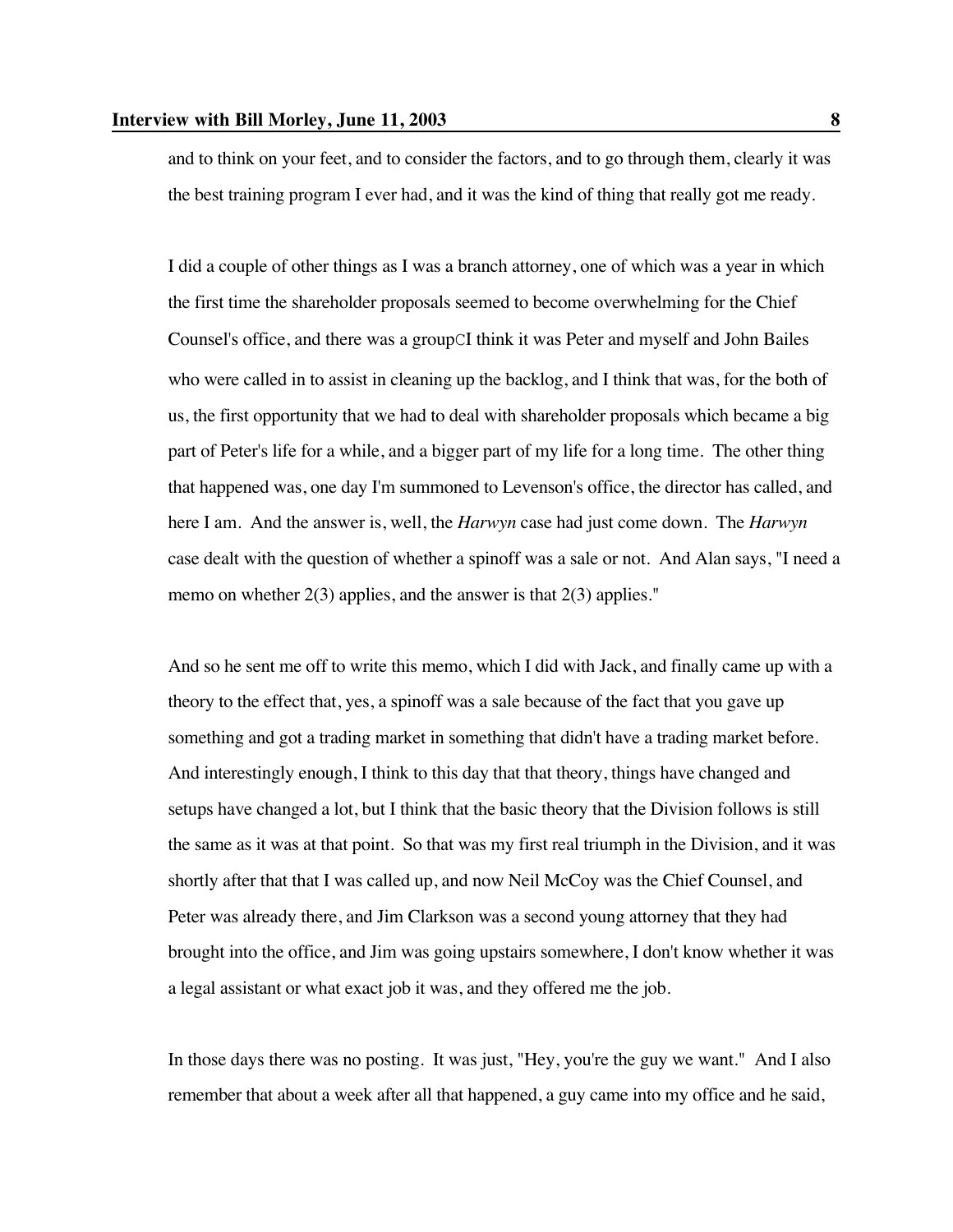"Jeez, I didn't know this job was available, because I certainly would have applied if I'd known it was available," as if, "Well, I certainly would have gotten that job if I'd known, because I must be smarter than you are." But as it turned out, I was offered the job, and I took it, and I moved in. The one downside to that was at that point, the Chief Counsel's office adjoined the director's office, and Alan Levenson used to sit in his doorway at one end of the table; he never sat at his desk. My office was directly in line of sight from his office, so whenever he needed something, somehow I got called and, "Okay, get Morley over here," because I could see him sitting there at his desk. [Laughter] Which wasn't the worst thing in the world, but it was something of a downside to my position.

I think the next thing, I did move up. The no-action letters became public, but, as I said before, we were drowning with change-of-circumstances letters under 4(1). I was the one who drafted the letter on a 4(2) private offering that said we're not going to give any more no-action letters, the theory being that they're too factually intense, and we don't know all the facts, and so we're not going to give you that letter. And I guess that in the Wheat Report the Commission had recommended the 4(1), what became 144 for re-sales, I believe.

And so 144 was the first of those rules, and we worked on a series of those rules. The only one I worked on at all was 146. I didn't have much to  $d_0C144$  was the change of the resales, the change of the 4(1), and it set up certain parameters for when things could be sold, and specifically said there will be no more no-action letters on change-of-circumstances situations, starting April 15, 1972. And then along came 145; 133 was the existing rule which dealt with re-sales coming out of mergers, and 145 extended that, the difference being whether it was truly a merger, or whether it was an exchange, and 133 actually dealt with the exchange offers. It was folded into Rule 145, which dealt with mergers and exchange offers.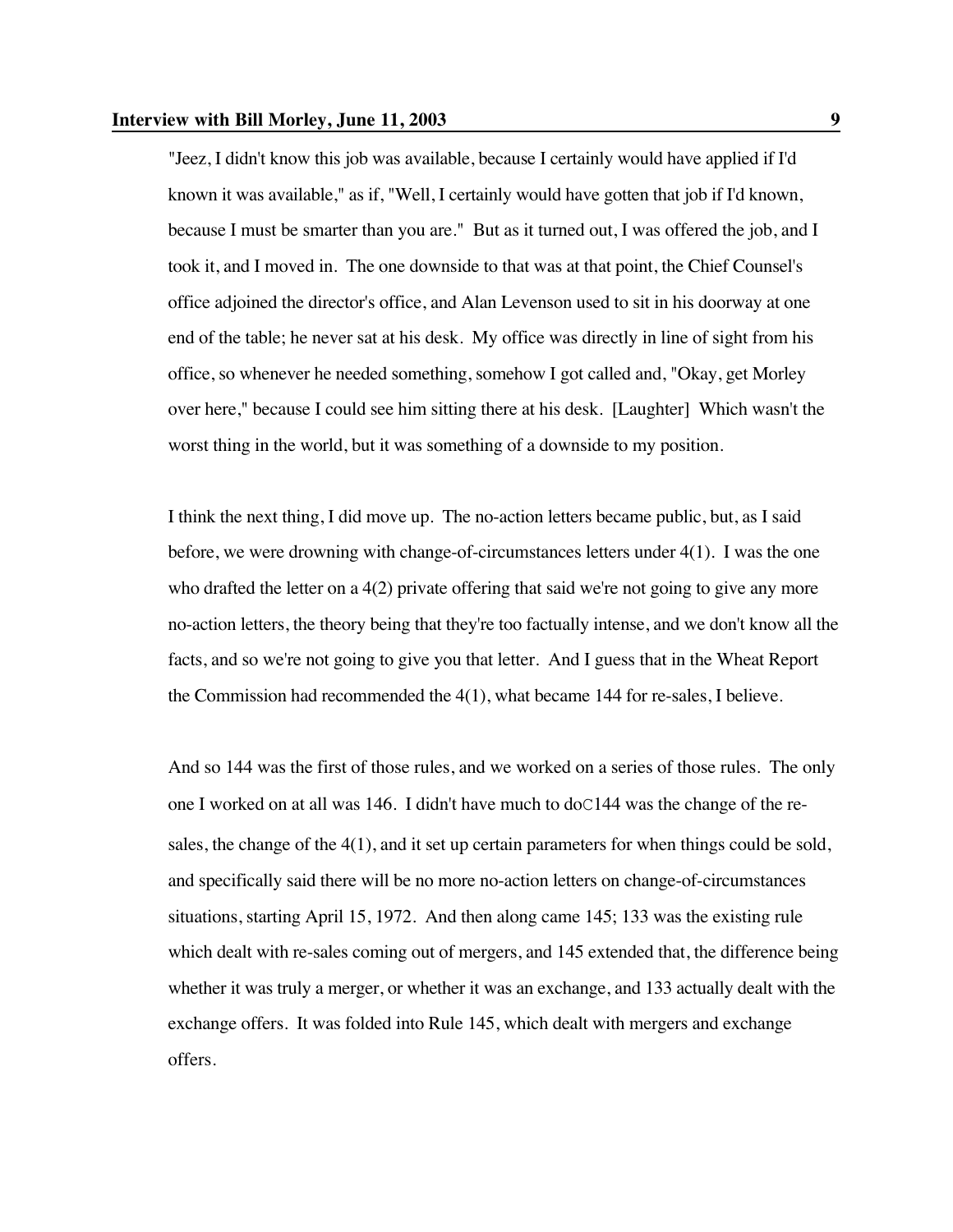Rule 146 was the 4(2) rule, was the predecessor for Reg D and everything that came after that. 147 dealt with intra-state offerings, once again saying in that case that  $3(a)(7)$  was still available, but if you wanted a safe harbor, you could get a safe harbor through usingCand I guess 146 said the same thing about 4(2). They all sort of left the statutory provision, but were an add-on of a safe harbor. It was at that point that I think that the interpretive noaction process changed from a no-action process to an interpretive process. We were no longer giving anywhere near the number of no-action letters; we were now into interpreting the various rules. I think it also stirred up even more, because we were now interpreting all of these rules and you couldn't do it all through letters, that that's when the real beginning of the telephone situation began. That now there were just hundreds and hundreds and hundreds of telephone calls.

- **MB:** I just wanted to ask you, what was the difference between a no-action letter and an interpretative letter?
- **BM:** Well, a no-action letter says that if you do what you're going to do, then the Division will not recommend any action, meaning enforcement action, to the Commission. That's an interesting legal question, because all it really does is say the Commission is not going to do anything. When this process was going on, certainly in the early seventies, when I'm talking about, the courts gave great deference to no-action letters by the Commission, and private parties would have a great deal of trouble if a no-action was given. I think that as the years went along, in less and less situations was that same deference given, and there were more questions, and people became more cautious about what a no-action letter actually provided for them.

The interpretation was just interpreting, in the sense a rule said you've got a safe harbor if you do *x*, *y,* and *z*. You were interpreting provisions of it, so once again, somebody would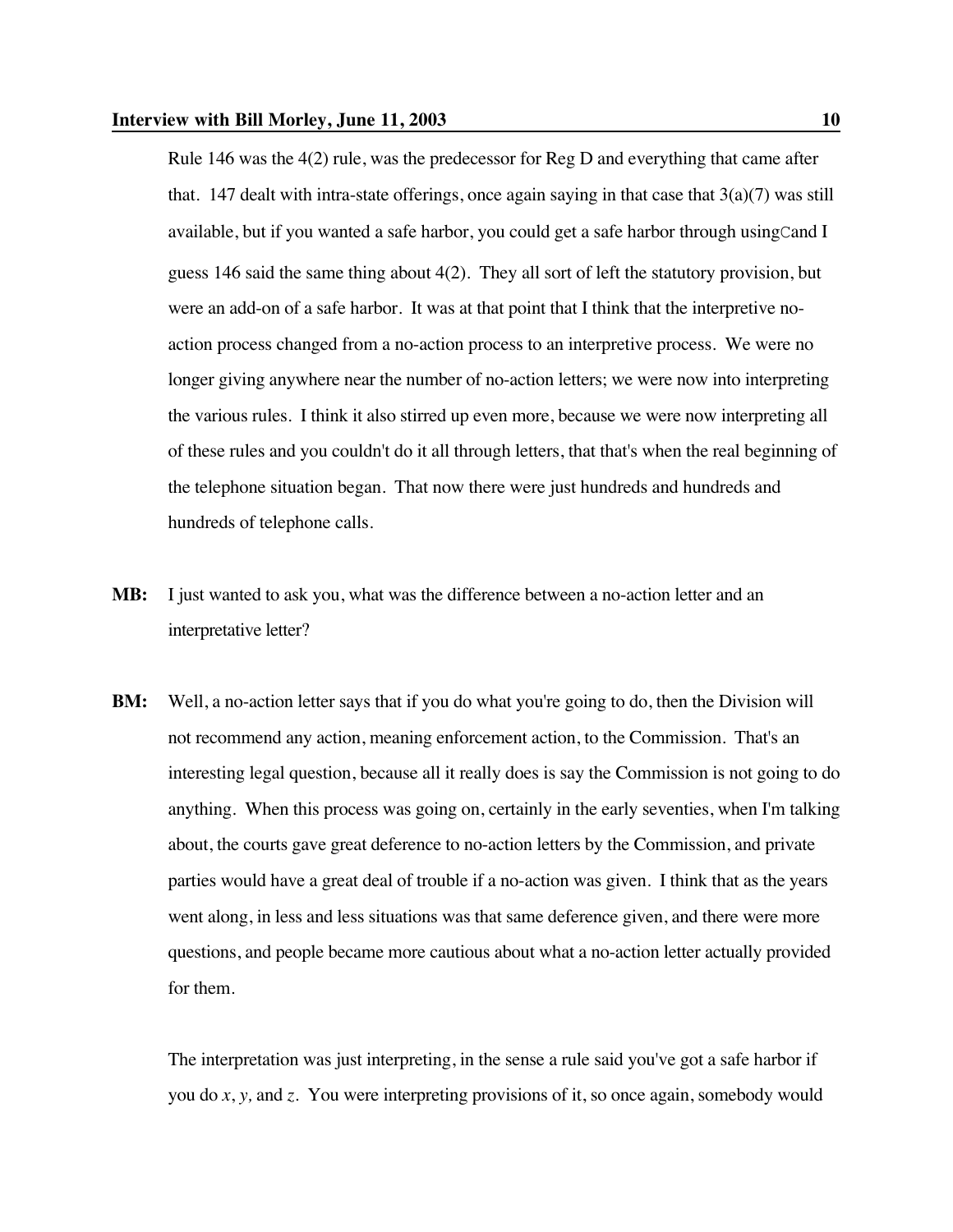go back and take that interpretation and use it, plug it into his facts, but there was, once again, no comfort given by the Commission that you were okay, but it allowed people to make their own judgments about what they were going to do.

- **PR:** Bill, would you agree, as I certainly feel, that 144, being the first of the safe harbor rules, really reflected a revolution of the Commission's whole approach in the matter of applying its rules, that no longer were they just going to just kind of have general rules out there, but now they were going to have specific rules that laid out exact guideline for complying with the law?
- **BM:** The answer is yes. I don't disagree with that at all.
- **PR:** I think those rules have never gotten the credit that they deserve.
- **BM:** Clearly it was a different mindset that came in as a result of all of that.
- **PB:** But you know, as history repeats itself, recently there's been a lot of talk about principlebased rules versus rules-based rules, which seems to be a call back to an era that went by before the 144 rule.
- **BM:** But the thing about the 144 and other rules, were that they were safe harbors, and they were more stringent, probably, than the law actually required. If you stayed within those boundaries, you knew you were okay, and yet you had the flexibility to go outside. So I think they were kind of a combination that was extremely effective and continues so to this day. As we went along during this period, there was no longer a clerk to keep all of the information in the card file, and we now had the public no-action letters. We did, in the Chief Counsel's office, we still did, and kept a less formal file of notations on significant no-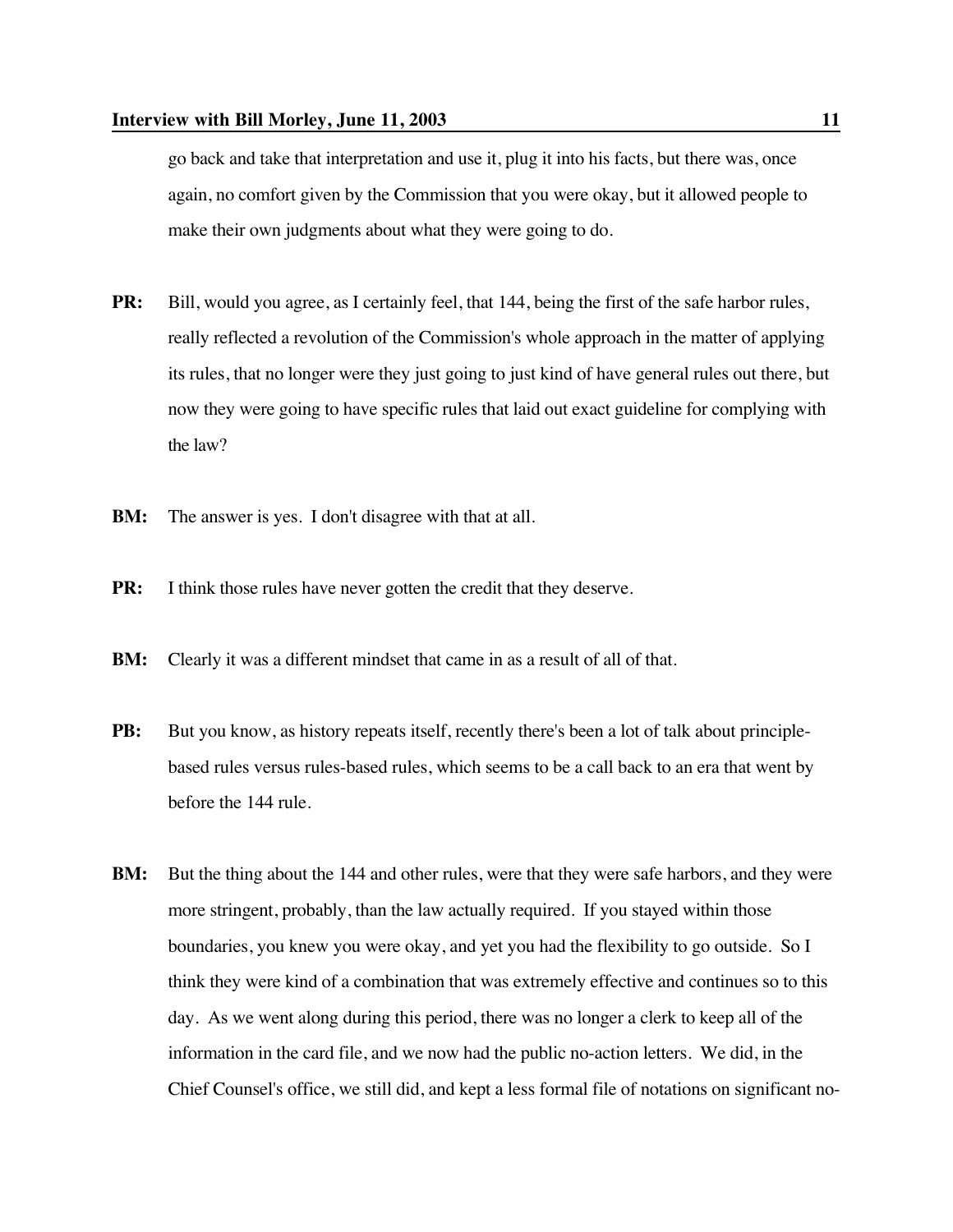action letters and those notations and those significant letters later became what is, still exists today, the significant no-action letters which the Commission staff publishes on a monthly basis.

In addition to that of course, as that went along, we made a deal with CCH, and CCH published those letters, which provided another way for the staff to get information that it wanted out. An interesting footnote to that is, as we got into that process, it became a real competition among the branch attorneys to see whose letters showed up in the significantCit was a real feather in your capCand if you never got a significant letter, you really felt like you were in big trouble.

- **PR:** I wonder if you can tell us what your feelings were when the Commission decided to make no-action and interpretive letters public. Because up until then, of course, no one knew except a few of the more . . .
- **BM:** Well, I mean, it was early for me to have any feelings one way or another, because I was still, of course, a branch attorney. I know that there was certainly hesitance on the part of the existing hierarchy in the division about those becoming public, but in the long run, I think thatConce again, I think that the reason for that was what we always said was that each no-action letter is only applicable to its own facts. And so by making them public, we were afraidCI think there was a fear that people would read too much into an individual no-action letter and take that to be gospel, and something that they could apply somewhere else.

As all of you may recall, and I can't remember exactly, in a real dispute, and I don't even remember the specific facts, but Ed Fleischman, when he was a Commissioner and Chairman Breeden at that time got into a real battle about what the effect was of a no-action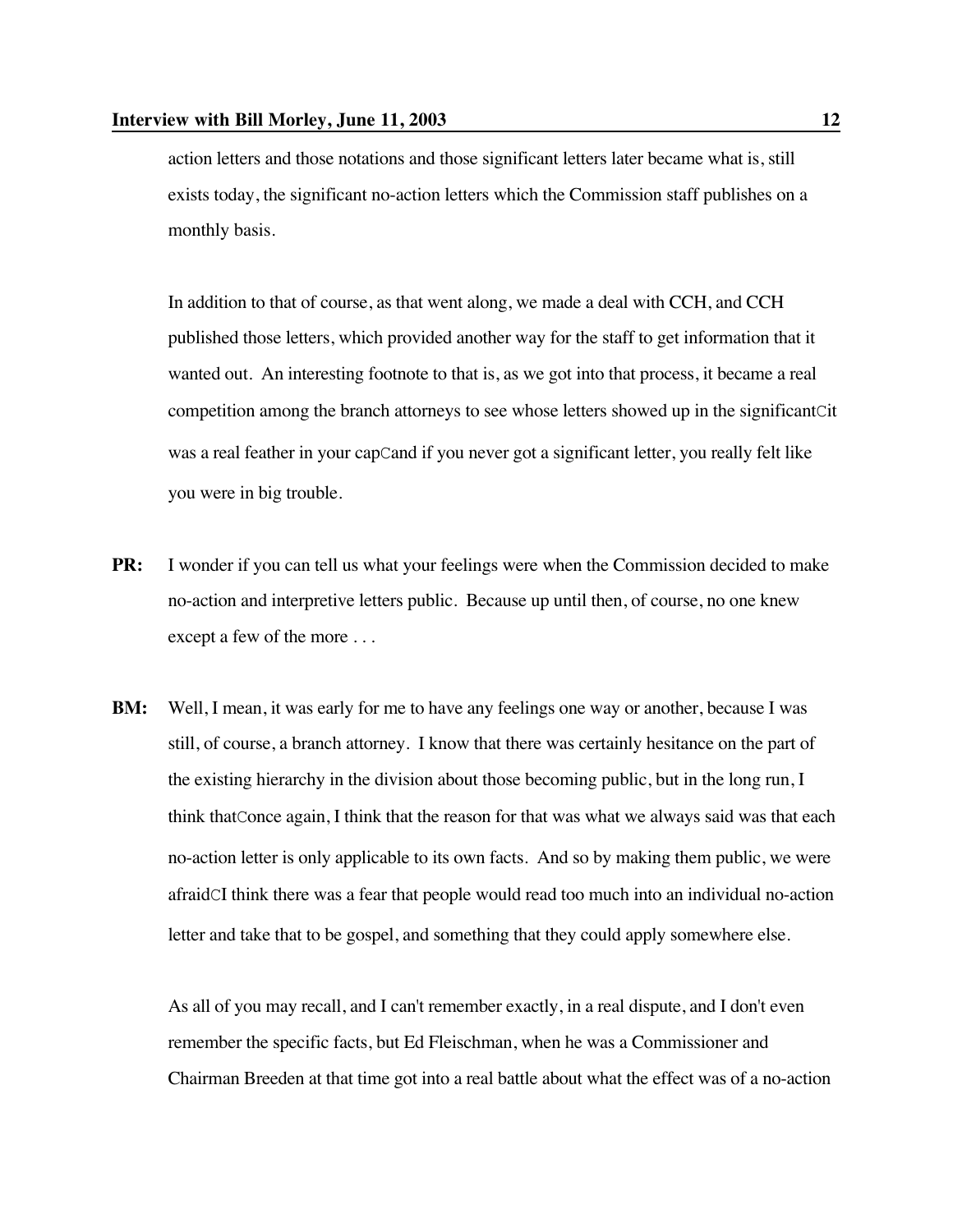# **Interview with Bill Morley, June 11, 2003** 13

letter, and what it meant, and he wrote a dissenting opinion, or a concurring opinion, on a Commission action, and so I think Ed's feeling was, "Well, yes, we really have said that this is what it's all about," and I think other people, Dan Goelzer was theCit wasn't Goelzer. Now the names are escaping me again. Who was Breeden's general counsel?

- **MB:** I think to go back to sort of Peter's question . . .
- **BM:** After having circled away, yes. Go ahead.
- **MB:** I think that you have to remember that the Commission, in fact, the whole world of government, was very different back then. There was no Freedom of Information Act. The Commission meetings were not open to the public. Government in the sunshine was a big shock to the Commissioners, and so it was kind of the beginning of a change, I think, the fact that we made our no-action letters public, and then a lot of other things because public.
- **BM:** Well, I think in the long run, somewhere we were talking also before about the fact that that's one of the things I think that made the SEC a model for things, and it was the fact that the no-action process and the interpretive letter process was good, and now these letters were public, and people could see what was going on and had some idea, and also because of the fact that, as I also mentioned earlier, that so much of this knowledge has gotten locked into the big law firms that had the ability to compile these letters, ones that they had, plus I think there were interworkings among the major Wall Street firms that allowed them to share that information, which lots of other people didn't have.
- **PR:** At some point Chief Counsel switched from giving a nice long answer in a letter to doing the one little paragraph yes-no. Was that in response to volume, or to their becoming public?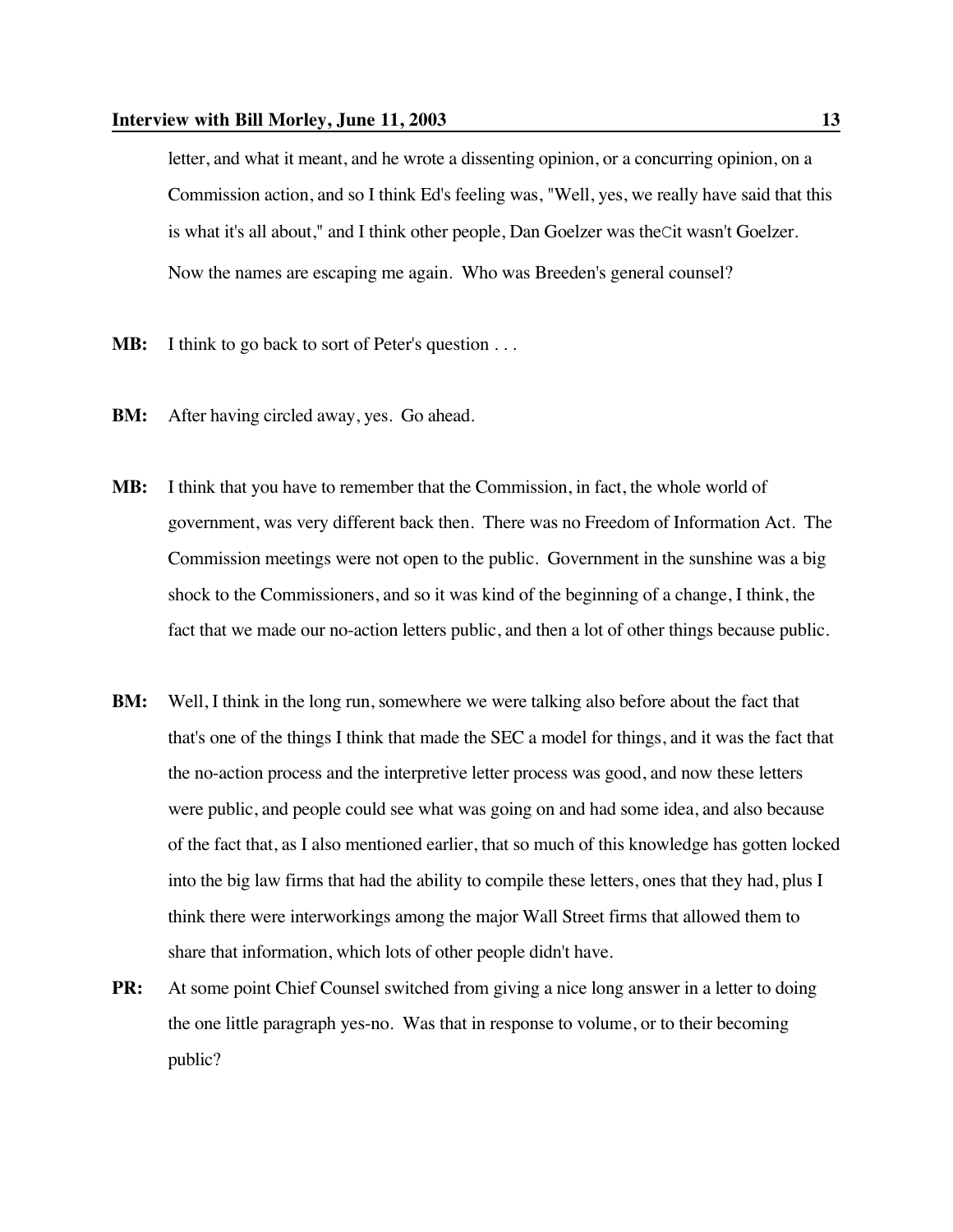**BM:** That was volume. The first one on that, which didn't go on for very long, but it was just after I came up and came to the Chief Counsel's office, and just before 144 and the April  $15<sup>th</sup>$  date came along, we actually had stamps for  $4(1)$  no-action letters. You had a *no* stamp and a *yes* stamp, and you would stamp it, date it and sign it. As I also mentioned, there were these three-month stacks of letters. And so a lot of that was done not necessarily to make it any more burdensome on people, but just so that we could get the letters out expeditiously, and then, of course, a copy of the answer was attached to the letter.

The one complication in that was that you then really didn't know what the staff had grabbed hold of within the body of the letter to make its determination. So it was nice to have the information, but the information was less fulsome and didn't give you as much information about what was going on as much as a letter. Because if you recited the facts then, aha, those are the facts. You could make an assumption that those were the facts that the staff grabbed hold of to do the answer.

- **PR:** Would you agree that making no-action and interpretive letters public had sort of an unintended or unexpected consequence from the standpoint that, I know for myself, I was concerned, gee, all these things, all my sins now are going to be bared to the public, and just the opposite happened, at least in my experience. The public was so grateful to get these things, and the occasional letter that was off the mark really didn't stall the process, and the staff was widely praised, I think.
- **BM:** I think that's the case, and I'm going to talk more at the end and sort of separately about shareholder proposals, but I think that, for the most part, I think you're right. I think in the shareholder proposal process, in later days that became a problem because anybody who could find a precedentCthings were so subjective in so many of those letters, that you ended up getting a lot of people, "What? You gave that letter to those people on these facts? My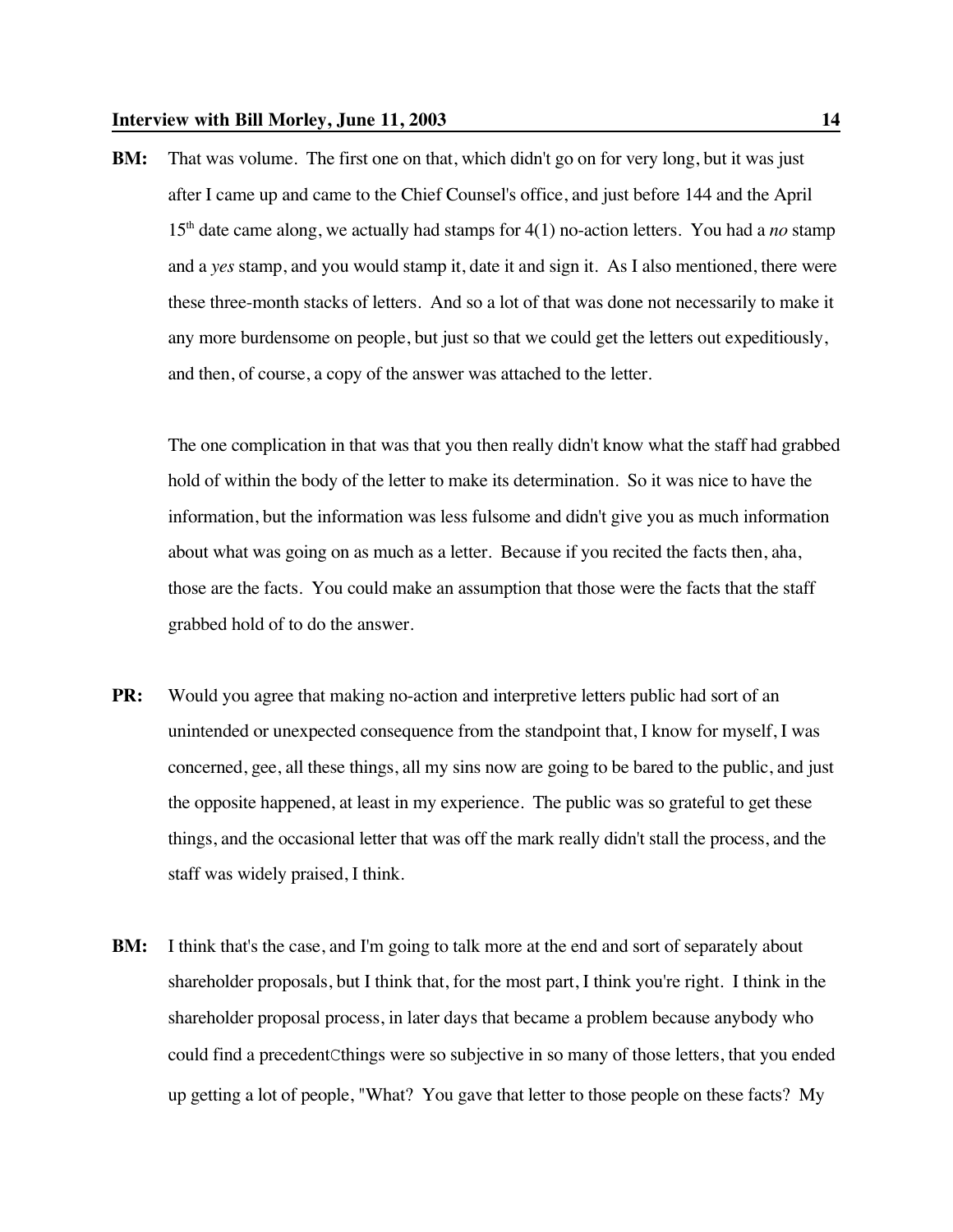facts are exactly the same." And I think that caused some problems at a later date. I think certainly in the initial phase that that was the case, that people were, I don't think we ever took too much grief over anything we did in those early days because now we had them, and that really helped them out.

In my early days in the Chief Counsel's office, we ended up with a lot ofCand this was, once again, done, I think, to do job descriptions so we could get more people into the Chief Counsel's office as it expanded. Everybody sort of had a specialty. And we fought as the years went along, there were periods when everybody specialized, there were periods when we said, no, that's not a good idea, we shouldn't specialize, everybody should do everything. But there was no question that people had certain specialties, and at this time it was actually written into most of the job descriptions. Peter had 16-b, and originally when I went up there it was  $14(a)(8)$ , he was the first  $14(a)(8)$  guy, Roland Cook had the rules and forms, he was still in the Chief Counsel's office before this Office of Disclosure Policy was created.

I had an unfortunate circumstance. Cy Spiro had retired, and a guy named Tom Denson became the trust indenture specialist, and Tom, unfortunately, died very suddenly, and that left a specialty for me, being Trust Indenture Act. The Trust Indenture Act was interesting.

- **PB:** You're the first guy I know who ever said that. [Laughter]
- **BM:** No, it was. It was, and it became more interesting. This is another one where I have a history. The Trust Indenture Act, it was, we did interps, not a lot of interps, and we reviewed indentures that came in, the debt offerings. And there were certain provisions in the Trust Indenture Act that said "The indenture *shall* contain," and then there were others that said "The indenture *may* contain." And the only thing the staff attorneys had to do, really, was to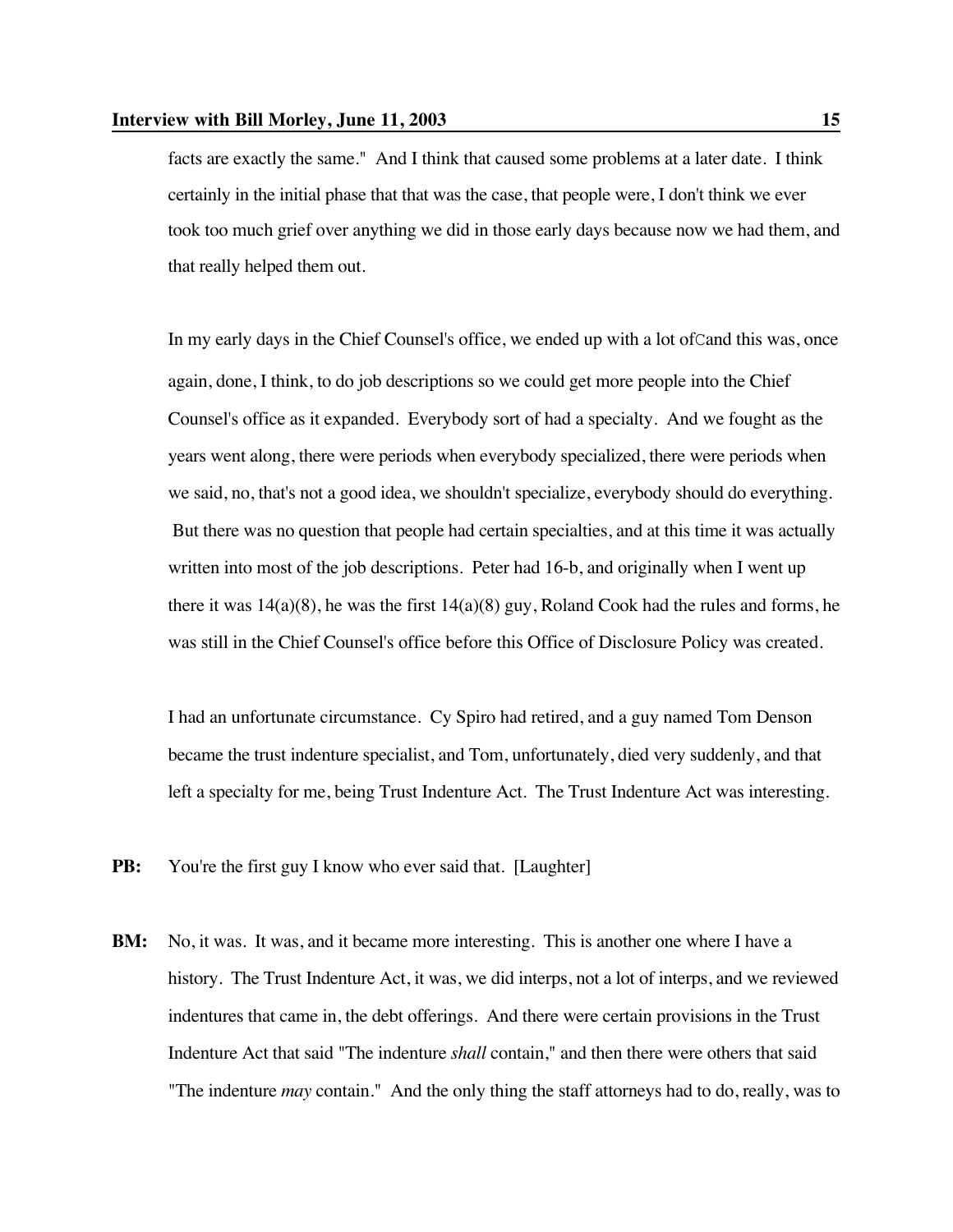look at the thing and see whether the required provisions were included. But I can't tell you how many timesCI had one particular occasion with someone I had already told, "It is obvious to me you have not cracked the book. You sent out the form saying, 'I reviewed it and I have no comments,' but it's obvious to me that that is not the case."

But that same attorney, not two months later, sent up one, sent me all the materials, and I called him up and I said, "Well, is this the indenture that you read?" "Yes, this is the indenture that I read." And there were blank pages in places where the required provisions were. [Laughter] So, yes, a lot of people were not terribly interested in this. After a while I became the shareholder proposal specialist. The Trust Indenture Act went to someone else, and I was out from under that. But in 1989 I had the pleasure of amending the Trust Indenture Act, to take the staff out of that position. It was actually a group in the bar. Talking about the New York bar, there was a group of about eight people from firms in New York who gathered for lunch once a month. They were the Trust Indenture bar, essentially.

And they had these suggestions, and they came to us with suggestions. They eventually got Congress to tell us we had to amend the Trust Indenture Act. Basically what we did was, we just said that every indenture will be assumed to contain the required provisions. And so you didn't have to review them anymore, which cut the timing problems out. There were some conflicts that could be waived, and we would get requests for waiver of conflicts, and in addition to amending the statute, we rewrote all the forms and all the rules on trust indentures.

That was in '89. And that's probably, aside from shareholder proposals, the biggest rulewriting package I ever did, and if I hadn't of had Michael Hyatt, who had become the real expert on the Trust Indenture Act, doing all of the scut work for me, I would have been dead. But that was a later part. And then came the late seventies and the fact that a portion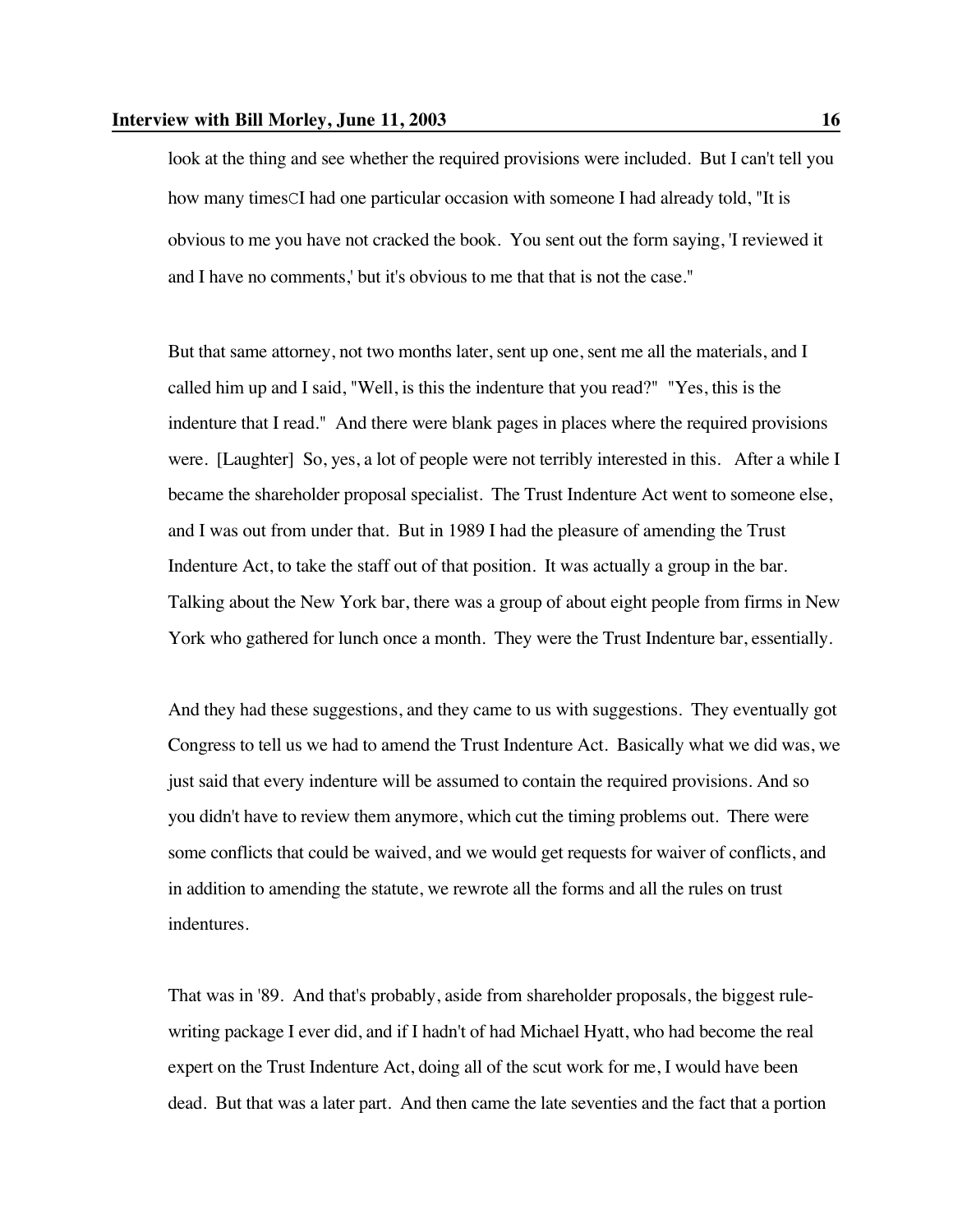of the Division of Corporation Finance was moved to First Street. Peter had become Chief Counsel when Jack Henneghan retired.

- **PR:** You need to set the stage and remind people from where it was moved. Not the current building.
- **BM:** We were on 500 North Capitol Street, and we moved to 100 First Street.
- **PR:** Satellite office.
- **BM:** A satellite office. We had three branches. One group moved over there. I don't remember, was it two groups?
- **MB:** I think it was four in one and two in the other.
- **BM:** Something like that. Mike Kargule and myself became the Chief Counsel's office in the satellite building. That was good for me, because it got them to be able to write a job description that made me a deputy Chief Counsel and got me more money. The other thing that ended up in that First Street office which had a real impact on the Division was the Office of Review. This was about the time that we went to industry specialization, and the big idea now was that there was going to be an office which reviewed the review process to see how we were doing with the review process. And that office was Ernestine, Herb Scholl, Ann Wallace, and Linda Quinn, who was at that time an attorney fellow, and while she was there, Linda Quinn turned out the proxy manual.

What were the two manuals? One was interpretations and one was practices. Or one was practices and processes. But there were two review process manuals turned out. Talking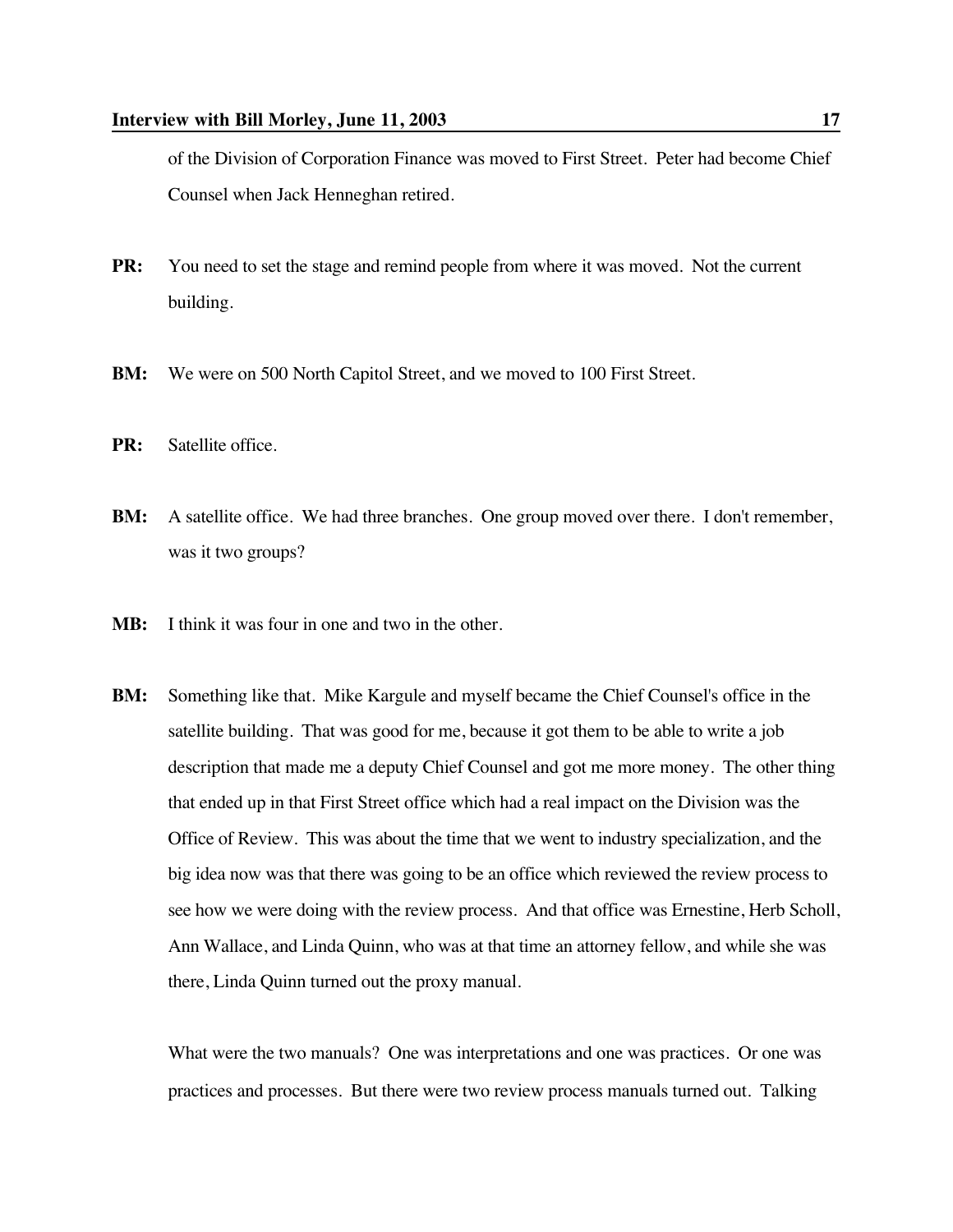about public information, that turned into a big fight later on, because people on the outside wanted access to those manuals. There was also a trust indenture manual, and the trust indenture manual became public, the proxy manual, most of it became public. One of the two, and I can't remember, practices and procedures and one was permitted and one wasn't, and I can't tell.

John Huber, who was the director at the time, fought tooth and nail to keep those things from becoming public, and the Division lost that battle. Things were blacked out. But it was smaller, it was congenial, we had a lot of fun. All of the shareholder proposal stuff followed me over. Mike Kargule had already been my assistant on the shareholder proposals out of the Chief Counsel's office. It was an interesting period. And about that time was about the time that Peter cranked up his series of interpretive releases on employee benefit plans and the first 16-b release.

- **PR:** And Rule 144, too.
- **BM:** Rule 144, too. Peter was writing releases, and I was holding down the fort on First Street, and that was an interesting time. Then I came back. When the First Street office was closed and we consolidated again, I guess it was at the opening of the new building, at 450 Fifth Street.
- **DM:** Soon to be the old building.
- **BM:** Soon to be the old building. I have a story about that, too, but I don't think I'll probably get to it. When I came back, they gave me the old job description. They now had to add something back to the deputy job so I could still be a deputy, and they gave me the duties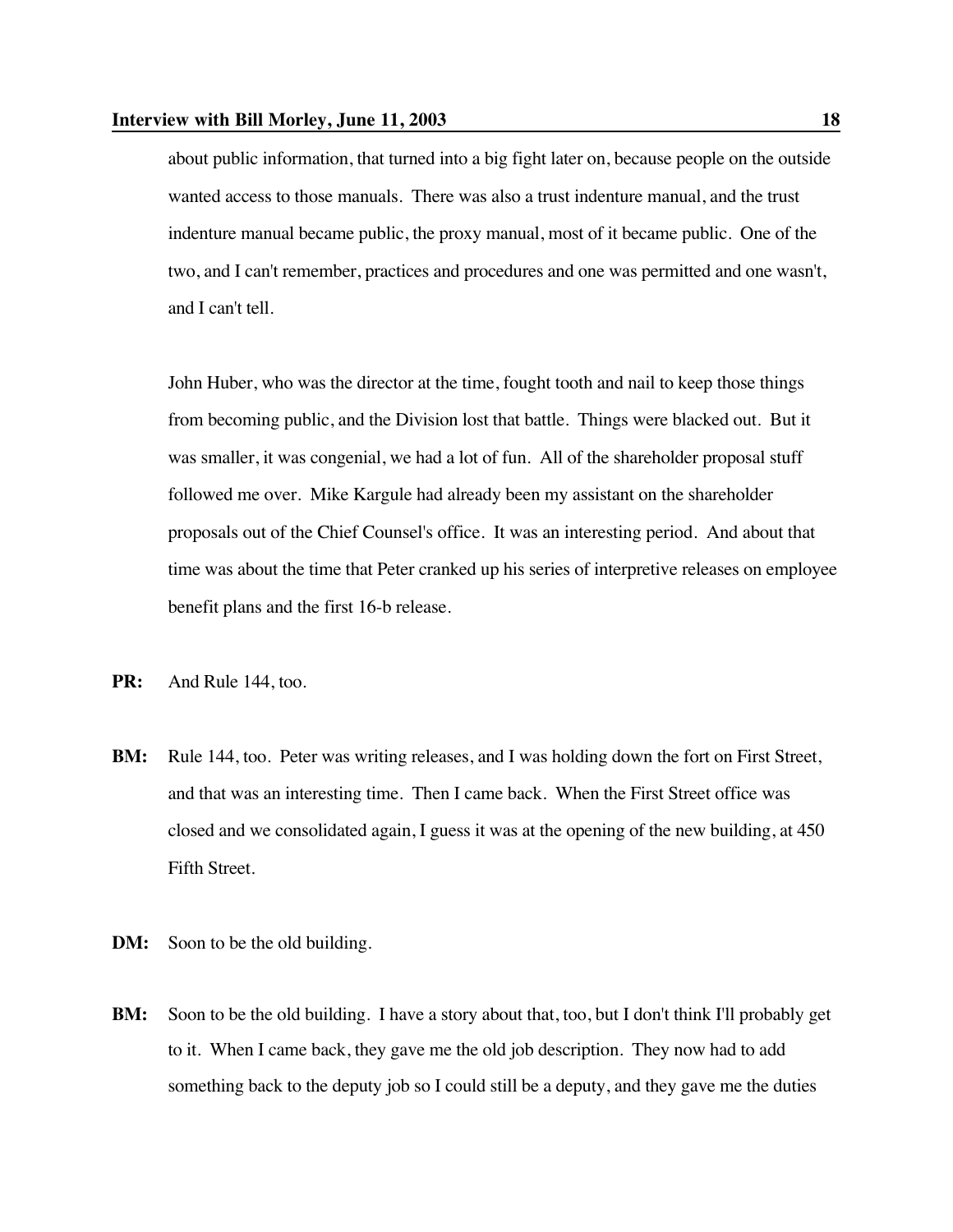and part of the title that Roland Cook had had as the branch chief for rules, forms, and regulations.

- **PR:** Chief Interpretive Counsel.
- **BM:** Chief Interpretive Counsel.
- **PR:** Of rules, regulations, and legislative matters.
- **BM:** And since that was all being done in the Office of Disclosure Policy, what that really meant was lots of interps I can remember a day when I was doing that, when I had 100 phone messages. Now, some of these were repeat. It was back and forth, back and forth. And the calls were still coming in through the secretaries, they were writing messages to us, and this was the time that the phone calls were just going crazy.
- **MB:** You might set the date.
- **BM:** I would love to set the date, but I can't. I do not remember the dates. I thought about that. I can only say it was lateCPeter, when did you leave?
- **PR:** I left in '84, but I do remember vividly, some days, keeping a sheet of paper on the number of calls, and it would invariably be at least forty calls a day.
- **BM:** So this would have been early eighties, because it was before Peter left, and it was before, I guess, Linda hadCbecause a lot of this changed when Linda came back to be the Director of the Division, which I guess was '88 or something like that. So we were inundated with phone calls, and we were keeping logs, and we had this fiction that we were answering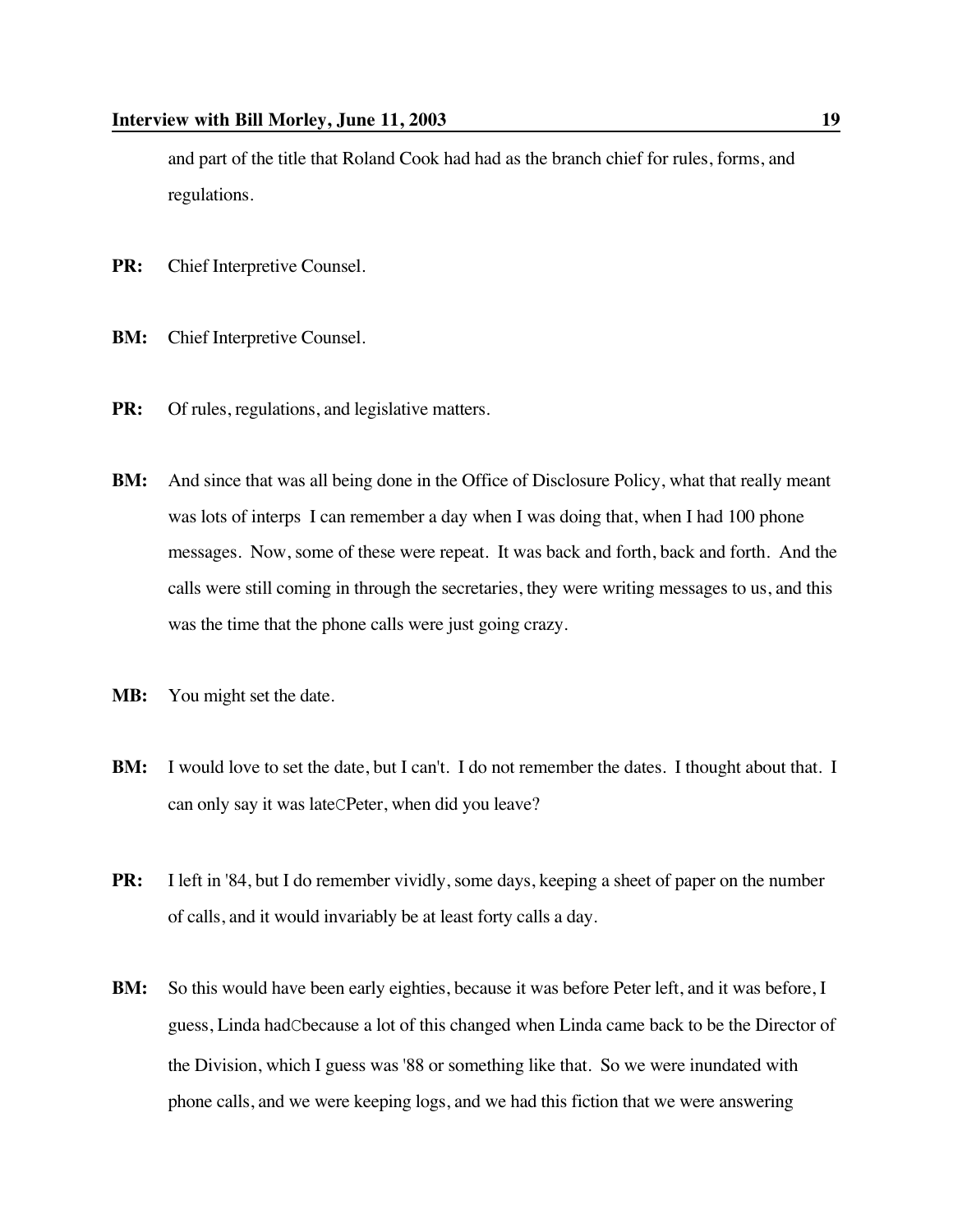phone calls in twenty-four hours, which was purely fiction, because there were just so many of them. We were trying to get a handle on them, and I would skip all the way over toCI will say this about Linda coming in, one of the things that I fought her on when she arrived, was the phone answering machine.

Despite we had all these calls, I still thought it was appropriate that somebody get a person on the phone. And Linda basically came down and told me that you either go to the answering machine or you answer all of these calls in twenty-four hours. And there was no way that was going to happen. I could have increased the size of the office, if they would have let me, to hundreds of people, and I would not have gotten them all done in twenty-four hours.

- **PB:** Bill, isn't it true that Linda is the one that started the telephone interpretations?
- **BM:** Well, that's right, and what came out of that was we went to the answering machine, and at the same time we then began the idea of doing phone interpretations, not unlike our significant no-action letters, another way of publicly releasing information that came out of the phone process, and that was because so much of the interpretive work was now being done on the phone and not through letters. I frankly do not know what the numbers were in the seventies and eighties, early eighties, when I didn't have an executive position in the Chief Counsel's office, but there were many, many, many more letters than there areCI don't know what it is today. When I left, I think we probably had 750 to 800 letters a year, and at least half of those were shareholder proposal letters. So we were only turning out 400. But we were doing all of this stuff on the phone.

The other thing that unfortunately happened, I think, is that many more of the things were being kept in the Chief Counsel's office and not sent to branch attorneys. Now, I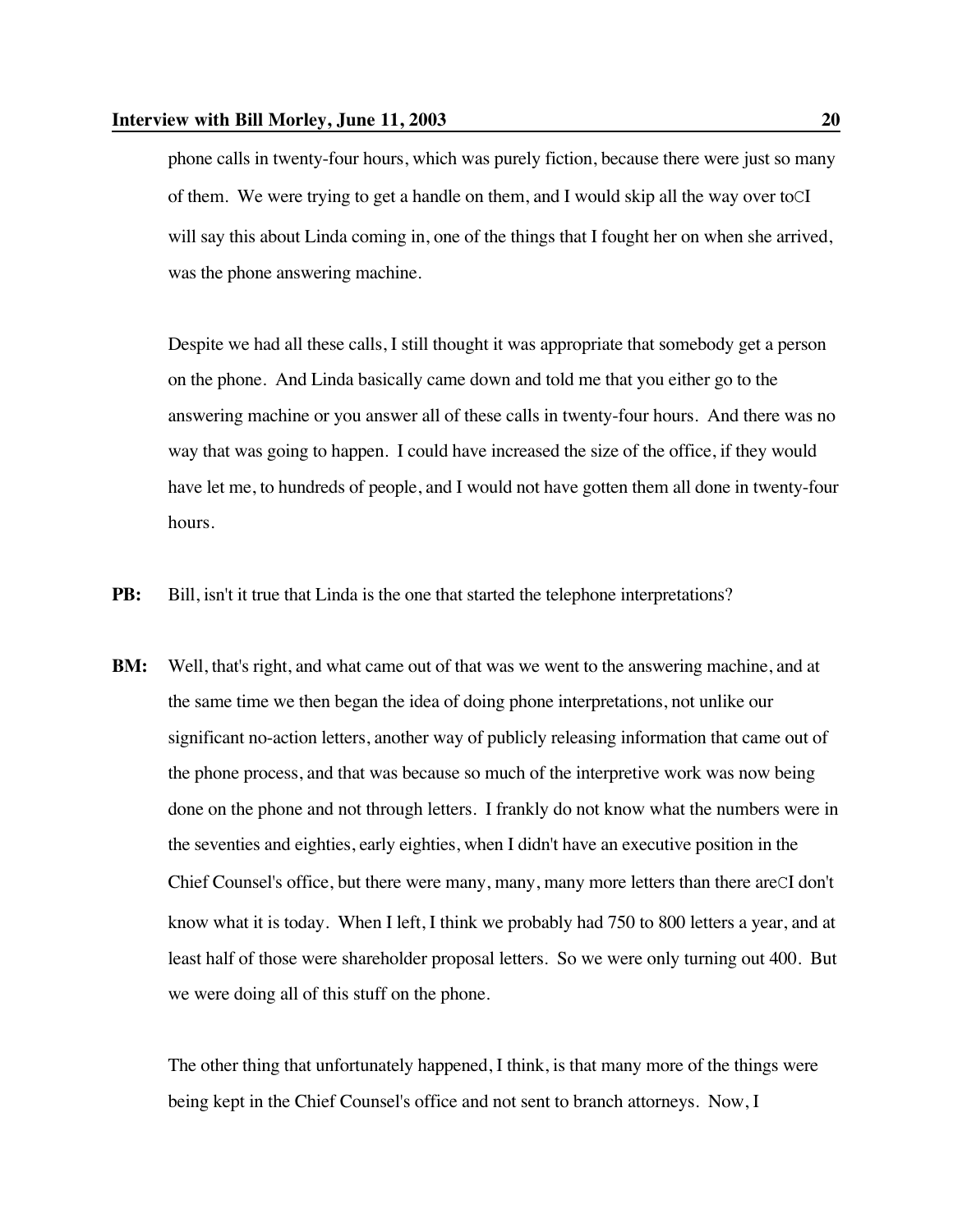understand this was also during the period when registration statements were hot, and branch attorneys had all of this work to do, and a branch chief or lawyer and assistant director had the responsibility of getting the review work out, and taking people away from it was not a good thing.

But as far as training the lawyers in the Division, I think we lost a lot when we took away their opportunity to deal with some of the issues. And the issues have changed. In addition to the interps, the issues have become much more complicated. I mean,  $4(1)$ ,  $4(2)$ , there were still a lot of 16-b questions, but 3(a)(3), all the sort of basic stuff had been decided, and we were now into very complicated dealings with employee benefit plans. At the end of my time what we were going to do with the Internet, and what we were going to do with broker dealers, and that kind of thing was all stuff that needed more time and more consideration than maybe could have been given by individual attorneys in the branches, but it I think it really hurt their development and clogged up what was happening in the Chief Counsel's office.

**MB:** Was there ever a feeling, did you believe, or did Bob believe in general, that there was any less weight to be given to in telephone interps than it would to letters? After all, the letters were reviewed by someone else in the Chief Counsel's office, not just by the person who wrote them, but the telephone interps were not reviewed. They were just the opinion of one person in the office.

[End Tape 1, Side A]

[Begin Tape 1, Side B]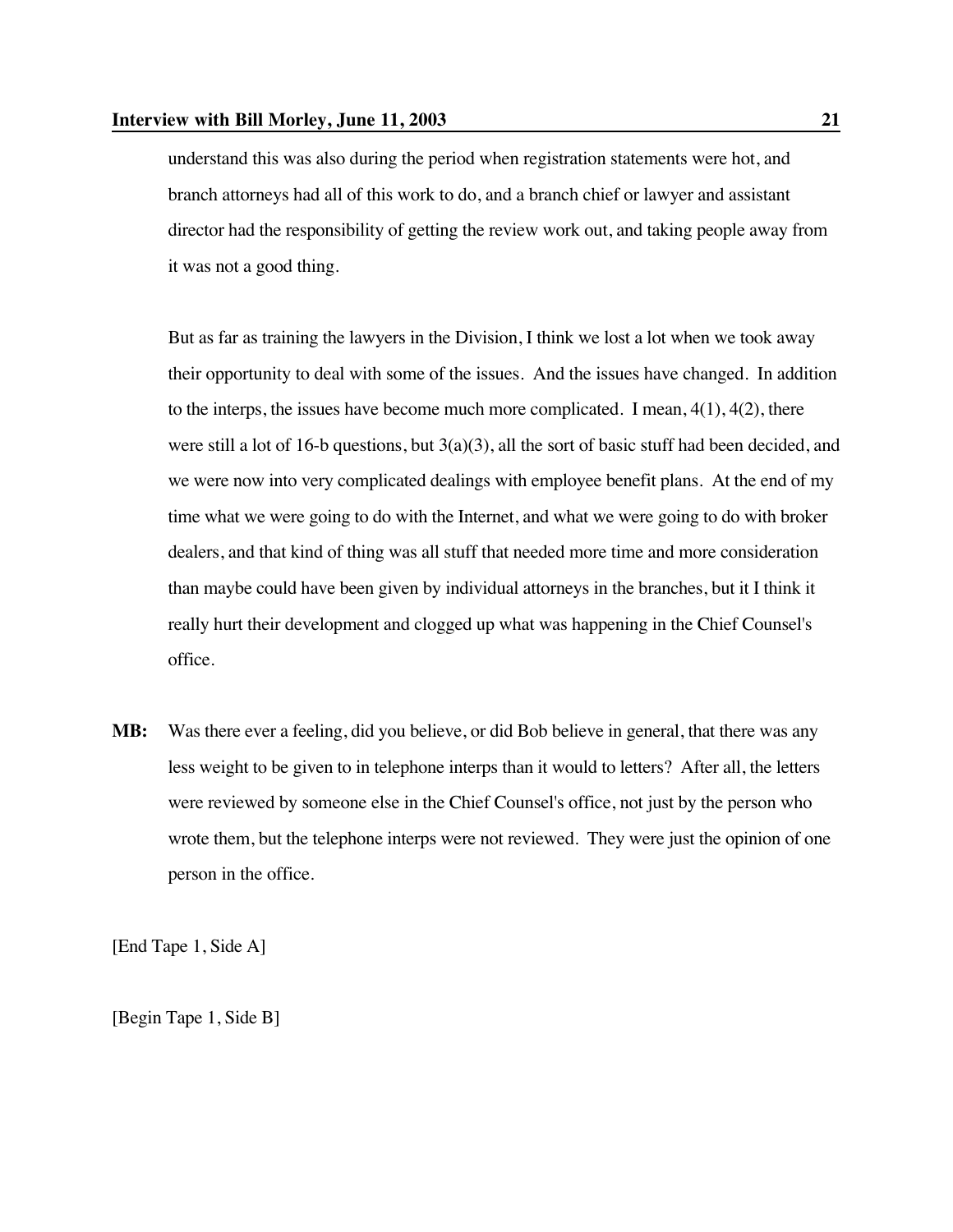- **BM:** Mickey, in answer to your question, I think there's several aspects to it. One, I think that people call in and ask questions under several different situations. There are some people that just haven't got the faintest idea, and you've got to lead them along and lay it all out for them because they're lost. There are other people who have a pretty good idea of what's going on, and they're doing the one last check to make sure that somebody on the staff doesn't say, "What are you talking about?" Or doesn't come out with something that is totally different than what they thought and they're really . . .
- **PB:** "We just changed that position yesterday."
- **BM:** Yes. So that's a lot of the fun. Perhaps Peter's better than I am at saying how people on the outside rely on what they get from a phone call. Once again, I think a lot of people are confirming what they think their knowledge is, and then there are people who call to get sort of the initial view and then may want to write a letter. Peter never does that. He would never write a letter that he didn't know what the answer was going to be. He did that once to his detriment, and he will never do it again. [Laughs]
- **PR:** Because you told me what the answer would be and then you changed your mind after I sent the letter in.
- **BM:** I've had a couple of people tell me that from time to time. [Laughter] I think different people, depending on how sophisticated they are, take different comfort from what they get on the phone.
- **MB:** I was talking about other people relying on them. I think you might want to clarify when these telephone interps were just internal and when they were public, and what's the difference.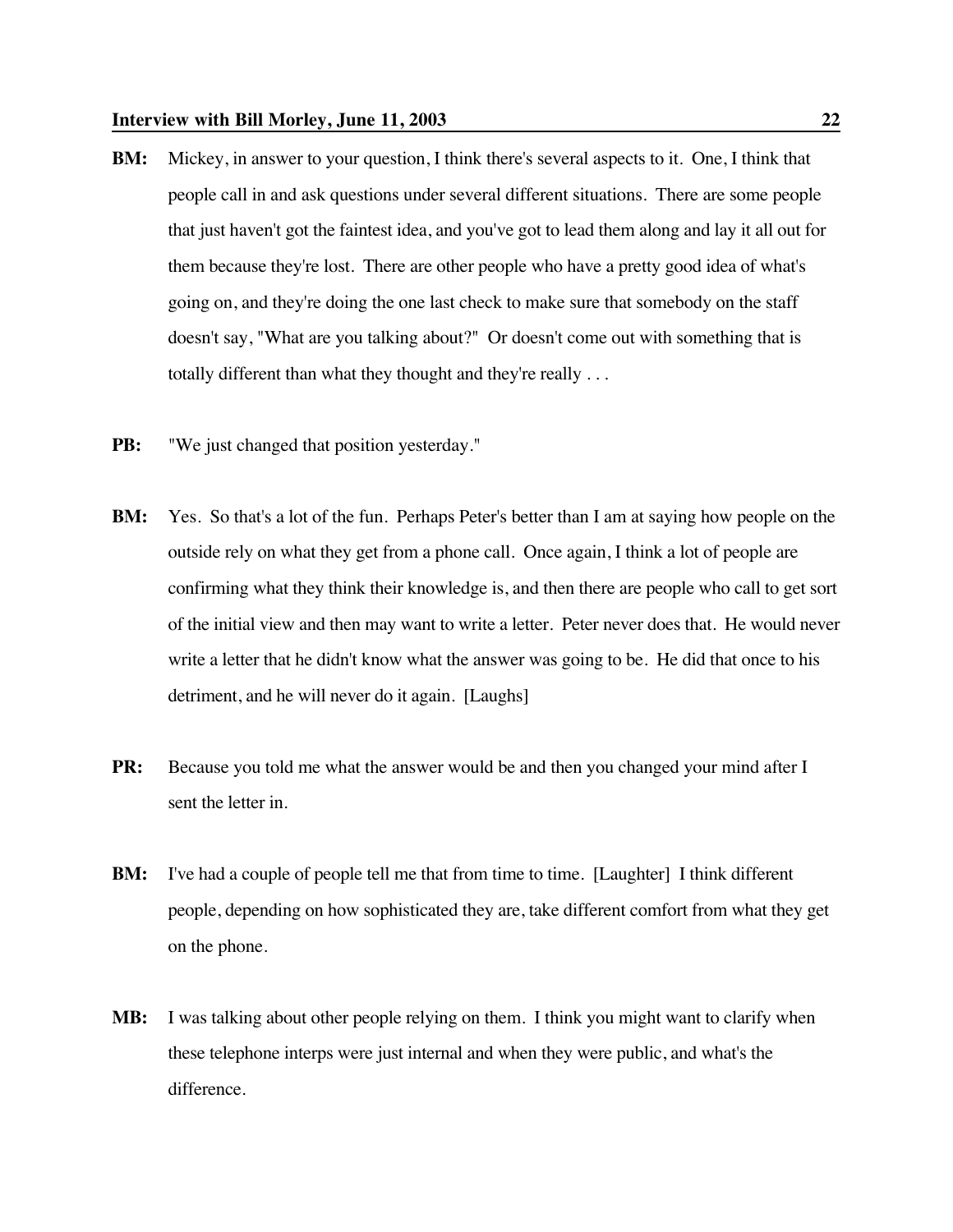**BM:** It was after Linda came back as Division Director.

**MB:** Middle eighties.

- **BM:** Would have been maybe '85, '86 or something like that, when we started making the interps public.
- **PB:** The interps were always public.
- **BM:** I mean when the phone interps were public. When Peter left in '84, I became the director, I meanCthe director; I would never have wanted to be the director. I became the Chief Counsel. John Huber was the director at the time, and we had all the interviews and everything was done, and I went off to vacation. I went to France, as I was doing regularly in the 1980s, and I stopped in Paris, and I'm at the Ritz Hotel and go into not the coffee shop, the magazine stand, and who do I meet but Linda Quinn. Linda Quinn, it turns out, stays in a hotel somewhere in the area and likes to stop by the Ritz on a daily basis. It was great.

And she says, "Well, I've got to tell you, Shad just asked me to become his assistant, and I'm taking David Martin and Alan Dye with me. And oh, by the way, Barry Mehlman is going off to work for another . . . ." This is like the Friday night or Saturday night surprise during the Nixon years. But she doesn't say a thing about the Chief Counsel's job. She knows, but being Linda, Linda would neverCand I understand, because I'm sure she wanted John to have the ability to tell me himself.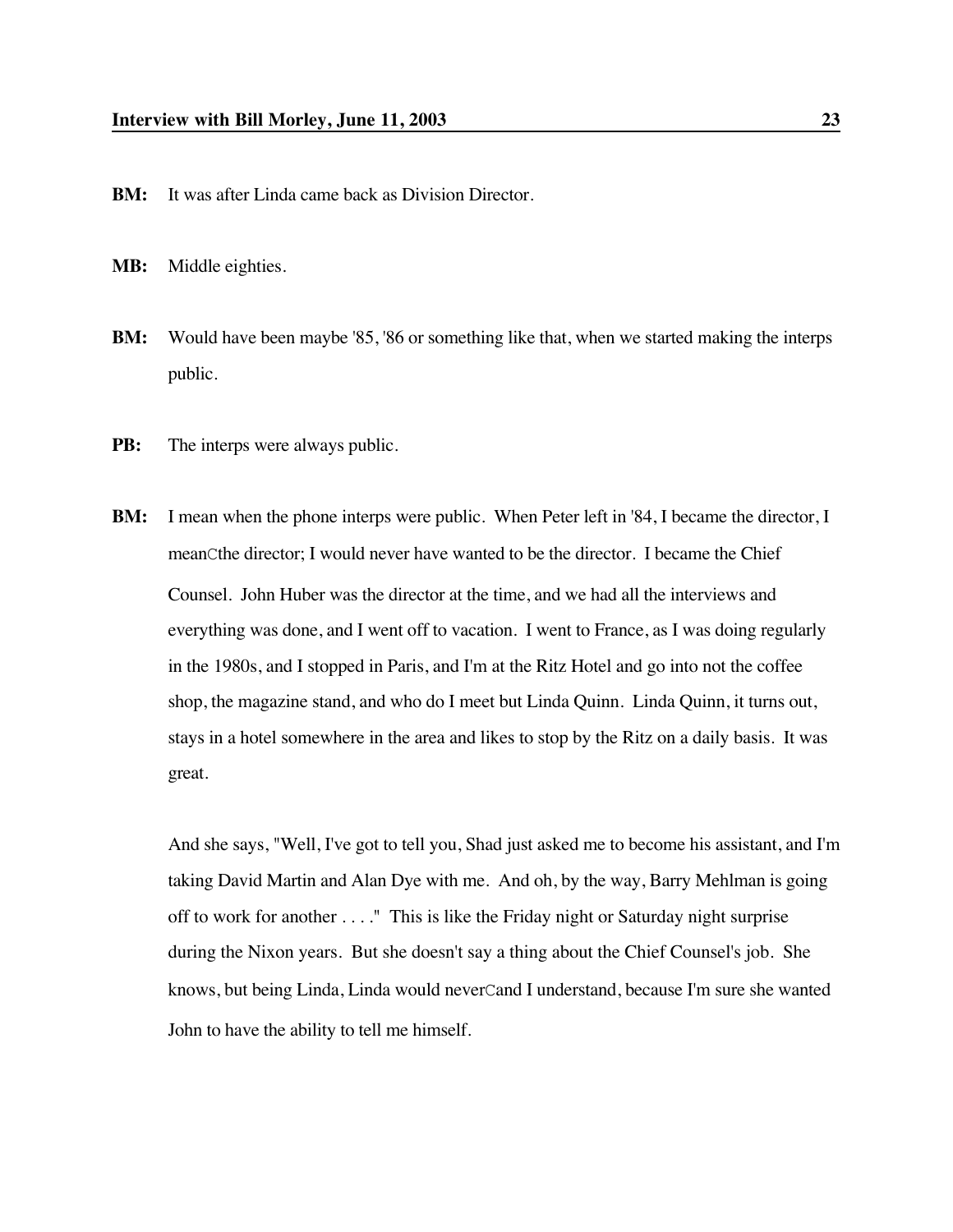So I get back on Memorial Day and he calls me at home, and he tells me. But I'm now entering a Chief Counsel's office that is practically devoid of talent. [Laughter] It was nice to have the job, but it was not the best thing in the world. It is interesting, as I think back about all this stuff, that I have much better recollection of what I did before this than what I did after. And I think a lot of it is because so much of my time, even when I was in all these other positions with shareholder proposals, and also it became more administrative and less personal hands-on, and I don't think it was anywhere near as much fun as doing the handson stuff.

I'm just trying to think, there is one sort of ongoing process which actually even followed me into retirement, and that involves whether memberships at Lloyds of London are securities. In the late eighties, and I think at this point I was probably the Associate Director, Linda comes to me and she says a friend of hers from LeBoeuf, Lamb [LeBoeuf, Lamb, Greene & MacRae, LLP] in New York, a guy she knows, is coming in to meet with us. He represents Lloyds. He actually lived in Paris, and his wife was the director of the Paris Stock Exchange, and he used to call regularly from his garden in Paris. But he was coming in for this meeting, and Linda knew this guy.

He comes in and he says Lloyds is thinking about expanding and finding namesCnames are what Lloyds members are calledCsoliciting names in the United States, "And we want to find out what you think about this and whether these are securities or not." So they came in and we had a series of meetings. We finally, in reviewing all of the informationC Lloyds has several levels, and Lloyds itself is the insurance body, and is the building and the institution, but you don't buy through Lloyds. Lloyds has what they call member's agents. And the member's agents are the ones that contract with individual people and get their money to put into syndicates.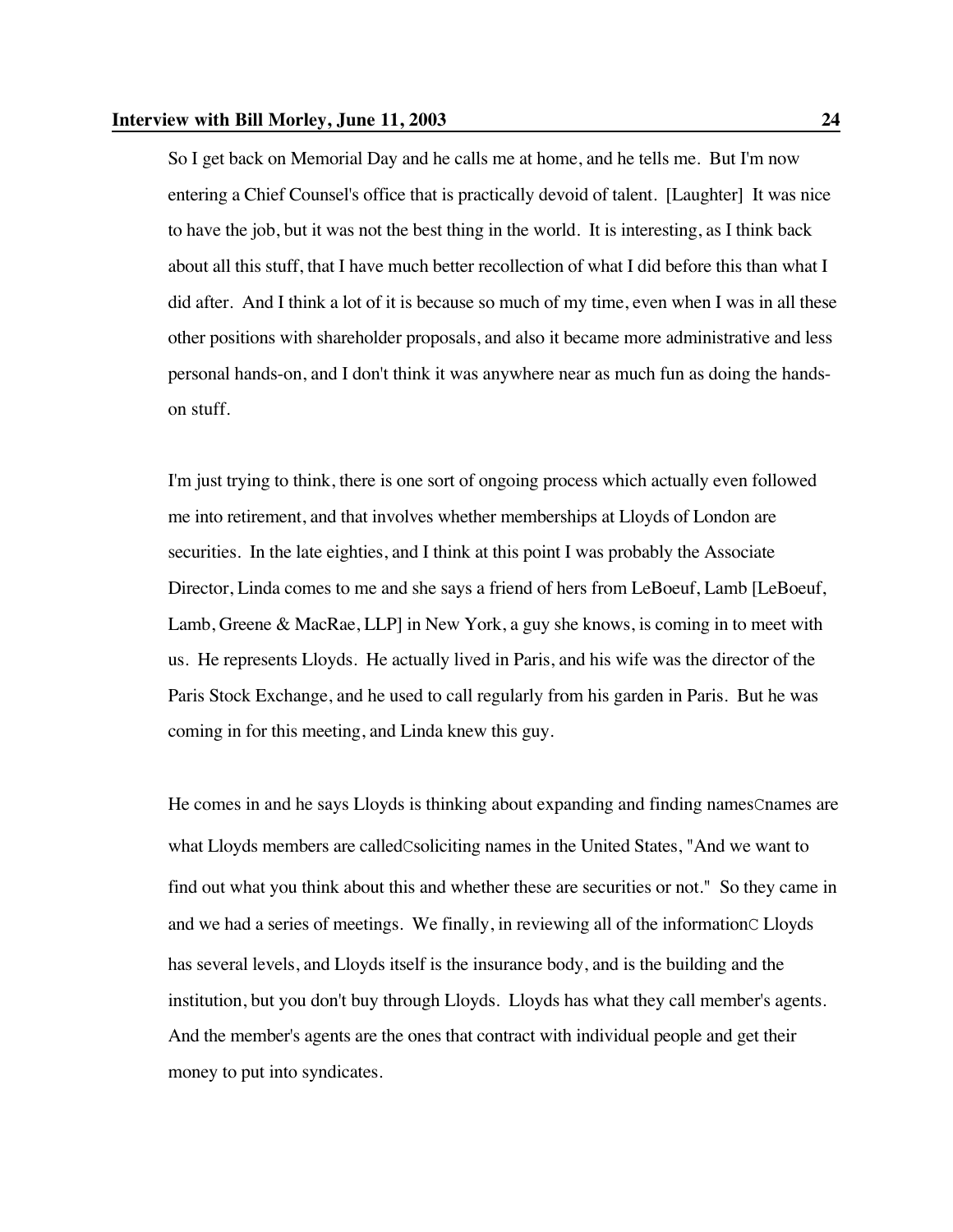### **Interview with Bill Morley, June 11, 2003 25**

So we looked at all this, and while Linda was deathly afraid and would never have given them a no-action letter that it was not a security, she was willing to tell them, and they were willing to go away with the idea that, well, whether it's a security or not, Lloyd's is not selling a security. The member's agents may be selling a security, although we don't admit that, but they're going to comply with Regulation D in making those sales, and they will only sign up sophisticated people, because, after all, Lloyds members have to have all this money, and we will limit each member's agent, won't have more than they're allowed, and then file Reg Ds, and they did file Reg Ds for years and years and years.

What they weren't telling us, of course, was that Lloyds was about ready to go down the tubes at this point, and a lot of these syndicates were in very bad shape. But Linda was very careful. We got Gary Lynch and we got Dan Goelzer, and we sent it to the Commission, at least informally, and we said, "Here's a memo. We don't think Lloyd's is a security. They're going to do it this way, so we're not going to raise any question, but we're not going to send them a letter." And they went away all happy.

As the years went along, these member's agents all went belly-up. They got asbestos claims, and a number of these agents' things went bad. They had bad experience with hurricanes in Florida, and a lot of these syndicates that got put together were in bad shape. A lot of U.S. people, and that was one of the claims, eventually, was that a lot of the U.S. people were put into what the member's agents knew were bad syndicates and were going to take it on the chin. But the trouble was that when the names in the United States started calling on counsel to try and sue Lloyds, they're sitting there facing withCand Mickey Beach has a part in this. She doesn't know it, but she signed a letter that I wrote to Congress saying what our theory about all of this was.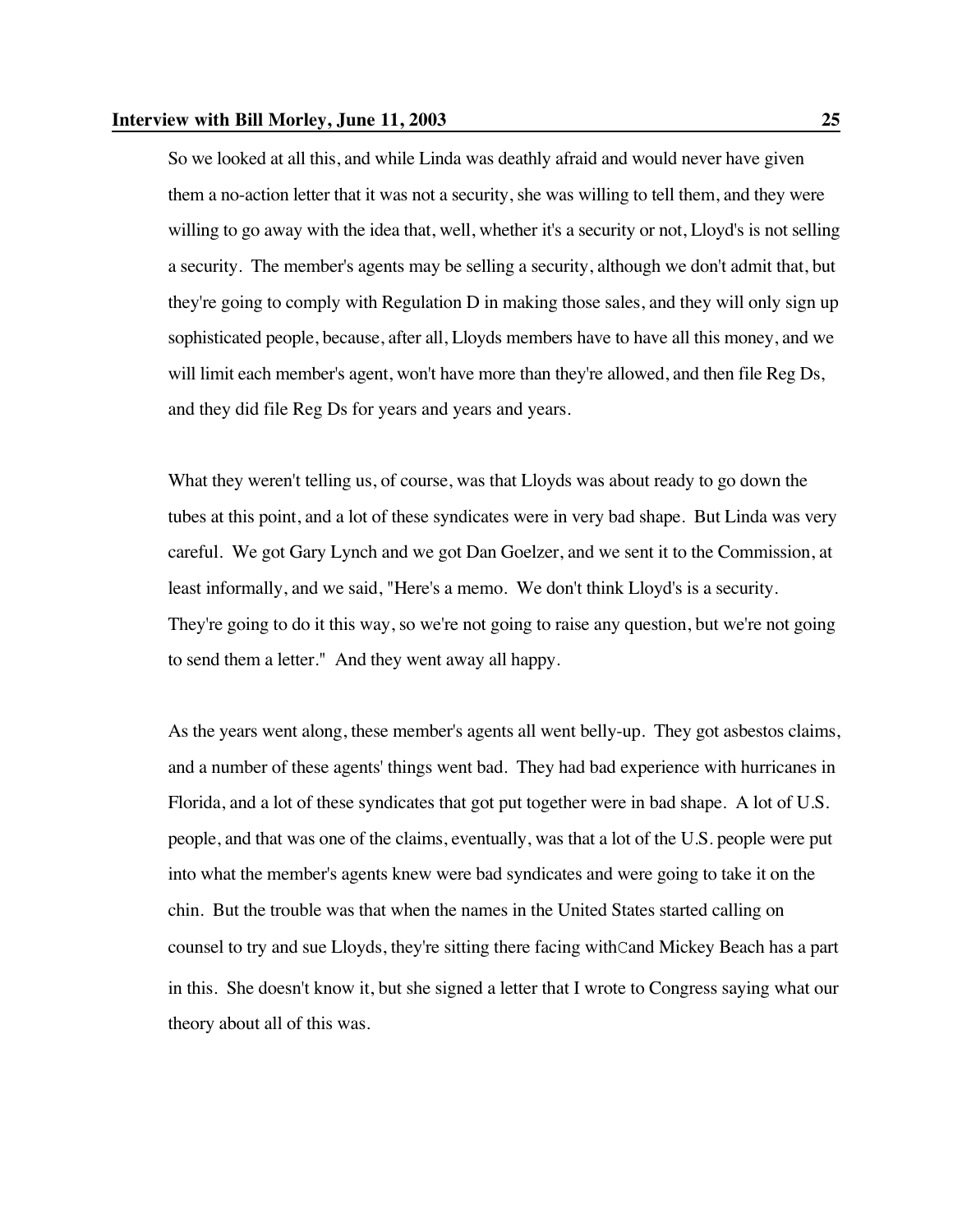But the problem was, and there wasn't any question that these people could sue, because they were defrauded, and probably there were violations of Reg D because a lot of these people were not sophisticated investors and really didn't have the money they were supposed to have. But all the people that they were suing didn't have anything. Lloyds was where all the money was. And they needed something that said that these were securities being sold by Lloyds so that they could get, rather than suing for damagesC what's the term?

**BM:** And this would be important because there was money still in the United States. In a lot of these cases they put money into bank accounts that were sitting in the United States, but the banks wouldn't give them the money. If they got rescission, they might be able to get to this money that was in Lloyds accounts, but they couldn't get it for fraud because the actual party they contracted with was out of business.

So we'd said what we said, and the names, counsels, went to Congress, and Congress came to us and we wrote them more letters and we explained what we said. We said, "Sorry." We even had meetings with poor little old ladies who had lost everything, and it was terrible and it was the Enforcement Division sitting there with us, and we were having all these problems. And then the General Counsel's office got involved, and they started to go to court, and the courts were taking the position that the staff has taken, was that Lloyds isn't selling a security. You can sue them for fraud, but you can't sue them for rescission.

And there was a question. The General Counsel's office kind of thought maybe it was a security. So we had one of the all-time long and great Commission meetings, chaired by Breeden. Who else did we have on that Commission? We had Fleischman, and we had Mary [Schapiro], I think.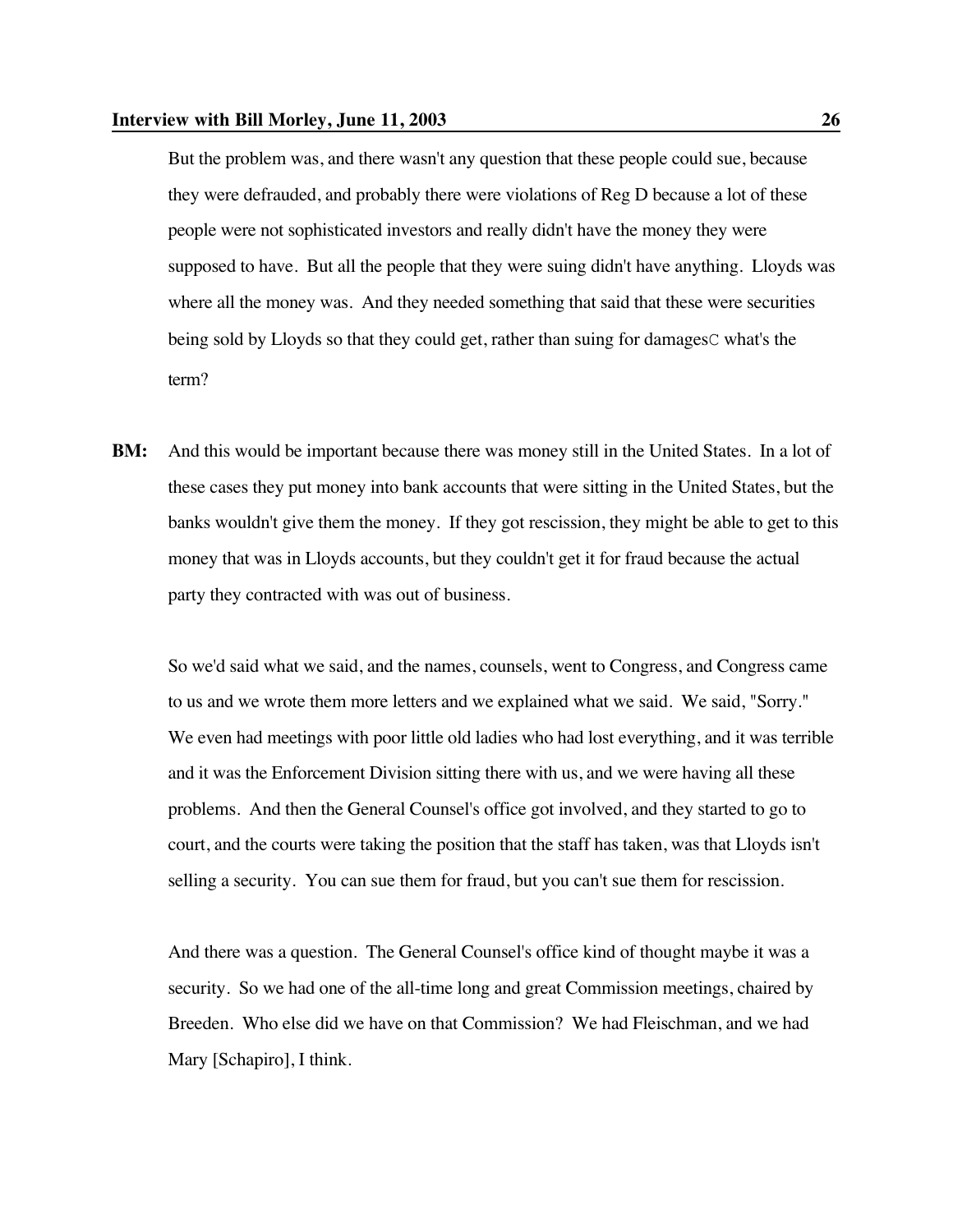**MB:** The guy from the West Coast.

**BM:** Yes, Joe Grundfest. And so for three hours, as you know, a Breeden meeting could go on for three hours, in a closed meeting, we went back and forth explaining our position. Breeden was in no way going to do anything about this because he thought that it was interfering with international commerce, and it was insurance. And so, boom. The guy who surprised me was Fleischman, because Fleischman was happy with the fact that it wasn't a security.

So this meeting went on and on and on, and we finally we said, "We're not going to go into these cases." The parties wanted us to go in *amicus* against Lloyds, and the Commission said no. So it went away for a little while, and then all of a sudden we get notice that we're going to have another Commission meeting. And everybody thinks, well, somebody has stirred the pot here and things are going to change. We went back for two and half more hours, and had exactly the same conversation, and came back in exactly the same place. And I have never been able to figure out why we had two Commission meetings. But at any rate, we never went into those cases.

We did finally go into one at the very end, in the nineties, after there had been a whole string of district court cases saying, no, it's not a security, there finally was one, and it ended up in a court of appeals down in Richmond. Harvey Pitt was representing Lloyds by this point. We finally did go in. No, I guess somebody at the district court in Richmond said it was a security, then it got to the court of appeals. We went in at the court of appeals level, actually siding with Lloyds, and that was overturned.

Harvey eventually masterminded the settlement with Lloyds and a lot of the names, but some of the names did not settle, and they were still suing. One day I was sitting at home,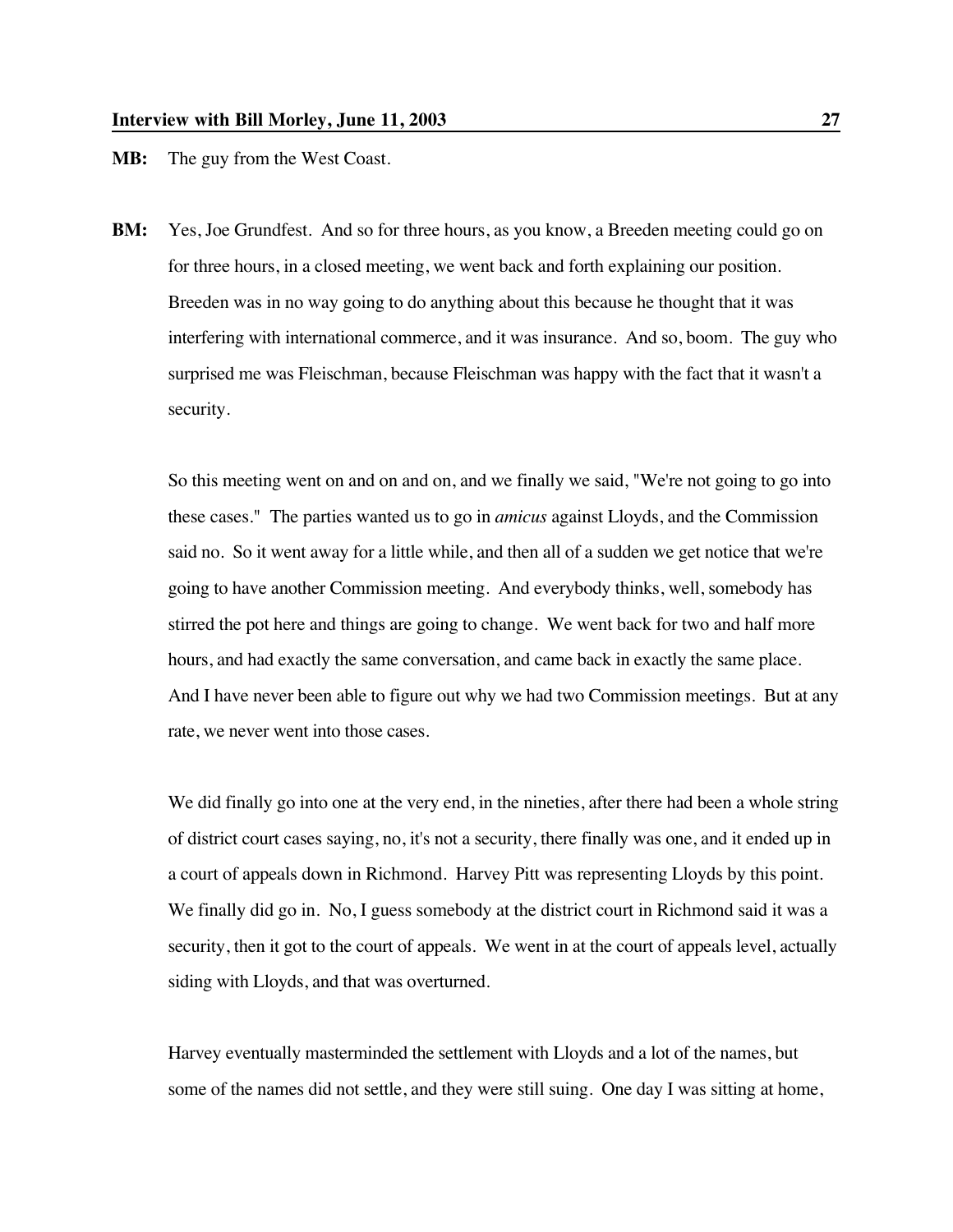after my retirement, and here comes a phone call from the staff saying the, "The New York U.S. Attorney would like to talk to somebody who knows something about Lloyds." And here we are, we're fifteen years down the line from when this all started. And I told him the whole thing. I thought I had left a file for Kathy Dixon, but gosh only knows where it happened. By the time I left, I had a full metal file cabinet all with Lloyds stuff in it. It just kept happening and happening. It was very interesting and very frustrating to have spent all of this time, but it was one of the more interesting interpretive questions that we ever worked on.

- **DM:** I know we'd like to get you to talk a little bit about the shareholder proposal rule, as well as a little bit of a business about building movement.
- **BM:** Well, that's all right. The one thing that I do want to talk about, the most recent interpretive thing was that after Brian Lane became the director, there was a new attempt, once again, to get public information out about interpretive issues. And he came up with a concept of staff legal bulletins. And at the time I left, there had been staff legal bulletins on  $3(a)(3)$ , commercial paper. There was one on  $3(a)(10)$ , bankruptcy. Also had an interesting state issue about whether state bodies doing hearings on whether securities could be exempt became a big issue back and forth, because the statute took it away, and we interpretively said that it wouldn't work anymore, and the states went bananas. That  $3(a)(10)$  staff legal bulletin was changed a couple of time as things changed under that. There was a staff legal bulletin on shareholder proposals; that was after I left. There was a staff legal bulletin, I think, on plain English, and I'm not sure whether the SAB53 issue was done as a staff legal bulletin or whether it was a rule.

**DM:** It was a rule.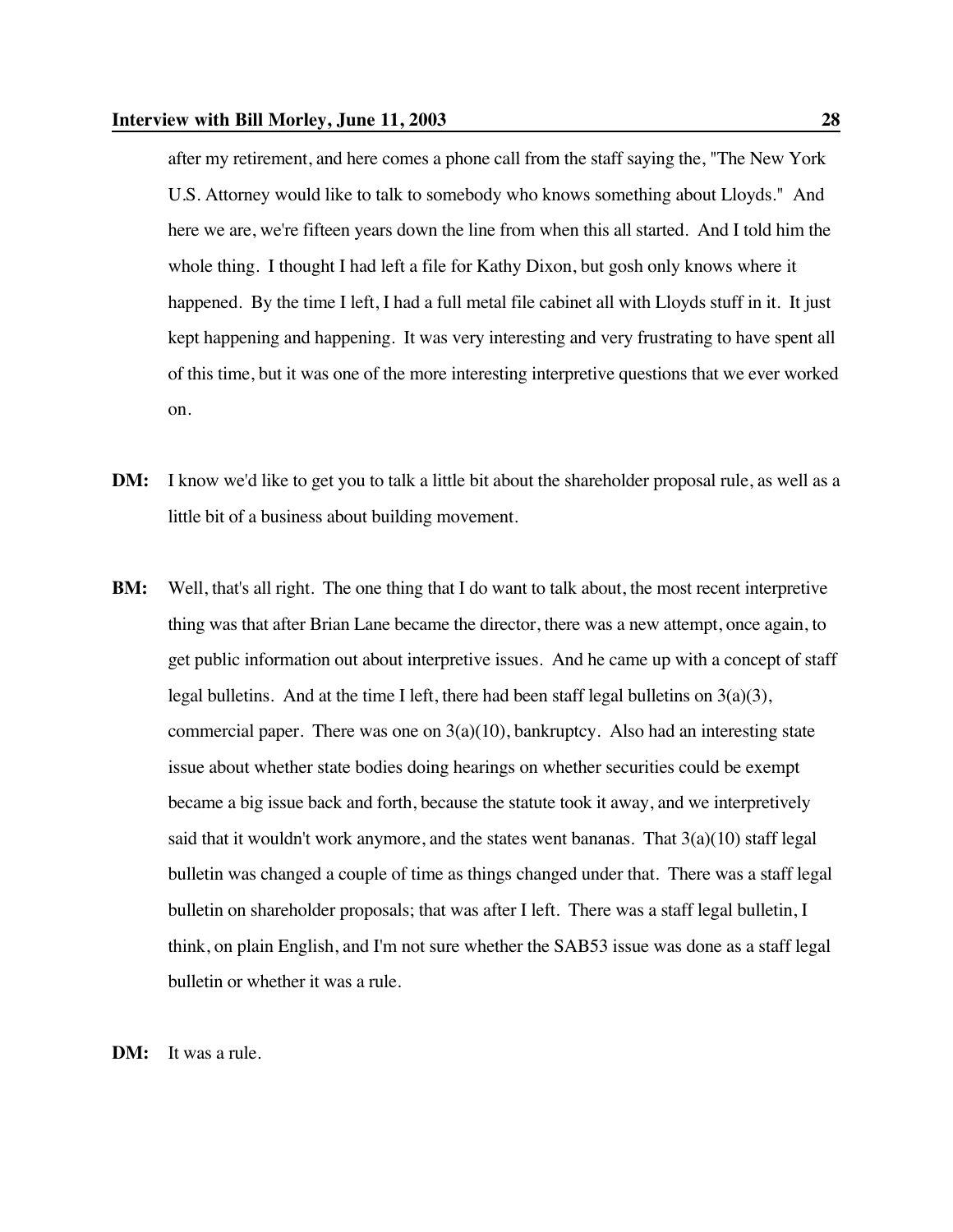- **BM:** It was a rule? And that's just another ongoing part of the line on what's happened with the interpretive process, and where we will go from there, how many more staff legal bulletins will ever be published, I have no idea.
- **DM:** There have only been fourteen so far?
- **BM:** Well, there were only about five when I left, I think. Five or six at the most.
- **DM:** There was one on the year 2000, confidential treatment.
- **BM:** That's right, confidential treatment.
- **DM:** But the question I had, I would like you to say just a little war story or something about the building, because the Commission is about to move in a year or two, but before you turn it to that, I also have another question, and then you can get on a roll here. You have said that you didn't remember as much of your Chief Counsel years, and it was more administrative and not as much fun. But the Chief Counsel of the Division of Corporation Finance is by many reckonings on the outside, one of the key legal jobs at the SEC. You must have been approached ten times a month by outside law firms to get you to go out, and you stayed there, so you must have liked it some.
- **BM:** Well, let me say one thing. I sort of misspoke. The time that became more wearing was after being Chief Counsel. It was when I became the Associate Director Legal, and now I was doing lots of hiring, and then moved over to the Senior Associate Director for operations, which was an area I didn't have an awful lot of background in, it was only a maneuver to get Abby Arms to becomeCI mean, there was nothing wrong with Abby Arms, but Linda was trying to get her to be the Associate Director Legal, so I moved over . . .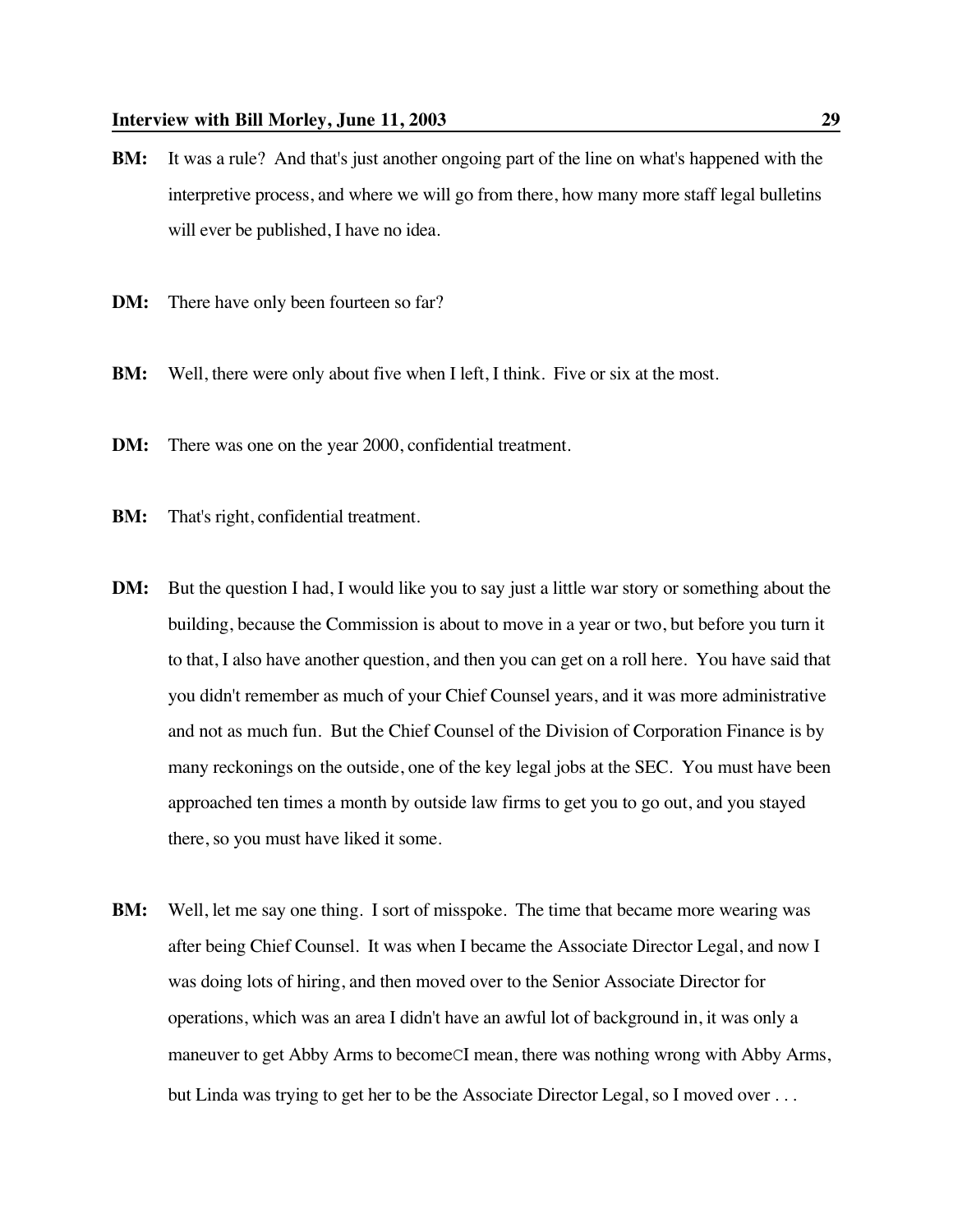- **MB:** I think the thing is, as we grow older, Bill, we remember a lot more of what happened when we were younger than we do as we get older.
- **BM:** There's no question about that.
- **PB:** Short-term memory loss?
- **BM:** No question. Of course, for me the last couple of years became difficult because the interpretations involved things that I didn't know anything about, and that was technology, computers, and all that kind of stuff, and I had zero interest and zero knowledge about those things, and so for me it was like, "I don't care what happens with this stuff." [Laughter] At that point it was better that I leave, because I wasn't helping anybody out dealing with those kinds of issues. The moveCwe spent a lot of time. It was interesting. The lease was up on 500 North Capitol Street, and I think . . .
- **PR:** No, on 450.
- **BM:** The current building. And there was a battle with the owner.
- **DM:** GSA?
- **BM:** No, it wasn't GSA, it was the owner, because we didn't use GSA. We weren't under GSA. Breeden had negotiated that out a long time ago. We did our own leases. But at any rate, they put together a committee to consider sites for a new building, and there was one person from each division on the associate director level. We would meet in a war room, a locked war room, with advice from Bill Ford and his boss, whose name I now forget, conveniently.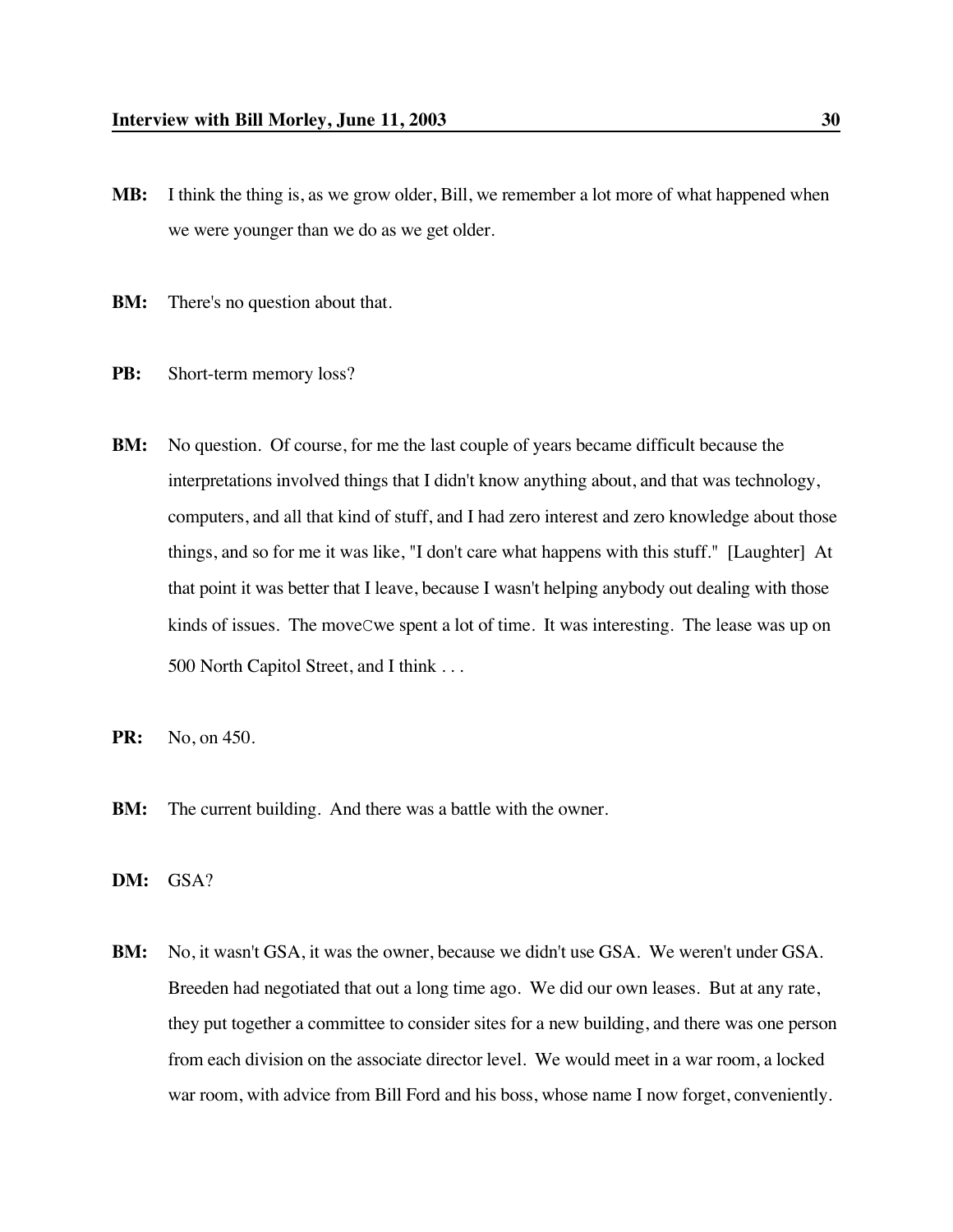**DM:** Bill Ford was personnel, right?

**BM:** No, Bill Ford was not personnel anymore; he was now in, I think, facilities. But at any rate, they were sort of our advisors, and then there were real estate people who had been hired who were our advisors, and we would go through these proposals, and we would meet with all these people, we would go look at the sites, and we narrowed ten sites to about five, one of which is where the MCI Building is now. They're now building on the corner. We got rid of them because they gave us a plan, then they found out about the MCI Center, and they changed the plans. And we said, "It's too late to change the plans. You made your proposal, the new proposal. Too late. Can't look at that."

Second one was where there is now a building, is where the old Salvation Army was across the street from the building, and that one went because too much of it was below the ground, below grade, and we would have been over the top of the fire station. Then the Acacia Life building, which is now being done, which was the building that from the standpoint of liking it, right across from the old First Street building, would have been the most convenient and the nicest, but it was also the most expensive. And while we were told, as a committee, that we didn't have to consider price, so they ranked first on our list, because we as a committee didn't have to consider what it would cost.

The one that we selected was in Silver Spring [Maryland], and the reason for that was, well, it met all the requirements. Well, the one that finally became the selection because when you put the price, we liked it third, but when price finally got put back in to it, it was by far the cheapest. It was like a third cheaper than anything else because of givebacks from Montgomery County in Maryland. But the staff was up in arms. It would have been a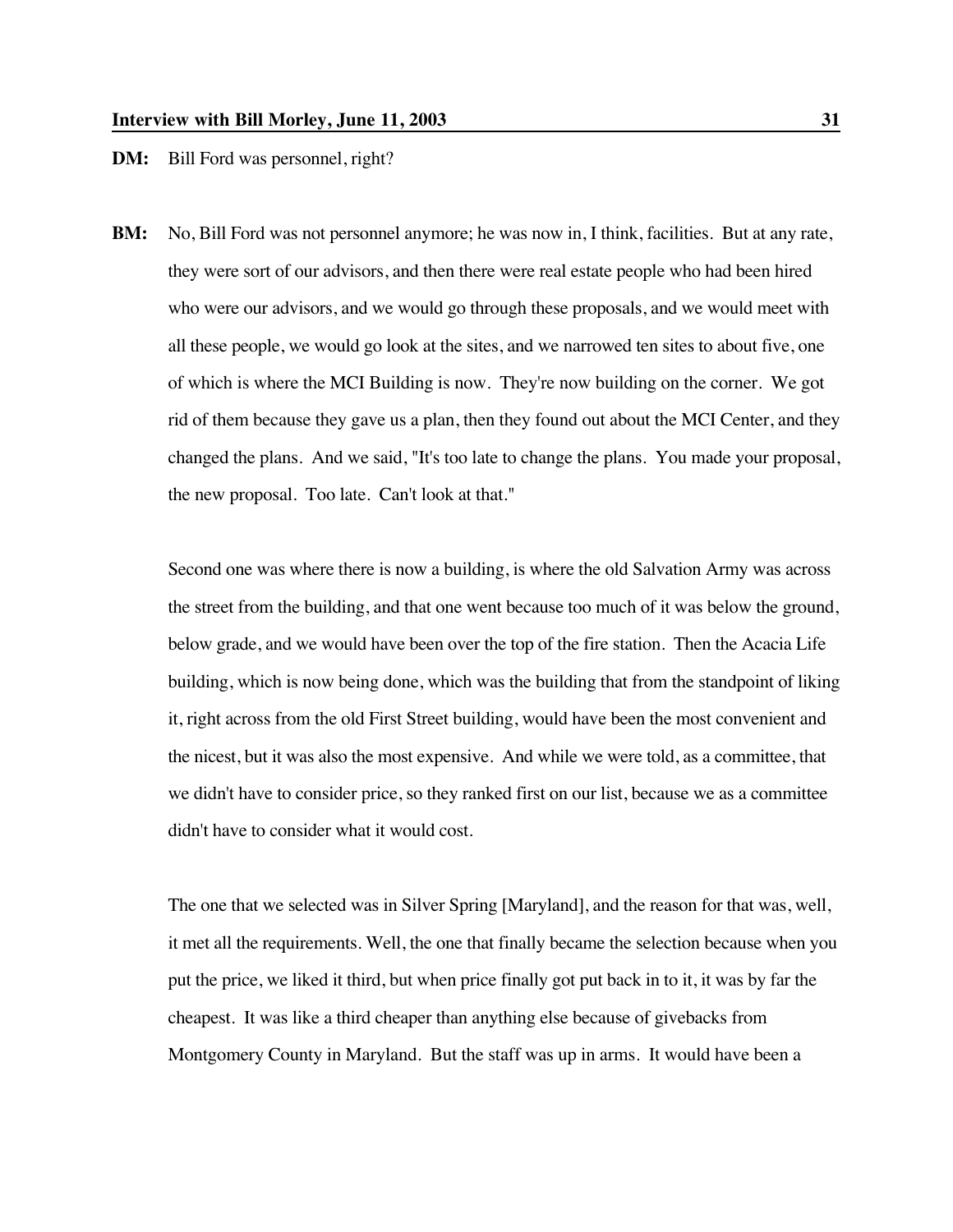great building. It was a very nice building. The location was bad because it was in Silver Spring. It became a political football, and Congress said, "No, you can't do this."

The thing that unfortunately happened was, well, what happened was even though we had gone through all this process, eventually a new lease was signed. The Commission then lost in the Court of Claims and paid a large fine, because of the developer's costs in Maryland. The developer sued to get his costs back. The only good part about that was there is a footnote in the Court of Claims opinion that says that the developers have no question about the integrity of the staff committee that considered this issue. The suit was aimed at Arthur Levitt, and that there was some backdoor dealings that went on in to that. I even received an award. They called the five of us up to McConnell's office one day, strangely enough, and they slipped us this little piece of paper very quietly, giving us a \$500 bonus for our work on this process. [Laughs]

- **PB:** Hush money . . . shareholder proposals.
- **BM:** Well, I don't know. This is sort of my cross to bear, I guess. As I mentioned just briefly earlier, when I was still branch attorney, I got my first chance to do some of this. At that point I think we were still getting fifty shareholder proposal letters a year or something like that, mostly Gilbert letters and a few church group letters. And then during the period, that it all sort of took off. Peter may remember it better, but I think it's like '69 or '70 with Project GM, which was the beginning of the social-issue questions.

Project GM had a lot of things that they wanted to get on the proxy statement for GM, and I think in the end got proposals dealing with minority board membership, but that was sort of the kickoff to the real beginning of the controversial things under the shareholder proposal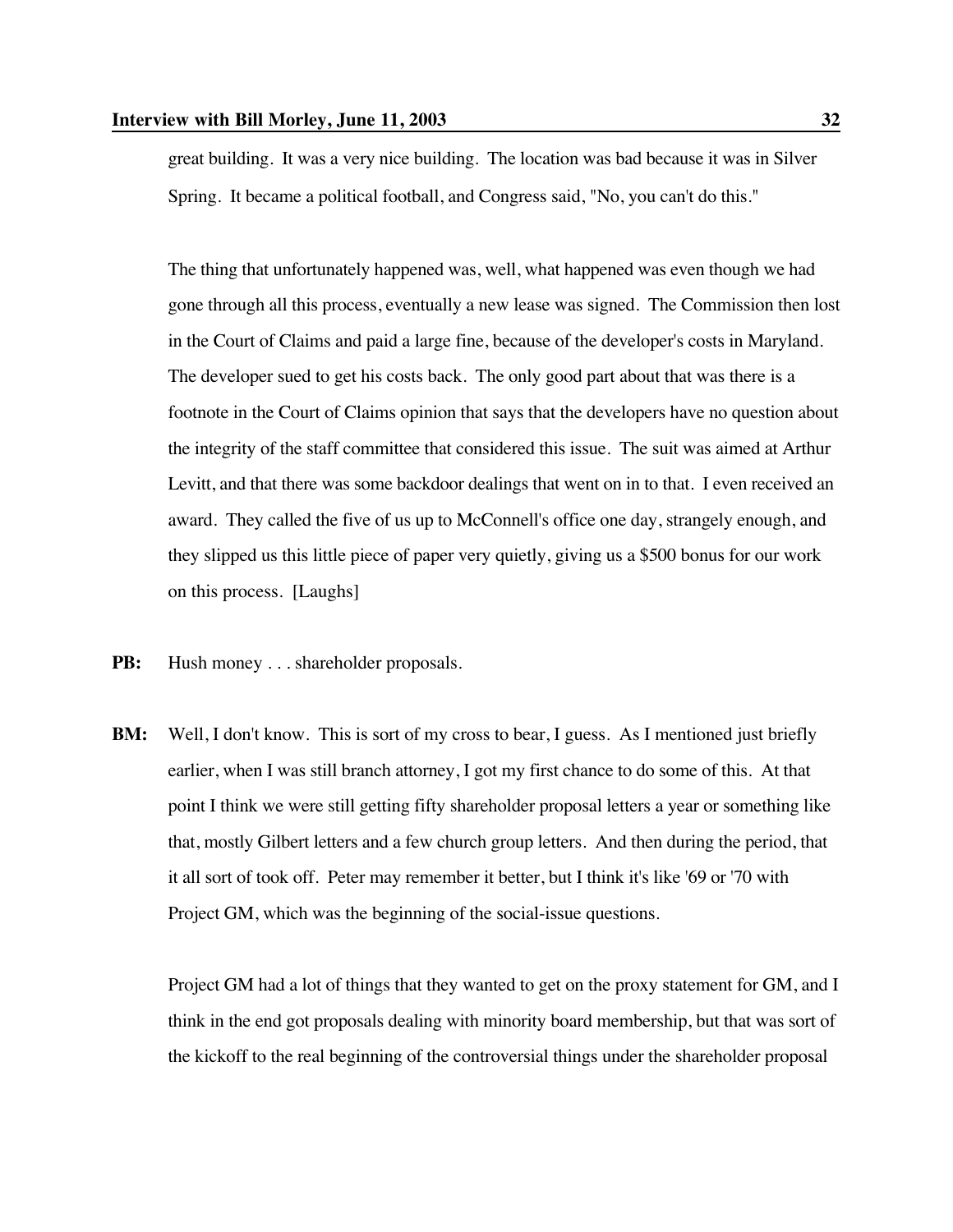rule. Then when I moved to Chief Counsel's office in 1972, for the first few years I think Peter headed-up the no-action process in the Chief Counsel's office, and I assisted him.

**PR:** Five years.

- **BM:** Wouldn't have been five years, would it?
- **PR:** '71 to '76.
- **BM:** Well, all of '75, because I was going to say you then spent most of ...

**PR:** '71 to '75.

**BM:** Yes, most of '75 you spent writing, doing the first comprehensive redo of the rules. There had been a rule since 1942, and they kept adding little things on, and there were interpretive glosses on lots of the various provisions, but the basic rule was five things. Proposals went out in July of '75, the first major look at the rule. There were companion releases at the same time in '75, which dealt with procedures, on how you did things, what the Commission did with them, what the status of the letters were. Those rules were adopted in November of '75.

Then I took over the interps, starting with the new interps beginning in 1976, meetings for the 1976 season. I think the most important thing, the '75 amendments codified a lot of the procedural things that we had done informally and had been done informally by letter over time. And it now went from five issues, it went up to twelve. There were now, instead of  $(c)(1)$  through  $(c)(5)$ , there were  $(c)(1)$  though  $(c)(12)$ . And a lot of those were procedural, some of them not so much.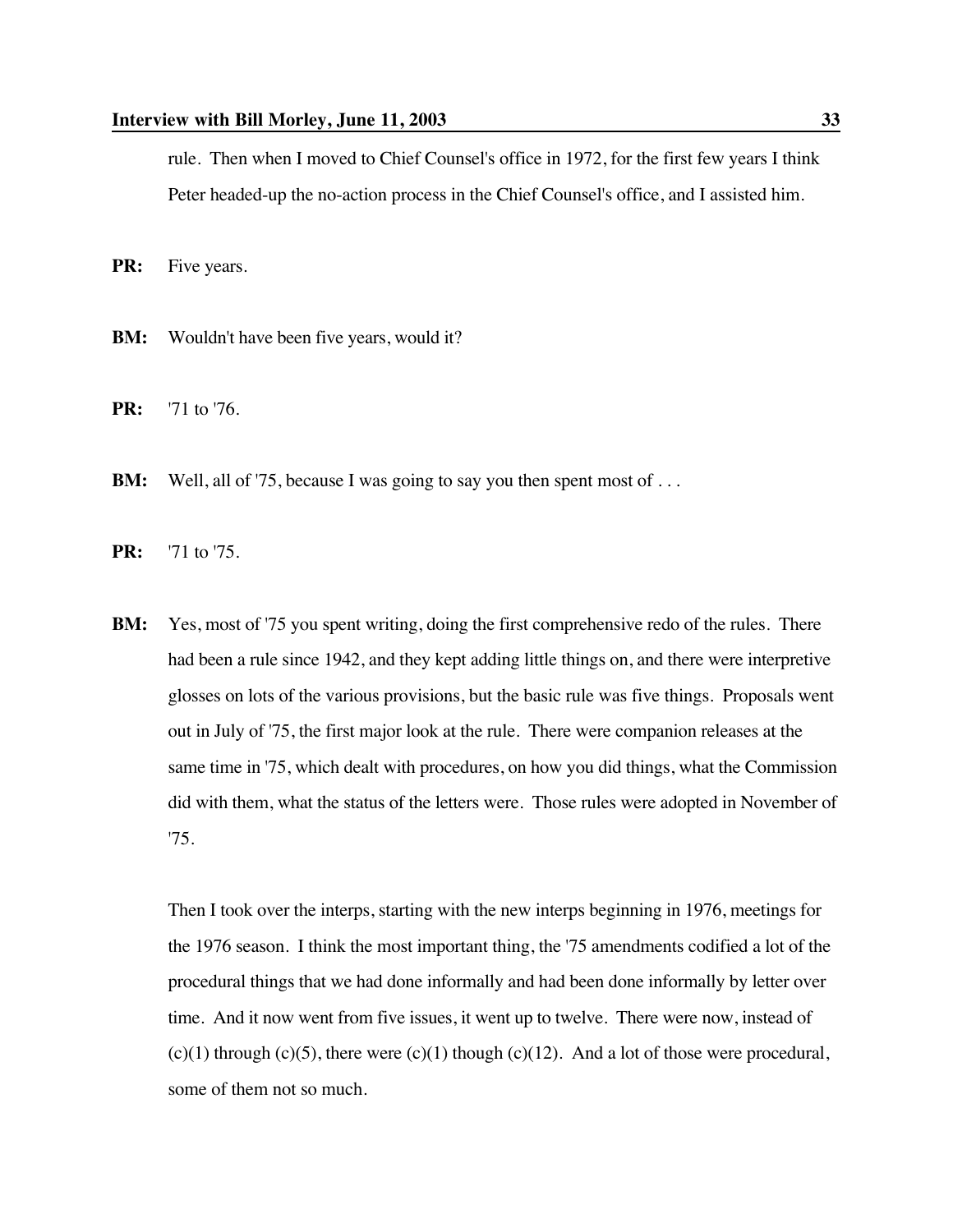- **PB:** You're talking about the grounds for omission.
- **BM:** Yes, the grounds for omission. I think the big thing, though, that that release set the stage for was the battle in the ordinary business area. There was an attempt made to come up with a new ground for ordinary business, having to do with, I think as proposed, it said things that didn't have to be done by the directors, issues that management could do on their own. The comment on that was negative. Nobody really liked that very much. So in the adopting release there was the key phrase, there was one particular paragraph and it dealt withCthe example was a proposal to PEPCO, having to do with nuclear power plants. I think we had said that the building of a nuclear power plantCearlier we had saidCwas ordinary business. And in the release was, noCand, of course, part of the reason was that we saidCand I remember this; it's amazingCthat because this plant involves spending \$25 million to build a power plant, a nuclear power plant, mind you, \$25 million, that it was either economically or socially significant.
- **PB:** It was not just ordinary.
- **BM:** It was no longer just ordinary business, and it was this idea of involving economic, social, or policy issues that were significant, and it was that economic policy and social which set the grounds for everything that happened, and still is happening, to this day on shareholder proposals, and is probably the most controversial area, and that is what is or is not ordinary business.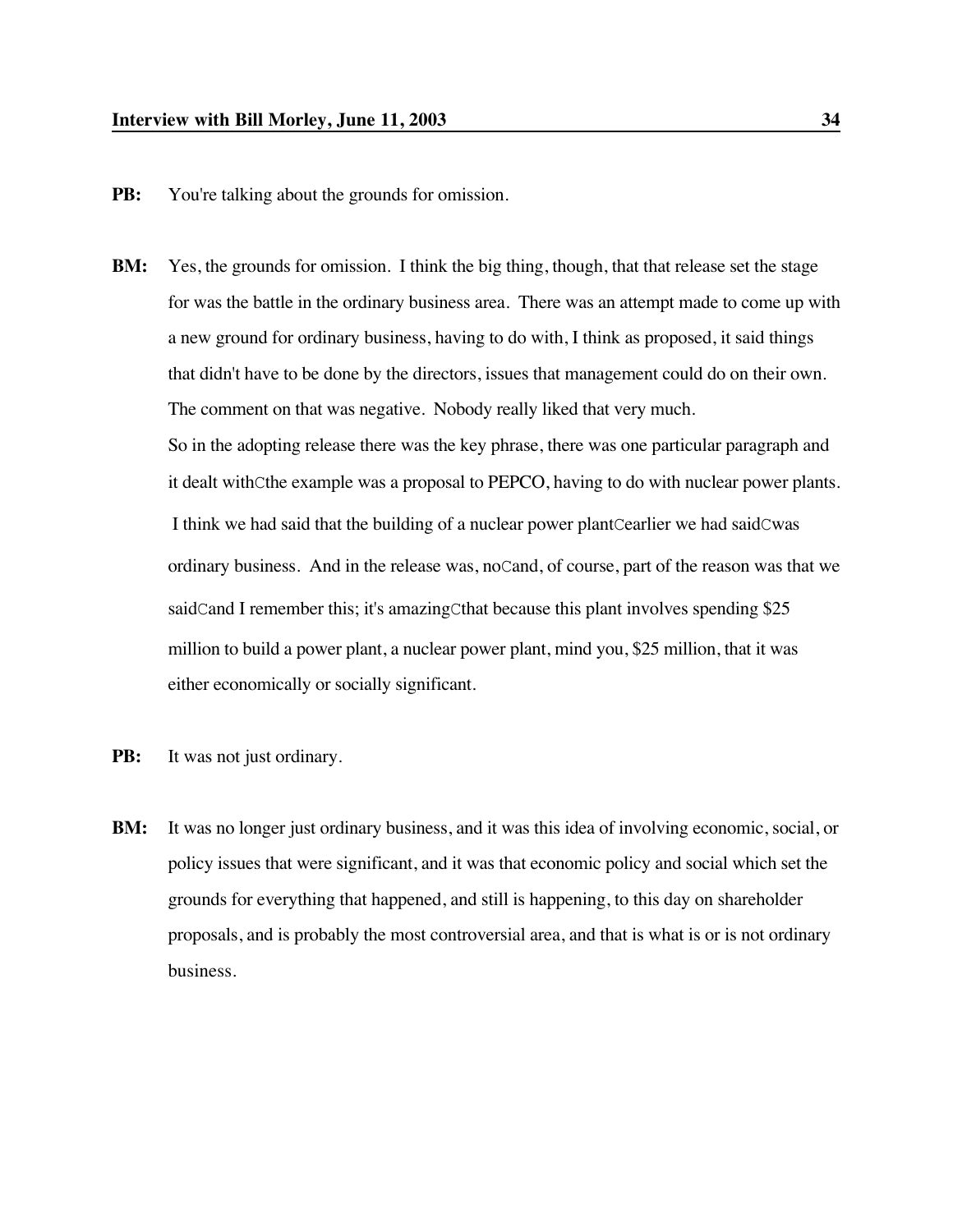- **DM:** Bill, would you agree that an overarching influence on the shift from before 1970, before Project GM, to this shift over to the nuclear power position was in large measure due to Alan Levenson?
- **BM:** Amazing. Because that is exactly what happened. Alan's view of what we were doing in those early seventies on letters was very much pro inclusion of social issue proposals. And we went out of our way to find ways to do that. One of the things was coming up with the interpretation, which was later changed in the '82 amendments, that if you had a special committee or you were doing a special report which related to what might or might not be an ordinary business matter, the preparation of a report or having a special committee was not ordinary.

And that drove people crazy, because what the proponent groups did, the social issue proponent groups did, was they couched everything as "We want a special report on this," or, "we want a special report on that," or, "We want you to set up a special committee." And there's no question I had noted that, and I was going to say the same thing, that it was Alan's viewpoint on these things that set all of this in motion. That's not necessarily a bad thing or a good thing, but that was really was the impetus for that came from.

So I took over and started doing the interps in '76. I had oneCI'm not sure whether Mike Kargule was the first or not, he may have been, but it may have been someone else in the Chief Counsel's office, who assisted me, and we gradually started adding the use of branch attorneys to assist on the letters. And we did brief cards, like the old Chief Counsel's office cards, on shareholder proposal letters, and had for along time what was used for many years, a card file on old responses that we used internally. I think that the gadfly proposals, the Gilberts, and Evelyn Davis continued, even after the move. We now had the church groups.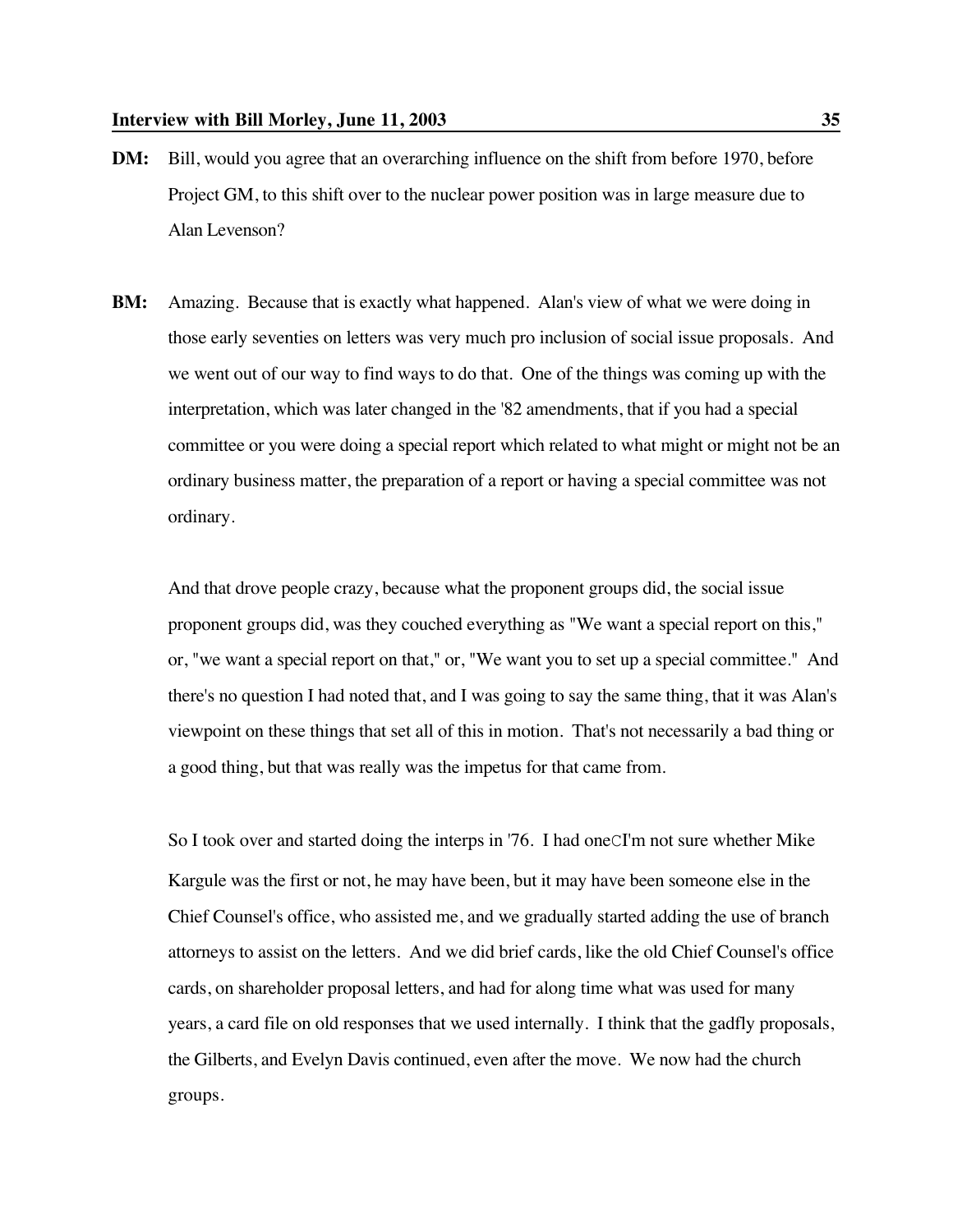I think one of the most sort of comical situations in that period was the Synanon Society, out in California, got a bad name from the press, and so one year they came in to twenty five press companies with proposals having to do with the proposals on the press. They were more generally related to the press in general. They didn't emphasize Synanon. But the thing that was funny about this was if you remember the stories about Synanon and the fact that one of the stories that was in the paper had to do with a reporter who opened his mailbox and found a rattlesnake in his mailbox, which was supposedly tied with Synanon.

And all of these letters from the large law firms came in signed in the firm name, with a notation in the last paragraph that you can call and find out who is working on this. It was fine, that I had the answer to all these letters and deal with these people, but the law firms weren't about to put their names on these things.

- **PB:** Could you talk a little bit about the decision-making process within the division for deciding how you were going to go on a particular proposal? Was the director involved in most of these, or not?
- **BM:** No. I would say, I mean, once Levenson left, it was pretty much me, because Jack didn't want to be involved.
- **PB:** Jack Henneghan.
- **BM:** Jack Henneghan didn't. I mean, I talked to Jack, and I don't think that my recollection is that the subsequentCwas Dick the next director?
- **MB:** Dick Rowe was, yes.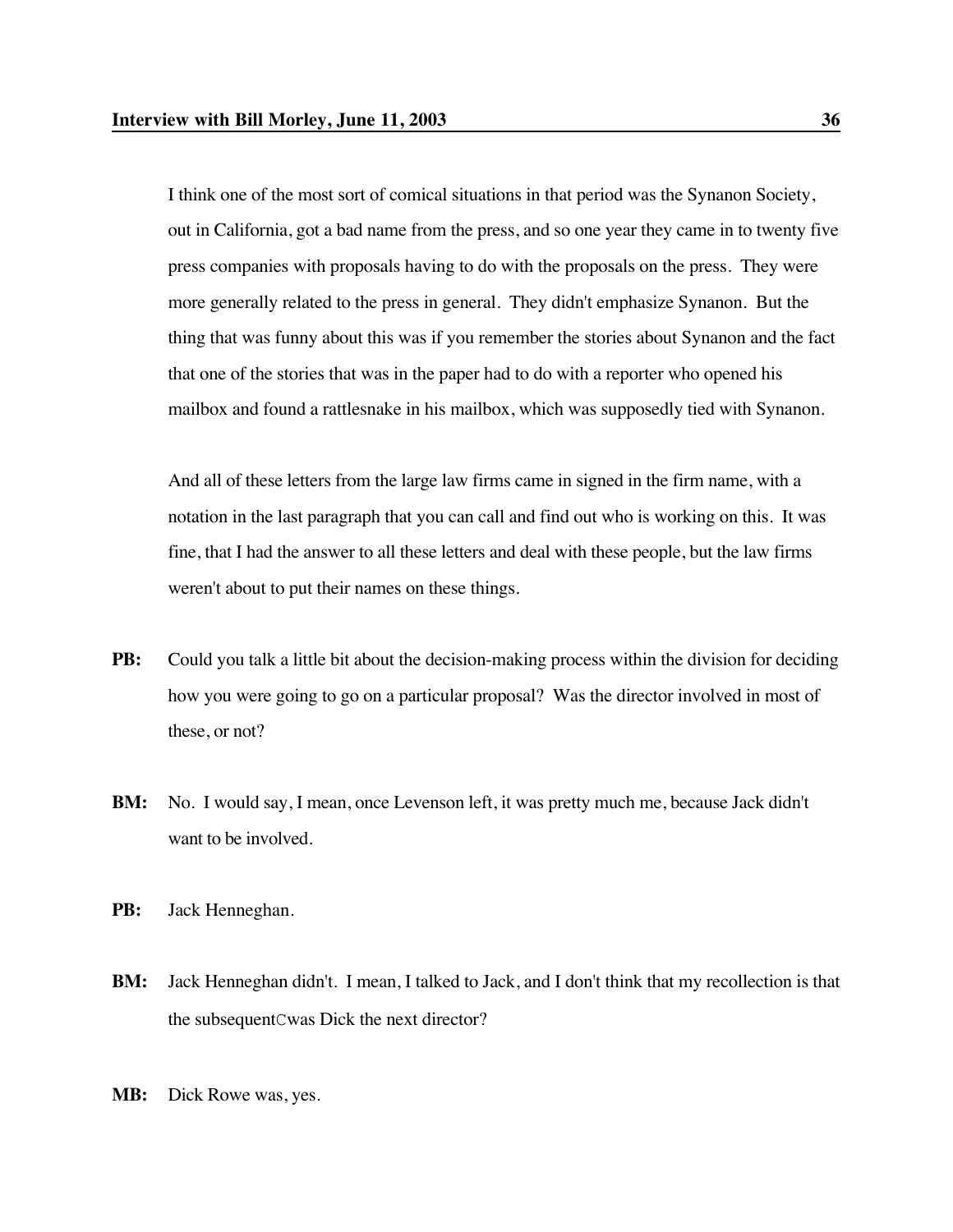- **BM:** He was interested, so, no, I think there was mostly just staff decisions, and there was not a great deal, we didn't come back to large-scale, upper-level involvement until Linda Quinn arrived, and then subsequently Breeden, who actually tried to take it all over at one point. Now we were going even to a higher level.
- **PB:** I wasn't aware of that.
- **BM:** And so clearly, when Alan was there and there were social issues, Alan was involved, but I don't think that involvement went an awful lot past him, as far as Director. Lee Spencer was never particularly interested. Ed Greene was not interested. Those were not issues that either of them were terribly anxious to . . .
- **PB:** Alan tried to set the tone.
- **BM:** It's funny; my own leanings are I grew up, my father was an executive, and clearly I have a pro-business side to me. But I had learned all this shareholder proposal stuff at the foot of Alan Levenson, so I knew I had to put all of that aside and think about what I was doing. I think we clearly continued to lean over backwards to allow social issues to get into the proxy materials. We used that language that this involved a significant policy issue, to allow things, and that drove the corporate world crazy that they had to include these proposals because of the significant language.

And so we went along. The numbers of letters increased. Clearly this was the heyday of nuclear power, it was the heyday of South African proposals, and I would say right now that the one thing that even people who don't like shareholder proposals will admit, that the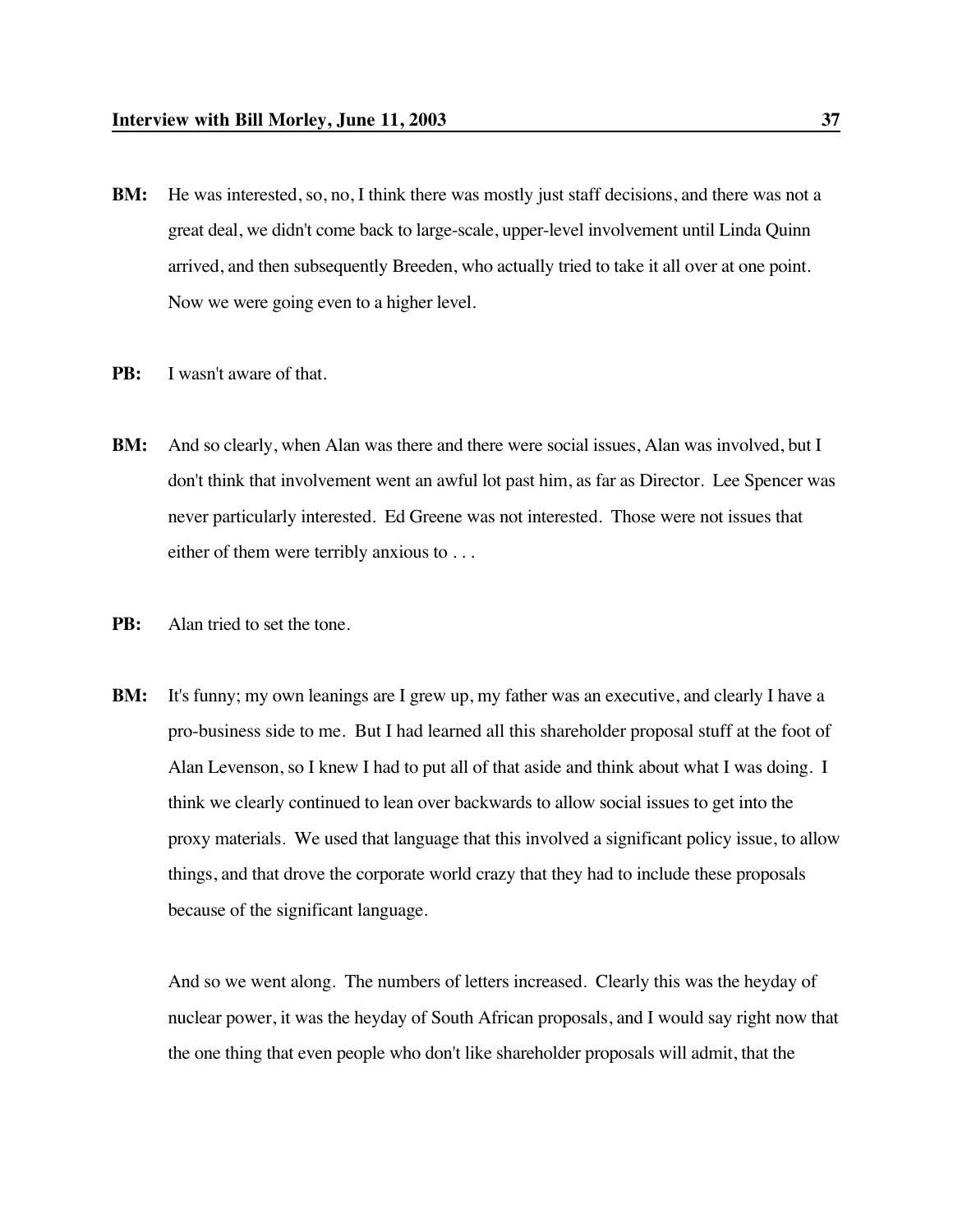activities of the religious organizations on South African proposals actually had some effect on what happened in corporate activity in South Africa.

- **PB:** Would you agree with the observation that, in contrast, when you started the shareholder proposals, that they had relatively little overall effect on corporations, to the point where thirty years later they have significant impact?
- **BM:** Oh, there's no question. I think right up into probably the early to mid-nineties, they continued to go on, they had moderate effect one way or another, but when they got to the governance issues . . .
- **DM:** CALPERS.
- **BM:** CALPERS statements and what have you. Now, of course, they are much more significant. I think this is the next time after South Africa that there is a real meaningful nature to what's going on in the shareholder proposal arena. I don't think there's any question about that.
- **PB:** Was there ever any pressure brought to bear on you from the Hill or elsewhere to change your anti-business stance?
- **BM:** I don't think it was very obvious. You couldn't notice it much from the letters I wrote, because I probably tempered myself more than . . .
- **PB:** Actually, I think more were being omitted that were actually being included, based on the letters.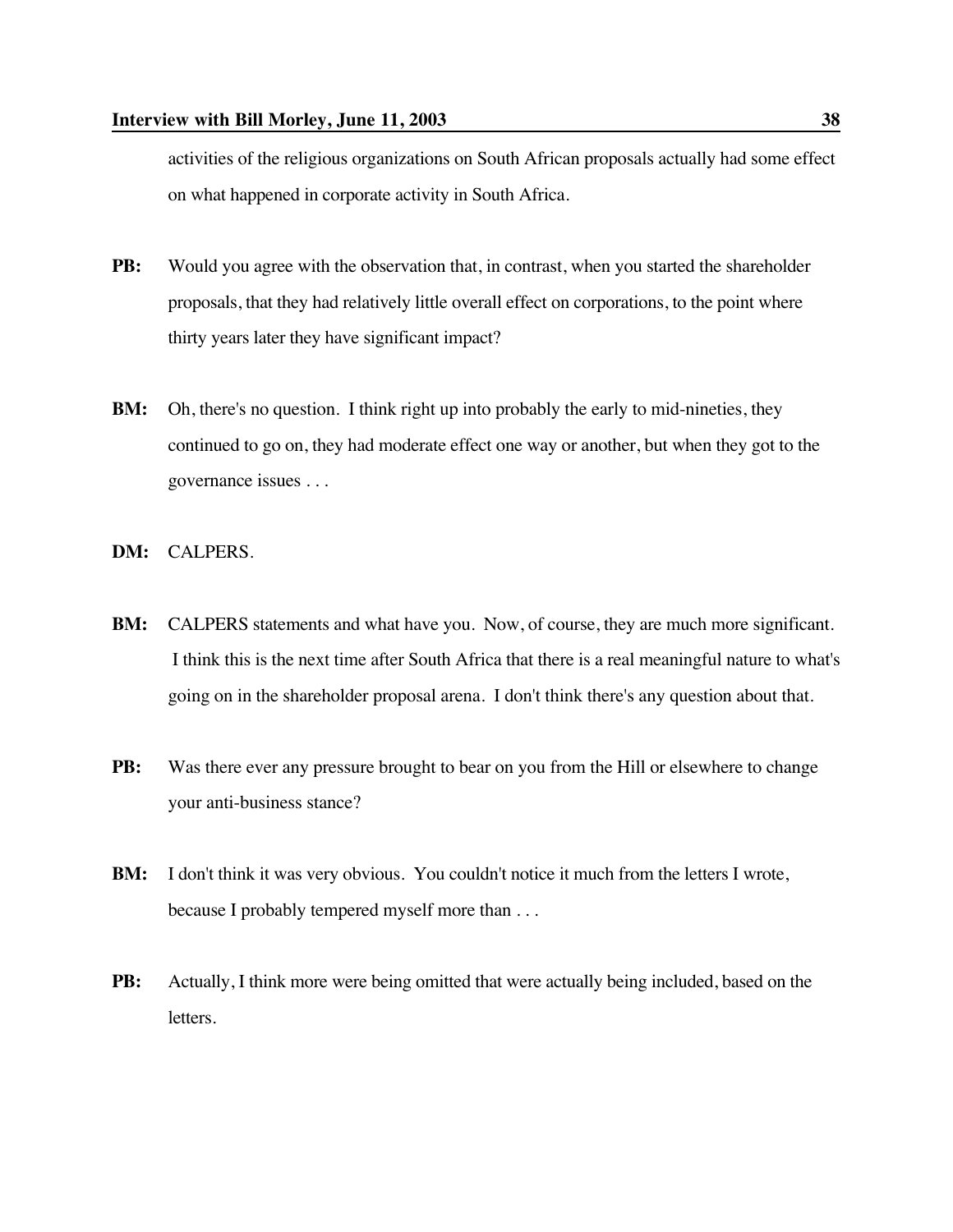**BM:** Oh, yes, they were. Certainly they were, but we certainly still found ways to get things in, and then sometimes it took us a while, and I'll talk about this later. When something finally became clear that we were on the wrong side of thingsCthis is why Cracker Barrel was such aCthe later Cracker Barrel case, was such a strange thing, is, we found ways to make changes to keep up with what was going on.

I think the other thing that happened was the social issue for any particular day changed from year to year. I mean, whatever was the hot issue, boom. The thing about South Africa was that it kept hammering away at the same thing. A lot of the other issues, nuclear power kind of killed itself, because other problems arose and so plants weren't being built and they were phased out, so that one went away. Other environmental issues, they would come up and they would go down. Or a particular country, you had Burma, later Miramar, and that would be Nigeria. Whatever was the issue of the day would come up, but . . .

- **PB:** Isn't it true that some issues would start out not being hot, and you would exclude them, and the next year, things had changed?
- **BM:** There's no question. I was going to say, the biggest one of those is smoking. I mean, for years and years and years, we said smoking was ordinary business, because those proposals started out with a proposal to AT&T because some guy said that he didn't like the fact that his officemates smoked, and so he wanted to change the policy. It was all about an officemate smoking. That was ordinary business.

Then we got to people who were going after the airlines, and whether they could smoke in the planes, or whether they could smoke in the waiting areas, boom, boom, boom. Then the power plant issue, it got to the point where it was saying to Phillip Morris, "Divest your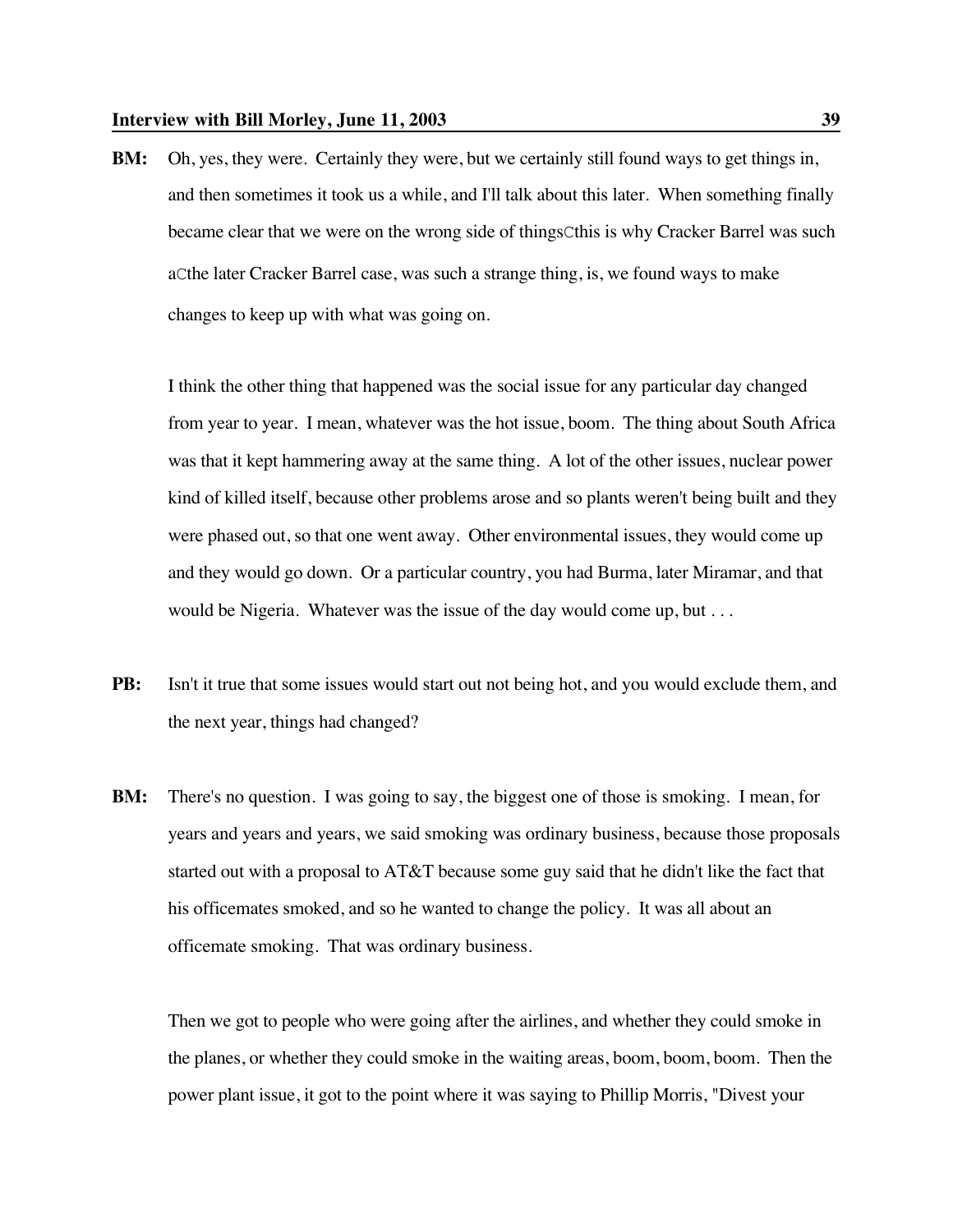cigarette operation." Well, it's harder to say that's ordinary business. And so we held on a long time, but eventually we changed.

Then another of the big changed areas was compensation. We said for years and years and years that compensation was ordinary business. This is one where Carl Levin had Linda on the hot seat, testifying, and it wasn't long after that that Breeden came out with the interpretive change that said that at least executive compensation wasn't ordinary business, still day-to-day employee compensation was ordinary business. We did that with plant closings. We found the way in plant closings. It's another one that started out small. It was a proposal in Chicago about closing a particular Sears store. It was a neighborhood issue. And we said that's ordinary business, whether Sears closes one of their 3,000. But then you started having layoffs and large corporate closings of big plants that shut down half of Oklahoma. So that's not it anymore, and so we changed that interpretation. And that was the way each one of these things would develop over time.

- **PR:** You mentioned that Chairman Breeden got actively involved. How did that come about?
- **BM:** This jumps a long way, but it goes from the first proposal was CI've got it here. It was Wal-Mart. No, it was Capital Cities ABC. The proposal to Capital Cities ABC in the early nineties, having to do with a report on glass ceiling, women executives, staff said this is an employment issue. This is the first of the employment issues. This starts the Cracker Barrel setting. It's the first of the employment issues. Staff says that proposal has to go in. That's a social policy issue, minority and female hiring. Cap Cities ABC, to their detriment, appeals, take it to the Commission.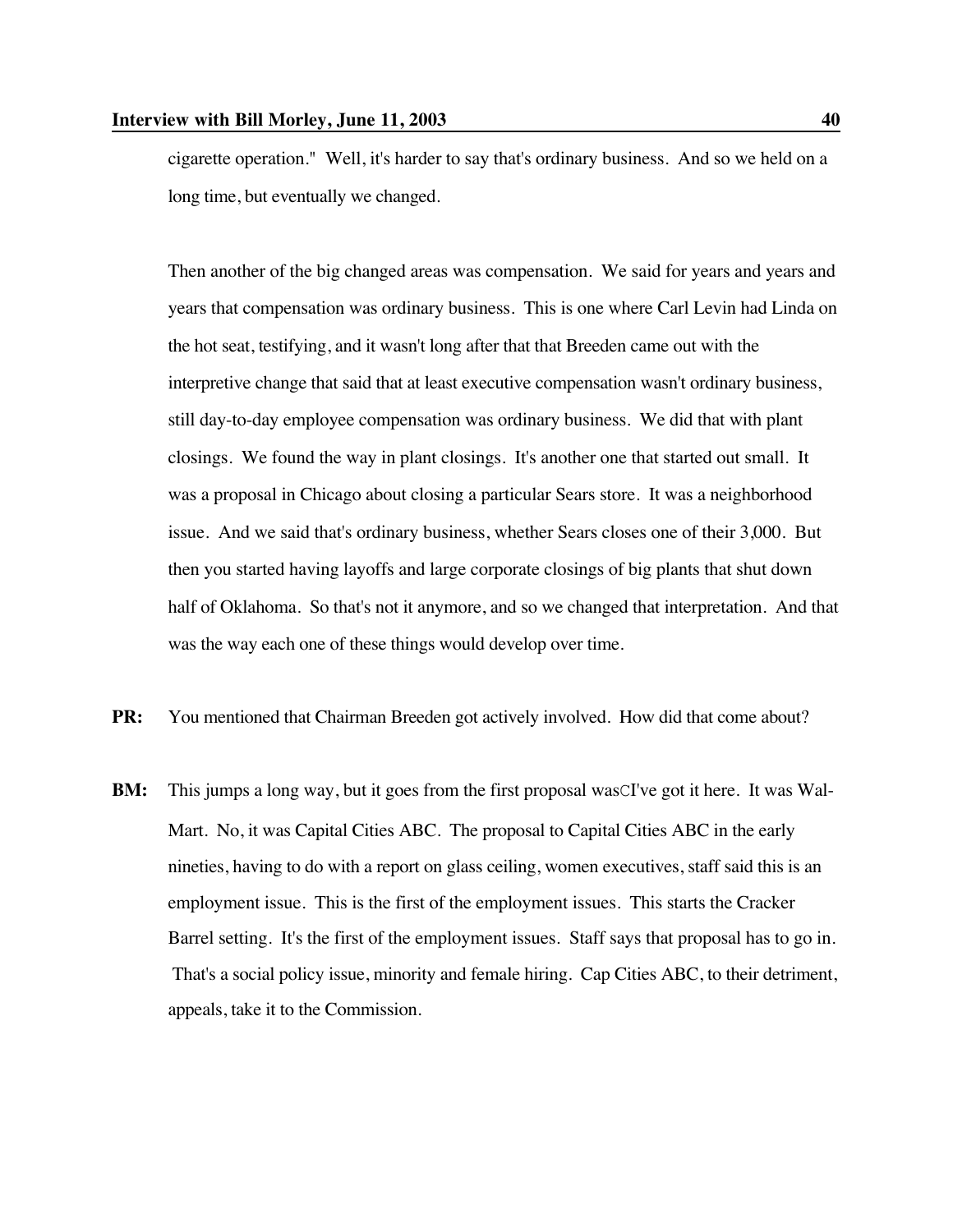Breeden is outraged, and he got enough Commissioners to go along with it, and they reversed. One of the reports that they wanted was something that was already reported to the EEOC. So this is ordinary. We prepare these reports for the EEOC. It's a regular matter. They get this information. It's an EEOC report. That small part of it that kills the whole proposal, because the whole proposal is out under  $(c)(7)$ . And that is something we won in court. That is a position that was in the *Roosevelt v. Du Pont* case years earlier about what the effect of a partial defect. So they reverse.

Paul Neuhowser sues. Cap Cities doesn't want any part of this lawsuit, so they put it in. Paul went crazy in the '97 release because we cited Cap Cities ABC as his employment proposal. Well, that was mooted out because they put the proposal in, the Commission's decision in that was moot. So holding this as a precedent for anything, Paul being no dummy, that was part of his settlement in the lawsuit was that this will be considered moot. And the company went along with it because they didn't care at this point. They'd already caved. They had put the proposal in.

- **DM:** Would you say that Paul was one of the more influential persons in the whole proposal process?
- **BM:** Paul Neuhowser, who was at the time a professor at the University of Iowa, and was on the Episcopal Board, and started out representing . . .
- **PR:** Was that the late seventies or so?
- **BM:** Yes. Well, even earlier than that, because he started out defending the church groups, or representing the church groups in connection with their shareholder proposals on South Africa, because the Episcopals were big in that area. Paul is very proud that he is persona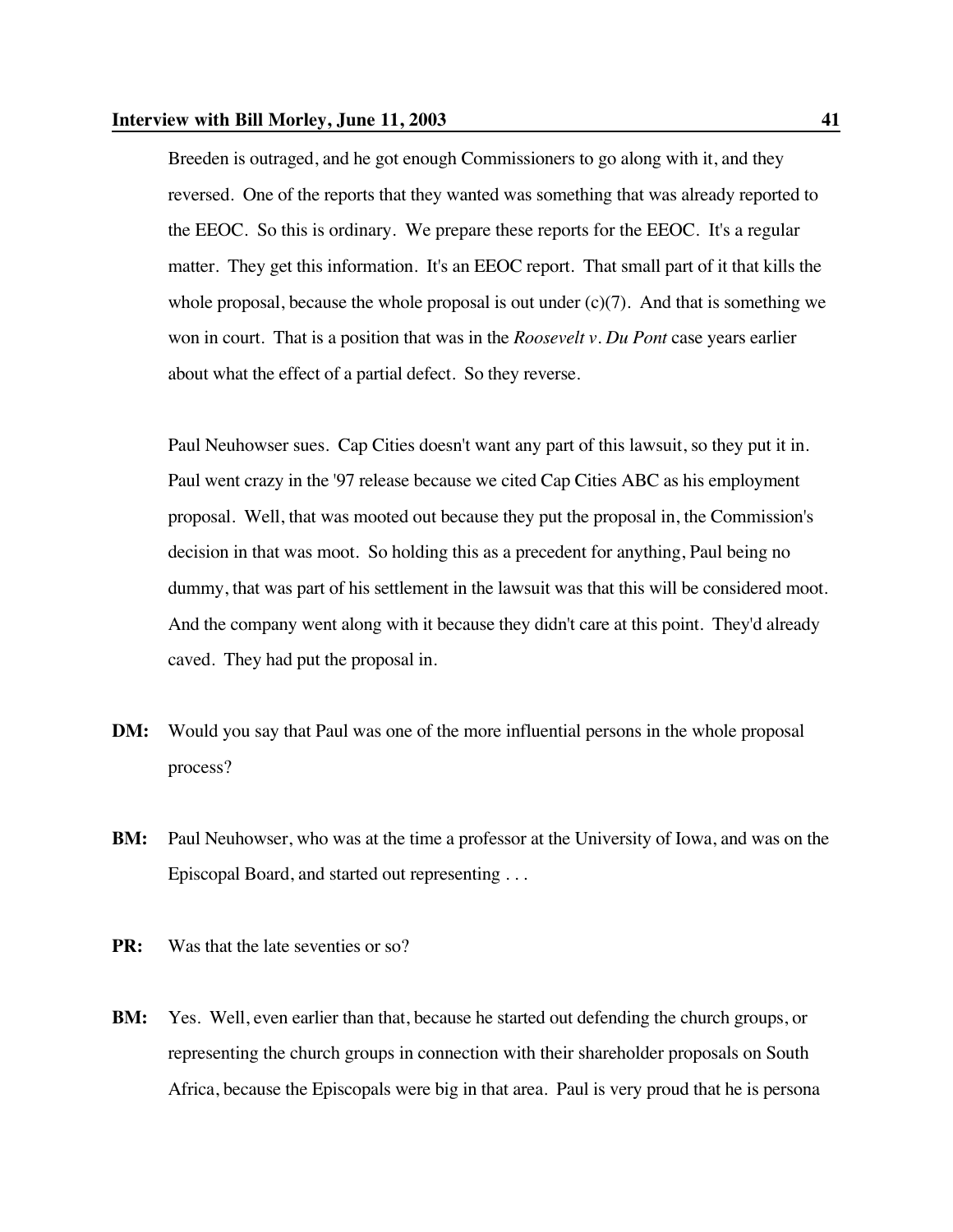### **Interview with Bill Morley, June 11, 2003 42**

non grata in South Africa. They would go back to the Council of Churches, something called the Interfaith Center on Corporate Responsibility in New York, which is a group, a lot of church groups used him and now there's this other guy named Connor Hitchcock who represents them. But there's no question that Paul knows more about this than anybody else going. The important aspect is that he's a nice guy, he doesn't rub people the wrong way. He's very moderate. He fights for his clients, but he is willing to compromise on things, and he gets things done through that, that other people who yell and scream and pound the table don't get.

- **PR:** Would you agree that he is just an exceptionally good lawyer?
- **BM:** Yes.
- **PR:** My experience with him was he would pick out the vulnerabilities.
- **BM:** Yes, he knew. The only aggravating thing with Paul was he had so much work to do on this stuff, that he would slow up our response times on letters, because we would always wait for his responses, because they would lead us to the place, as Peter says, where the vulnerability was, where we had to make sure that we were right. And we would also get a good research tool to go and look and make sure we had things where we wanted them to be.

Later on in the Cracker Barrel suit, one of his clients was one of the coplaintives, and but for the fact that the State of New York said, "Our counsel has to argue this case," and Paul got five minutes at the end, they might very well have won this case. But the woman who argued it was a litigator with no shareholder proposal knowledge whatsoever, and tried to come in and litigate this case and she didn't know what she was talking about, and everybody knew she didn't know what she was talking about, and Neuhowser is down there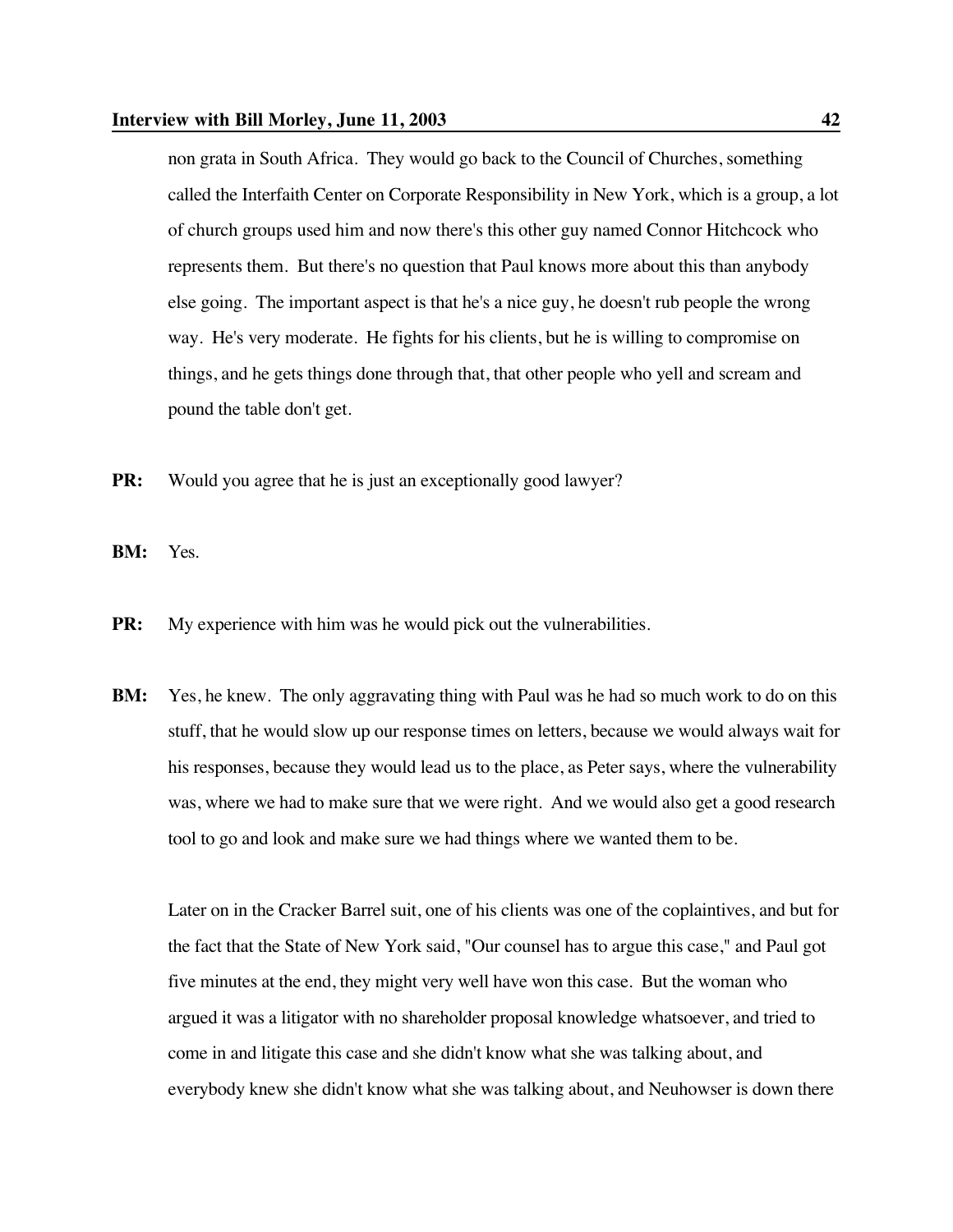with his head slumped down, because he knew this case was going down the tubes, but he had a lot to say, but he never had any time to say it.

[End Tape 1, Side B]

[Begin Tape 2, Side A]

**BM:** Peter, to go back, you had mentioned Richard Breeden's involvement. Breeden got involved at that point, because he didn't like this decision. So the next letter that comes along is Wal-Mart, and we used, even though for the lawsuit purposes Cap Cities ABC position had been mooted out, Breeden says that's the right position. So in Wal-Mart, to the same proposal, we take the same position. That case, once again, having to do with reports on hiring and firing of women, and glass ceiling and that kind of thing, that case goes to the district court in New YorkCKimba Wood, and Kimba says, "You're wrong."

And she finds for the company that that proposal should have been included. Now, it's interesting that Kimba didn't understand either because she said, "You're wrong," but they have to change the proposal in order to take care of why we said it was no good. I mean, she did something right for the wrong reason. But she went out of her way to mention the Cracker Barrel case, and the Cracker Barrel case became the cause celebre. Cracker Barrel involved a proposal to Cracker Barrel, Old Time Stores, having to do with announcements they had made about firing gay employees. And the New York City, or state, I think it was the city, Pension Fund submitted a proposal on gay rights on gay firing or not hiring. And the proposal was submitted to the Commission by Cracker Barrel.

Staff took the position that the proposal has to go in, or we were prepared to take the position that the proposal has to go in. And by this time because he hadn't liked what was happening before, all interpretive letters that were filed that dealt with the ordinary business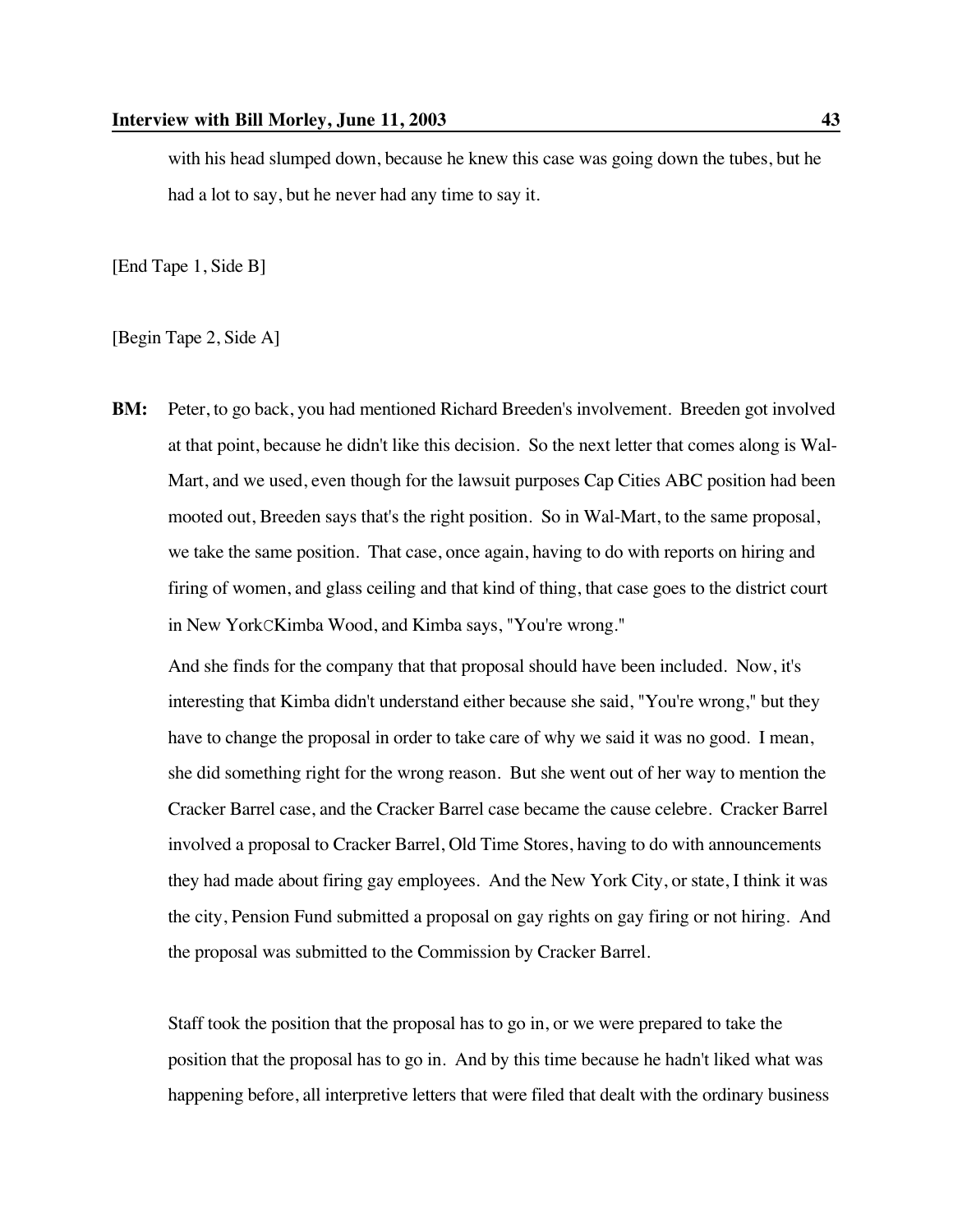went to Breeden's office. In addition, all answers went to Breeden, and all answers had to go back through Linda. So we said the proposal has to go in. It goes to Breeden's office, and he says, "No, the proposal goes out." So now have to find a way to make sure that this proposal is not included. We're not having this gay rights proposal in somebody's proxy statement. So he comes up with this, that we're now doing away with this significant point. Significance is not going to kill something that is actually ordinary.

So you have hiring and firing decision on whether to hire or fire gay employees. That's an ordinary business matter, that's hiring and firing, that's ordinary business matters. The fact that it may involve a policy doesn't matter. So we get together. Once again I guess it was Jim Doty. This letter is drafted and massaged and massaged, and it goes out. The person I feel sorriest for is this letter is signed by Bill Carter. The next day in the paper there's this article to the effect that "This idiot staff attorney named Bill Carter has taken this completely ridiculous position." It was just ludicrous. So, of course, the proponent did nothing. They go to the meeting; proposal is out, the meeting has occurred. Theoretically that makes everything moot. Subsequent to the meeting, the proponent comes back and asks for an appeal. Could have said moot, but we all agreed you can't say moot because we know this is all about. They're lining up to go off to court.

So the Commission took the position that the staff position was correct, so now it's a final Commission position. Goes back to Kimba Wood. She again says, "No, no, no, this proposal is significant. It's got to go in." The other thing that went to Kimba, there was subsequently then a lawsuit against the Commission under the APA, that the Commission has changed 14a-8(c)(7), by virtue of their interpretation, that this is a new rule, because in '76 interpretively, we saidCso of we go to the court of appeals. Now, having sued the Commission in the court of appeals under the APA, we were now all right, because the General Counsel's office wrote a very good brief and came up with the point that this was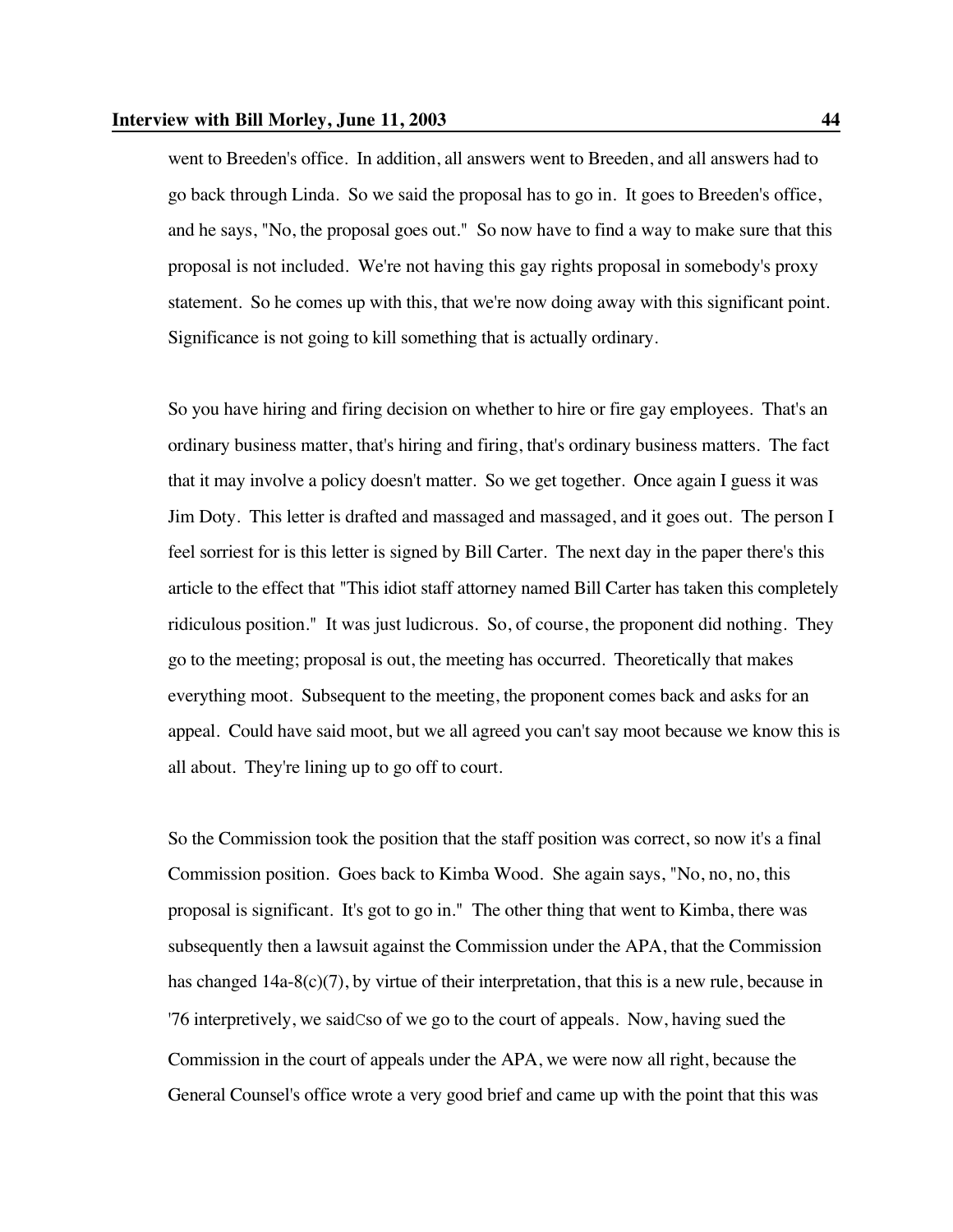not a rule, this was an interpretation, and under the APA, you can have an interpretive rule that doesn't have to comply with the APA, whereas if you have an actual rule, then it's not an interpretation, it's a rule, and that does have to go through the APA.

So, lo and behold, court of appeals agrees with this, that we didn't violate the APA in doing this. We still have the suit against the company, which says that the proposal has to go in, but the Commission hasn't lost, because the Commission hasn't done anything wrong. One of the things they said in that case, that other people have told me, have said we have won the battle and lost the war, was they said that's all right, interpretive letters don't mean anything anyhow.

- **PR:** That's what Kimba would say.
- **BM:** That's right. The Second Circuit said that was true, but that as far as the Commission was concerned, they hadn't violated the APA by what they'd done. It didn't mean that the proponent couldn't win and have the proposal; it just meant that the Commission hadn't lost.
- **PB:** I'm just curious, how long did Chairman Breeden maintain this oversight?
- **BM:** Not too long after this. He wasn't there much. He was gone by the time this got to the court of appeals. This was mostly 1992 and into the early part of '93. I don't know exactly when he left, but it went on for some time. We wrote long memos, what our position was with respect to  $(c)(7)$ , on whether contributions were ordinary business or not. We had the distinctions between corporate contributions and charitable contributions. It was just insane. We did many of these.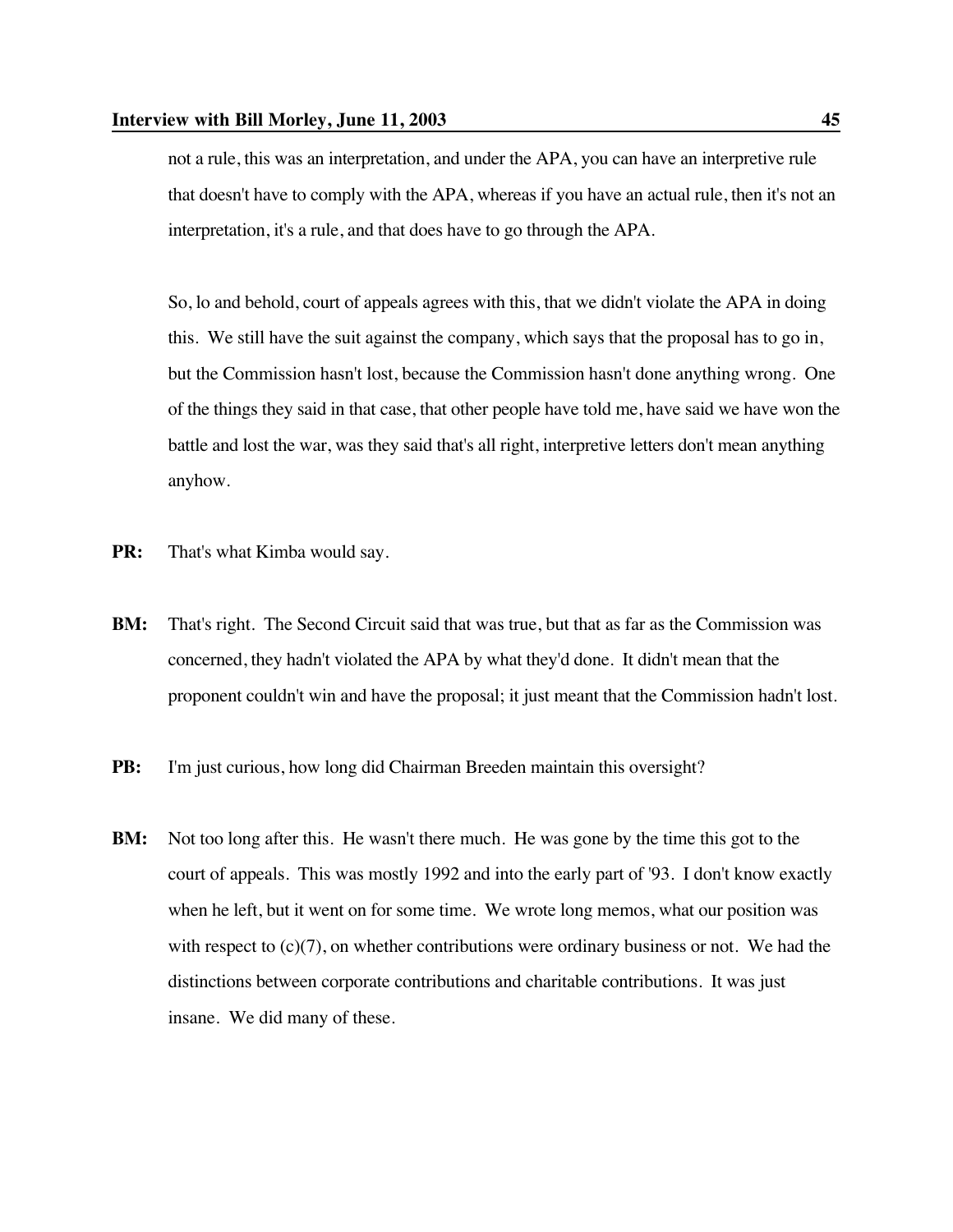Then we distinguished between corporate lobbying and political. We did this over and over again, and it was just slowing everything down. But he was going to narrow the  $(c)(7)$ ordinary business interpretation. Now, of course, it's funny, because of the political pressure, he had to do a different thing with respect to compensation, general compensation. Of course, after Cracker Barrel what happened was now the proponent community said, "Well, we're not going to get it through the courts, so here we are, we're going to Congress." And they did. The '96 statute, I guess it was. Which was the securities law amendments?

- **PR:** Litigation Reform Act of '95.
- **BM:** No, it was the one after that, because there was actually a requirement in the statute that we provide a report to Congress on Cracker Barrel, and the reason I say that, it had to have been at the latest '97, because we did that report in '97. And what we did was we did a questionnaire which they took as the report to ask questions on what we should do. We negotiated long and hard to try and come up with the deal, and now Brian Lane is the director and Brian has some real interesting ideas.

We finally in '97 came out with a rule proposal which would have done such things as, well, it would do away with Cracker Barrel. It would have put real objective numbers under (c)(5) significant business. It would have basically said that if you come in with a proposal, it would have done away with ordinary business, but it would have said that if you come in with any proposal that has gotten support of 3 percent of the shareholder body, it automatically goes in.

We would have changed the resubmission requirements under  $(c)(12)$  and raised them to ridiculous numbers. We were trying to balance off, and we did the rule in plain English. Now, what did we eventually do? What did we adopt? We adopted the plain English rule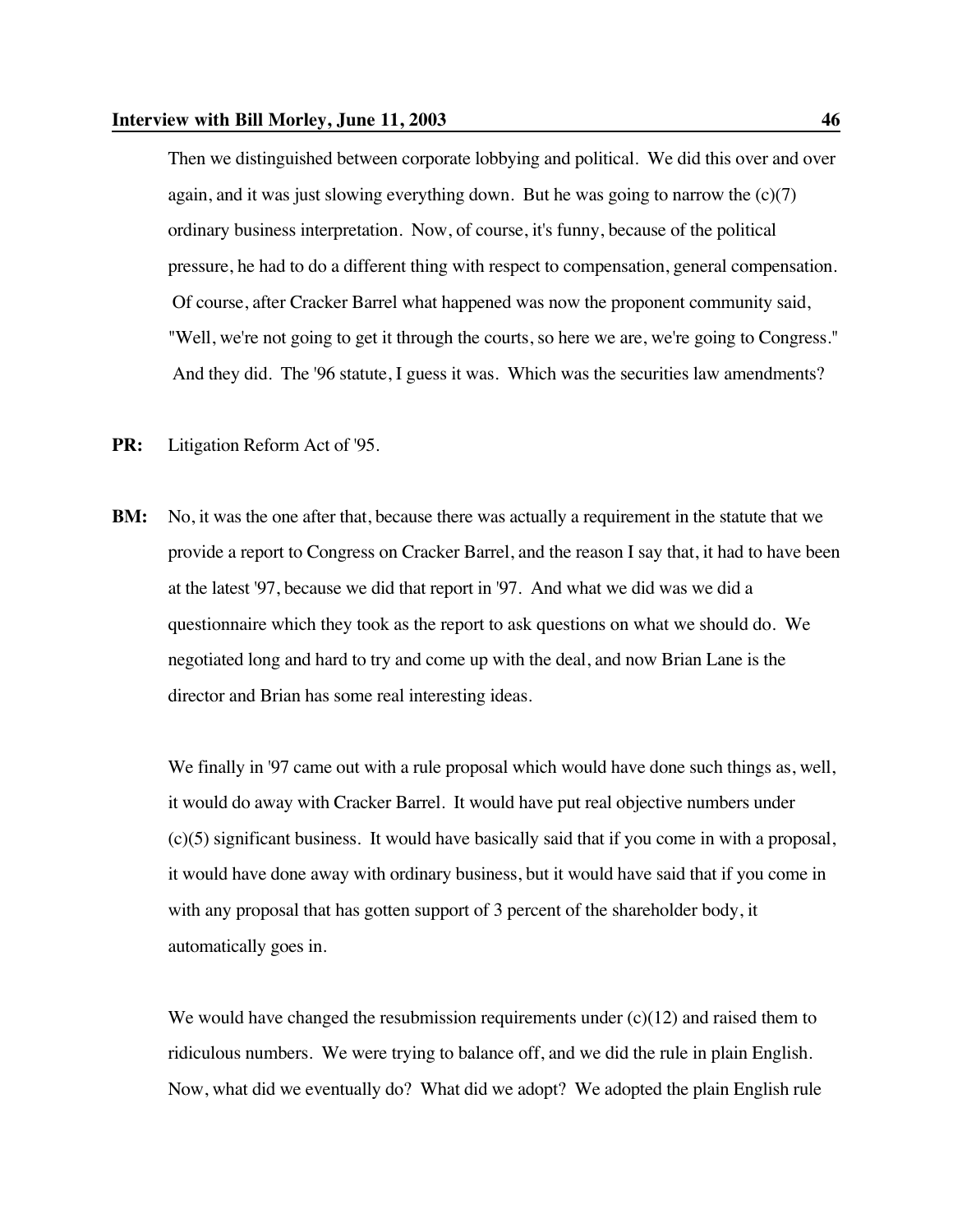and we adopted doing away with Cracker Barrel. Although Commissioner Steven Wallman supposedly was trying to broker a compromise, that compromise fell apart. It was never going to work. Part of the reason it was never going to work was that the congressional pressure was there, and the proponent side marshaled their forces in Congress.

The corporations were not about to use any political clout or capital on the Hill to push their position. Even though there were things that they would liked to have had, it was not an issue that they were willing to go to bat on, and so the comment process comes through and we've got all these comments, "Don't do that," and we got a few corporate letters that said, "Do this," and there was no way that it was going to happen, and rightfully so. We might have gotten something on the change of the resubmissions if we put in numbers that actuallyCI mean, after three years you had to have at least 20 percent, if it wasn't more. The numbers were justCor it was even more than that. I mean, the numbers were just totally off the wall, so there was no way.

That's the one thing that the company community has always wanted, is something on the resubmissions. They don't like having to run things over and over again. Neither side wanted the numbers that we had for  $(c)(5)$ . Neither side wanted this business of having a certain percentage to support the fact that a proposal goes in, because the proponents thought, "We'll never be able to get it." The company thought, "Jeez, how are we going to do this?" So it was just not a viable proposal. But Brian wanted to make the big splash and it just wasn't there to be made. And then, of course, I don't know what's happening today, because not too long before Harvey [Pitt] left, he made a speech saying, "We're going to do away with  $(c)(7)$ ."

**PR:** It's not (c)(7) anymore, but that's the ordinary business.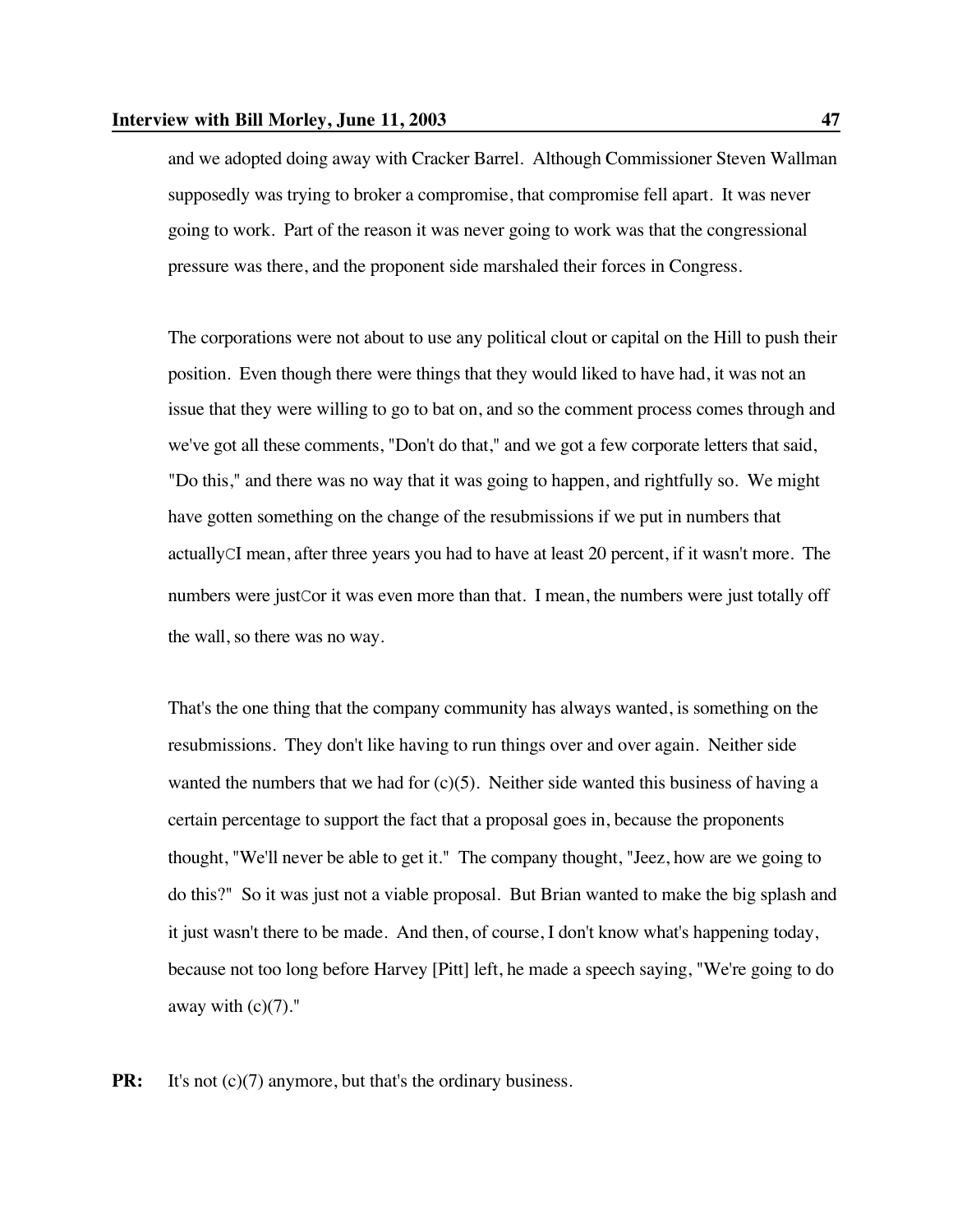**BM:** Ordinary business. And he was really responding to questions about compensation, but his way was to just do the whole thing. Marty Dunn, now the deputy, is charged with doing something about that. He keeps telling me he's actually going to tryCyou can't do away with it altogether, because there still is this situation where somebody comes in and says, "We want to wear blue uniforms instead of green uniforms." There has to be some ordinary business.

It's interesting to go back just one step to '82, '83 when we proposed rules. The interesting thing that happened in '82 and '83, there were three proposals. And it sort of shows what's always been the case. There was what was known as the Shad proposal and that was that each company would have its own shareholder proposal rule that sunsetted every five years. You had to set up a set of rules to deal with shareholder proposals, get shareholder approval for those rules, and then look at them every five years. Then there was the Bevis Longstreth proposal which I think, in my heart of hearts, if you massaged it right, is the best way, and that is that every company has to runCand unless it's something that is illegal under state law, as long as you meet the requirements to submit a proposal, the first five proposals you get have to go in. Or maybe the first three, and then depending on a sliding scale of how big the company is, you add more for each number of shareholders. And you just have to run them.

Now, the problem with that is that you're going to run some junk, because you know Evelyn Davis is going to race to the courthouse every year and get her proposal in first, but the churches can do that do, although the churches' problem always was that they say, "We have to meet and vote on it and get the wording right," and so they always submitted right at the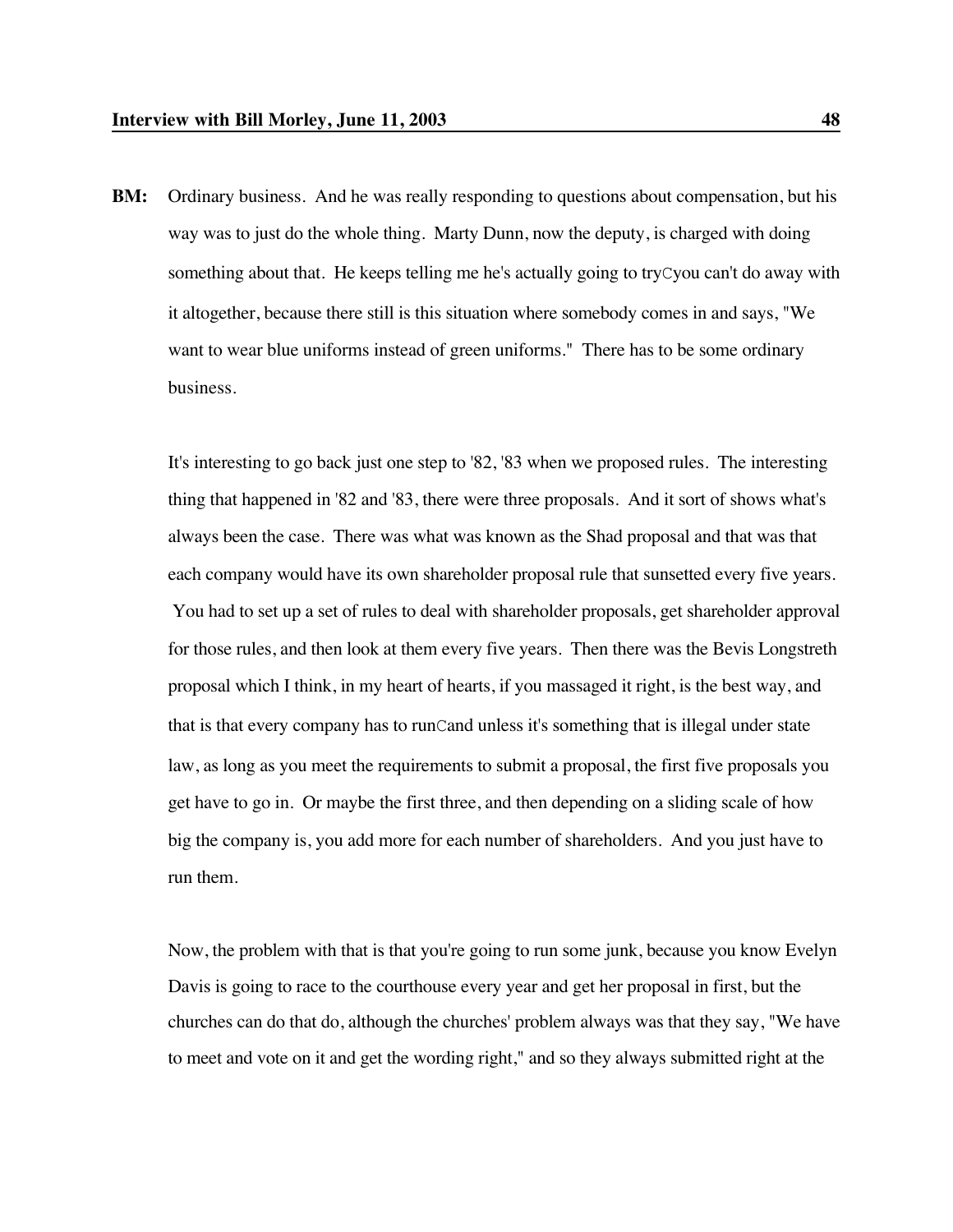last minute. But if people truly want to get the Commission out of the mix of doing anything with these things, you've got to have something that is just that cut and dry.

**PB:** It takes a subjective element.

**BM:** Yes, that's right. And then, of course, with the furor over the last few years about what is legal under state law does raise some questions, but it's a state law issue and not a federal law issue. Then the third proposal in '82 was to just make minor changes. We had 400 comment letters, and there were four for the Shad proposal and five for the Longstreth proposal, and everybody else said keep the staff in it, and that's part of the problem is that neither side trusts each other. Half the time they're not going to like what the staff says, or not maybe half the time, but a lot of the time they're not going to like what the staff says, but it's better for them that there be somebody there actually making a decision and saying up or down, because if we don't have the staff, then the companies are going to leave every proposal out and we're going to have to sue them.

I don't really think the companies would do that, but that's what the proponents say, and there are some companies that would do that. But most companies I think, would not take the chance that they might end upCwell, what they would do is they would look at who the proponents are. If you've got Joe Blow down in the street, they would leave it out if they had any colorable reason, because they'd know Joe Blow wasn't going to sue them. But I think if they've got a church group or particularly a union that submits a proposal, they're not going to take the chance on leaving it out on purpose, on their own, and then having their meeting held up, and have to resubmit and do all that. They don't trust each other, and I just don't think it's ever going to change.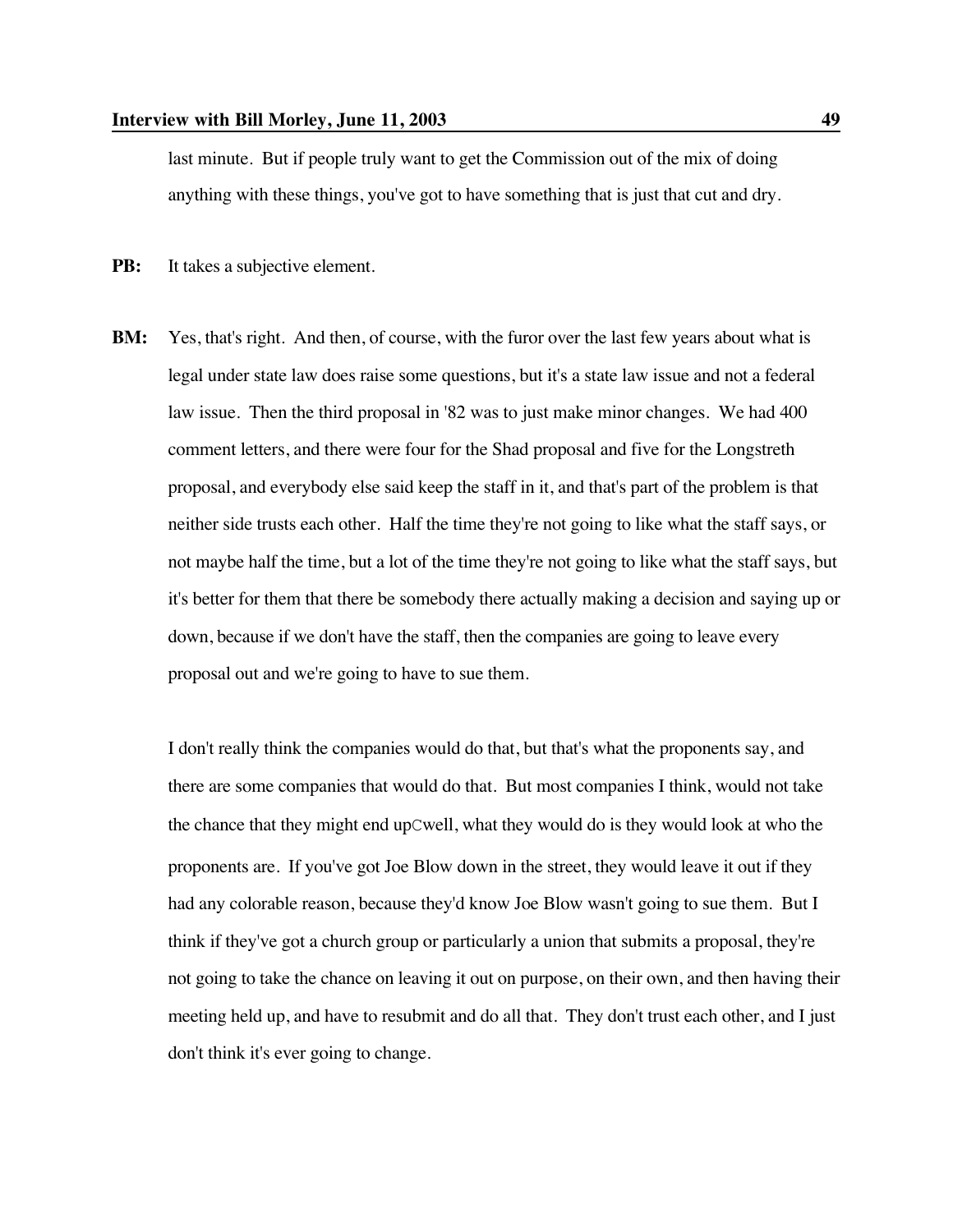## **Interview with Bill Morley, June 11, 2003** 50

# **DM:** One last question. Do you miss your old proposals?

**BM:** No, I will say this about shareholder proposals . . . no, I don't miss them, but there's no question that it was very interesting stuff. The only thing that was bad about them was the numbers and the time. In other words, we were so compressed on the amount of time that you had to do the answers because most came during the proxy process because they were all bunched together, and you had to get them out. But really, the issues were interesting. The vast majority of company counsel working on these things are good people. In recent years there have been a couple of proponents that have really taken advantage of things, but most of the church groupsCand I must admit I'm not a big fan of unions, and so unions used to bug me a lot.

But they were interesting issues, and I think you will find that, strangely enough, when we went out to recruit staff attorneys or to get staff attorneys to work on them, staff attorneys liked it. It was legal in some respects, and the people who did that, for the most part, advanced very quickly and very well through the Division, because it was a way to make your name and let people know what you could do. You could kill yourself if you did a bad job, but if you did a good job, it was a real advancement.

- **DM:** It was a way to demonstrate your analytical ability.
- **BM:** Do I miss it? No, I don't miss the fact that I'm sitting there doing three hundred of these things in three months, but it wasn't the worst thing in the world.
- **MB:** Well, Bill, why don't we wrap it up. Thank you very much for your time. That was great and we appreciate it very much.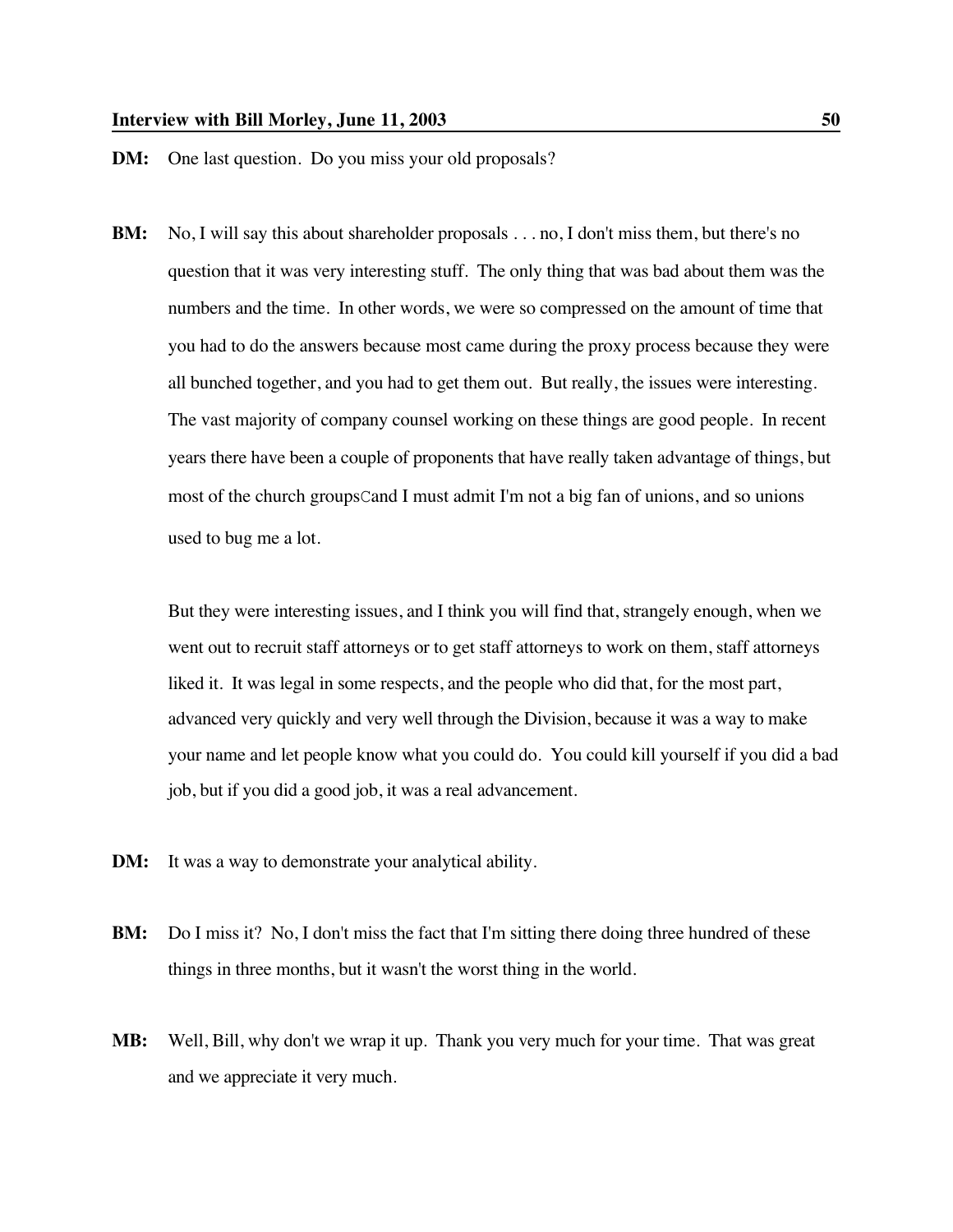**BM:** It was a pleasure.

[End of interview]